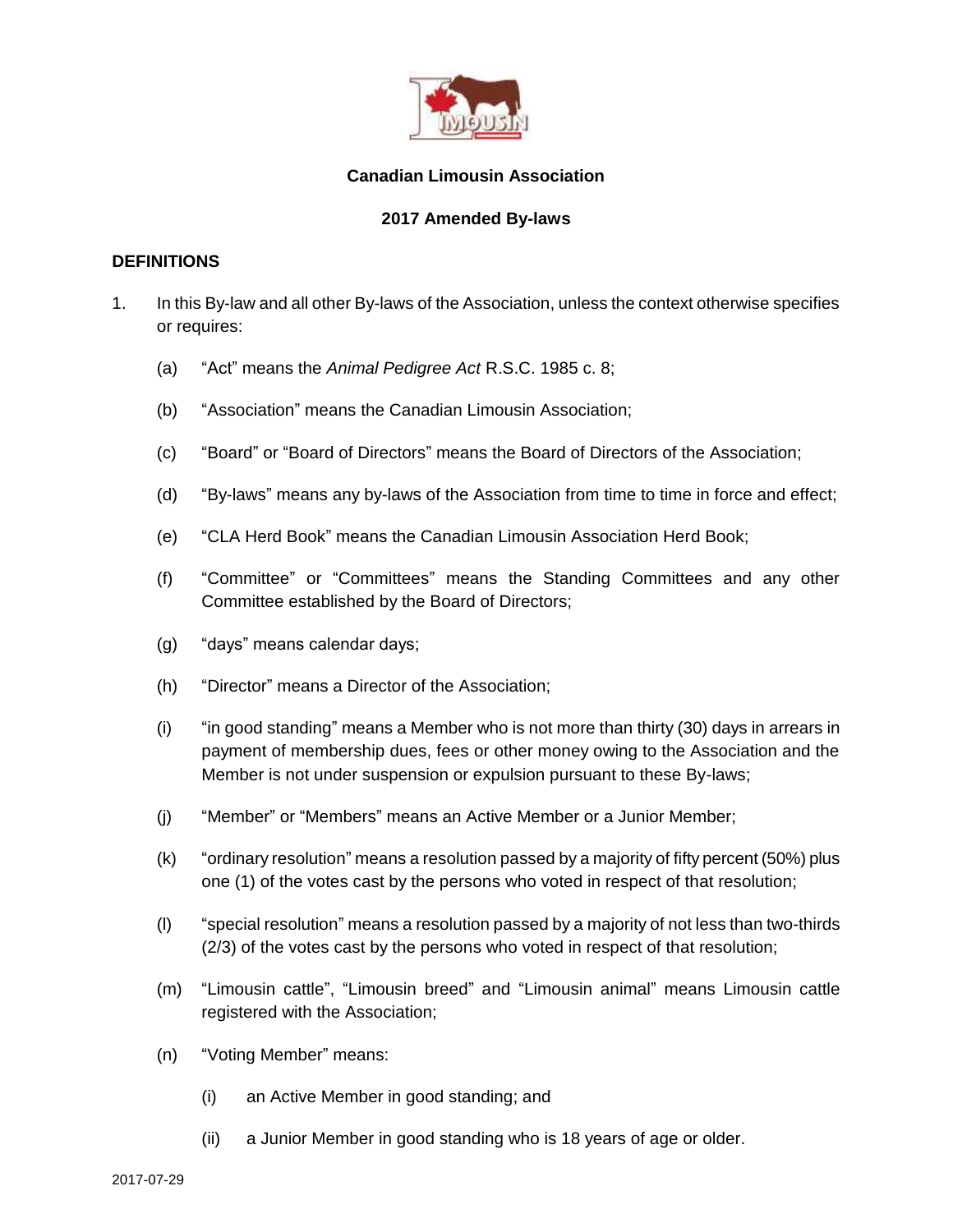- 2. In this By-law and in all other By-laws of the Association hereafter passed
	- (a) unless the context otherwise requires, words importing the singular number or the masculine gender shall include the plural number or the feminine gender, as the case me be, and vice versa, and references to persons shall include firms and corporations, and
	- (b) the headings used in the By-laws are inserted for reference purposes only and are not to be considered or taken into account in construing the terms or provisions thereof or to be deemed in any way to clarify, modify or explain the effect of any such terms or provisions.

#### **NAME**

3. The name of the Association shall be CANADIAN LIMOUSIN ASSOCIATION.

## **OBJECTS**

- 4. The Association is organized to promote the Limousin breed of Canada and to improve the breeding and production of existing cattle herds in Canada through the infusion of Limousin blood. To facilitate the achievement of this object:
	- (a) the Association shall, subject to the by-laws:
		- (i) register Limousin cattle and keep Limousin cattle pedigrees;
		- (ii) maintain records and issue certificates of pedigree registration of Limousin cattle;
		- (iii) maintain records of the transfer of ownership of Limousin cattle;
		- (iv) do all things necessary to carry out the function of an animal pedigree association for Limousin cattle;
	- (b) the Association may:
		- (i) conduct research on the Limousin breed and other breeds of cattle;
		- (ii) provide methods of gathering information on the crossbreeding of Limousin with other breeds of cattle and maintain records deemed useful by its Board of Directors;
		- (iii) conduct an active promotion and publicity campaign to inform the cattle industry in Canada of the benefits and advantages of the Limousin breed and perform and maintain research, marketing and development programs and services towards this end;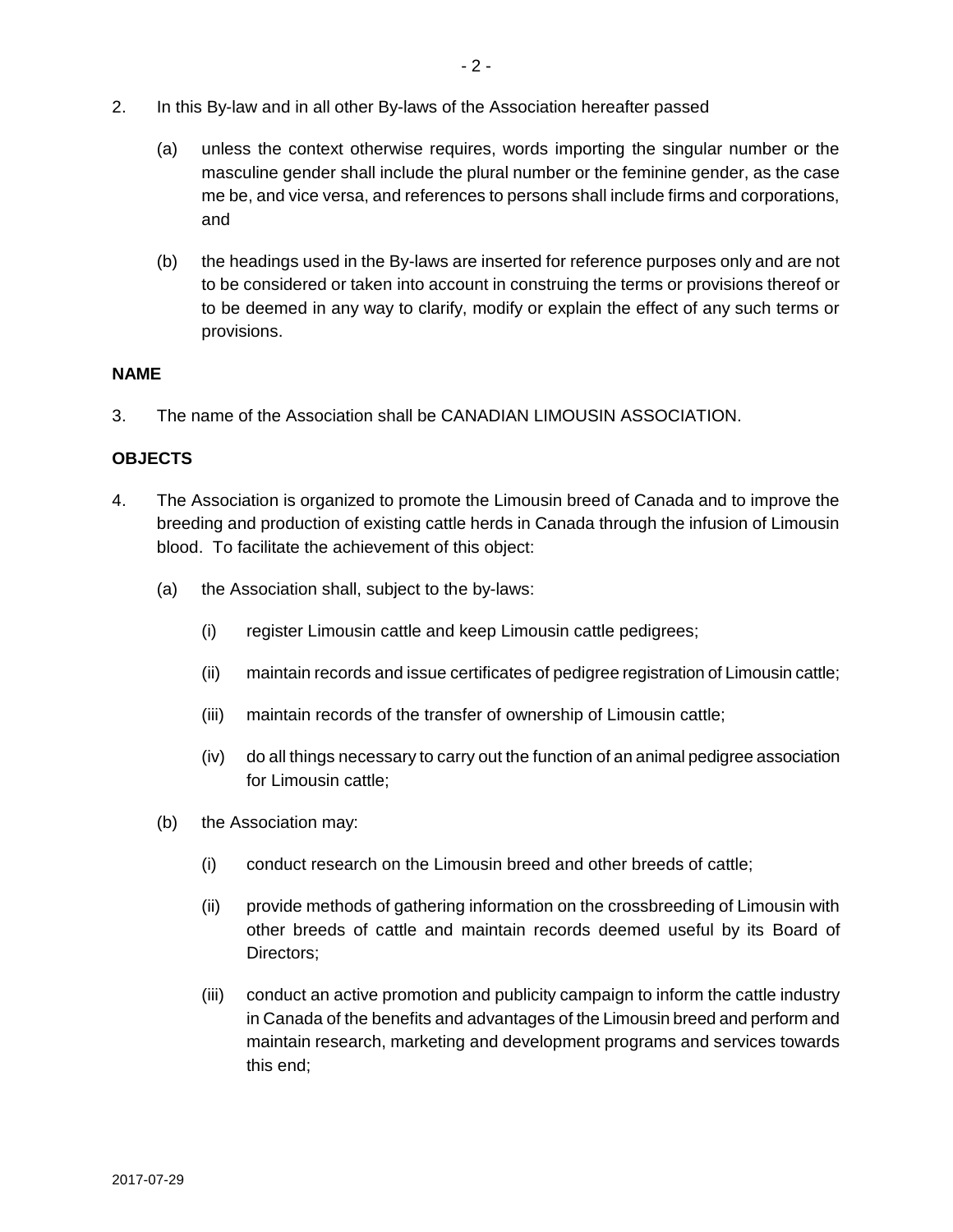- (iv) issue and publish performance, research reports, bulletins and other information and material on the cattle involved and maintain records and research data of interest and benefit to the cattle industry and to its members;
- (v) buy and sell property, livestock, equipment, supplies, research data and facilities and to contract for any and all such property or services as the Board of Directors may deem necessary to conduct the activities of the Association;
- (vi) encourage and endeavor to facilitate importation and exportation of Limousin cattle into and from Canada; and
- (vii) strive to co-operate with other Limousin associations and related organizations.

## **PART I – MEMBERSHIP**

## **SECTION 1 - CATEGORIES, ELIGIBILITY AND DUE**

#### **Categories of Members**

- 5. The Association shall have the following categories of Members:
	- (a) Active Members: and
	- (b) Junior Members.

#### **Eligibility**

- 6. To be eligible to become an Active Member of the Association a person must:
	- (a) if an individual, be eighteen (18) years of age or older;
	- (b) be interested in the advancement of the Association and Limousin cattle;
	- (c) agree to comply with the By-laws of the Association;
	- (d) agree to comply with the Act and the *Health of Animals Act*;
	- (e) be an owner, lessee or breeder of Limousin or Limousin cross cattle; and
	- (f) have paid the prescribed membership dues for Active Members to the Association.
- 7. To be eligible to become a Junior Member of the Association a person must:
	- (a) be an individual;
	- (b) be twenty-one (21) years of age or younger as of January 1 of the membership year in which the Junior membership starts or is renewed;
	- (c) be interested in Limousin cattle or Limousin cross cattle;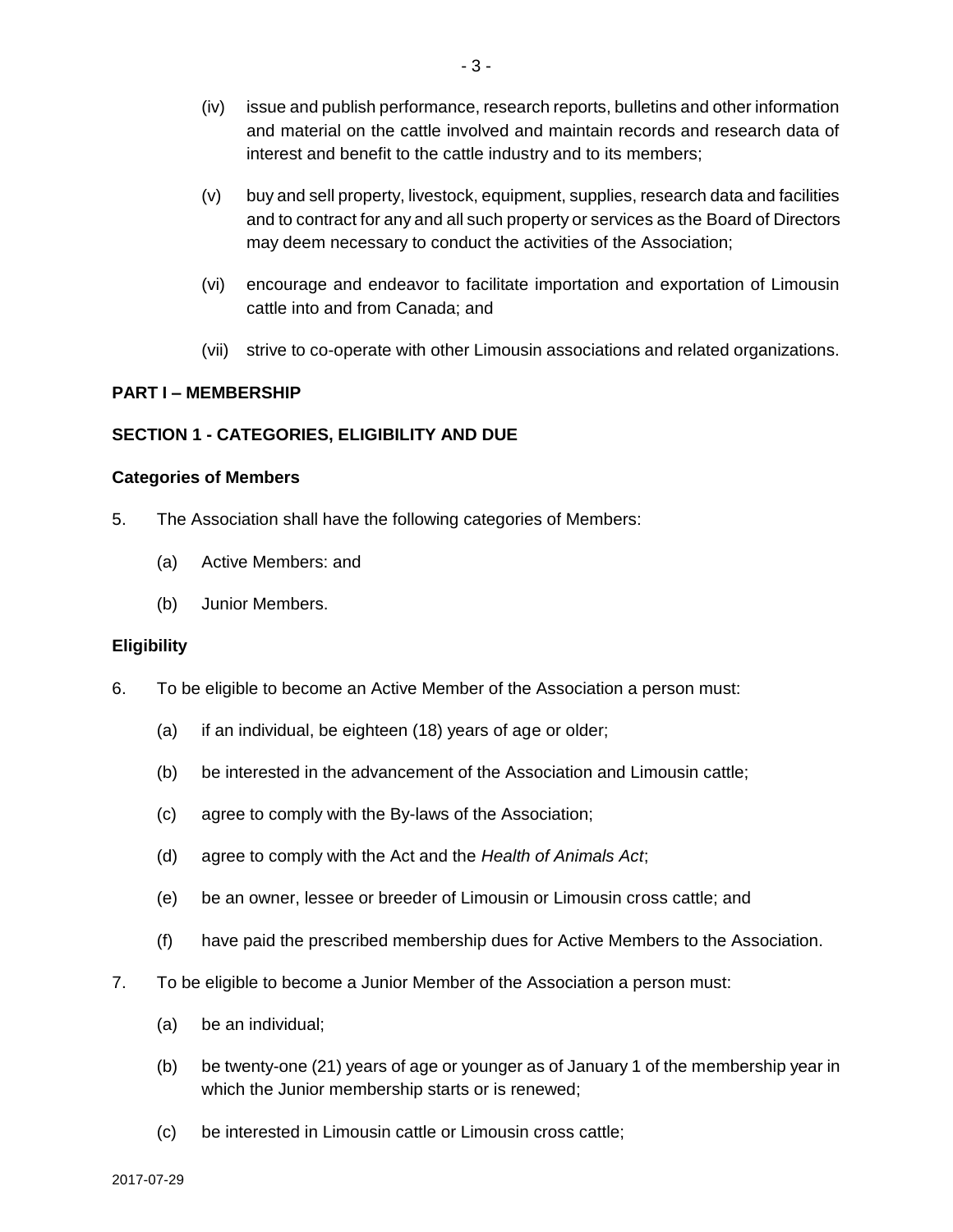- (d) be interested in advancing the objects of the Association; and
- (e) agree to comply with the By-laws of the Association.

### **Application for Membership**

- 8. Any eligible person may apply, in writing and in the manner and on a form approved by the Association, to become an Active Member or a Junior Member of the Association.
- 9. An applicant shall become a Member of the Association upon approval of the application for membership by the Association and upon payment of the prescribed membership dues. Any application refused by the Association shall be referred to the Board of Directors whose decision in respect thereof shall be final.
- 10. The Board of Directors may refuse to approve an application for membership from any person expelled from the membership of any association incorporated under the *Animal Pedigree Act*  of Canada or any other pedigree association recognized by the Board of Directors.
- 11. Membership in the Association is not transferable.

### **Membership Dues**

- 12. Membership dues in the Association for each category of Members shall be established, from time to time, by the Board of Directors by special resolution.
- 13. In establishing the membership dues for Active Members and Junior Members the Board of Directors may establish classes of membership and specify the membership dues, if any, payable by Members of each class.
- 14. When a Junior Member in good standing applies, within six (6) months of the Junior Member's twenty-second (22<sup>nd</sup>) birthday, to become an Active Member the membership dues paid by the Junior Member shall be applied against the membership dues payable on approval as an Active Member.

## **SECTION 2 – MEMBERS**

#### **General Rights of Active Members**

- <span id="page-3-0"></span>15. An Active Member in good standing may:
	- (a) receive notice of all meetings of the Members;
	- (b) attend any meeting of the Members; and
	- (c) make representations on any matter at any meeting of the Members.
- 16. In addition to the rights of an Active Member under Article [15,](#page-3-0) an Active Member in good standing may: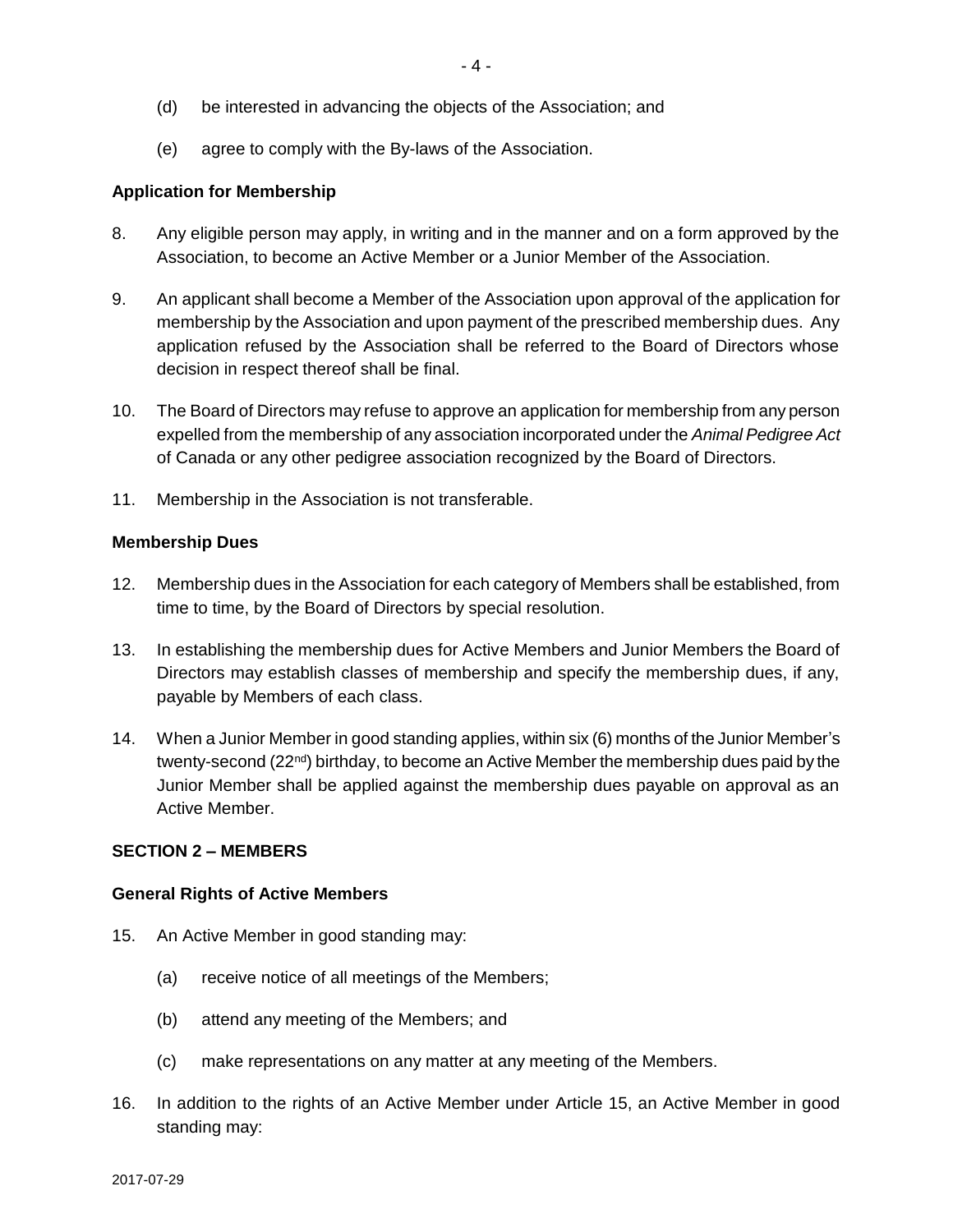- (a) vote on any matter at any meeting of the Members;
- (b) vote in any election of Directors by mail-in ballot;
- (c) where permitted, vote on any matter by mail-in ballot;
- (d) hold office as a Director, Officer or Committee Chair;
- (e) be appointed as a Member of any Committee established by the Board of Directors; and
- (f) register, transfer and enroll cattle at the fee level prescribed for Active Members.

#### **General Rights of Junior Members**

- <span id="page-4-0"></span>17. Junior Members may:
	- (a) receive notice of all meetings of the Members;
	- (b) attend any meeting of the Members; and
	- (c) register, transfer and enroll cattle at the fee level prescribed for Active Members.
- 18. In addition to the rights under Article [17,](#page-4-0) a Junior Member in good standing eighteen (18) years of age or older may:
	- (a) vote on any matter at any meeting of the Members;
	- (b) vote in any election of Directors by mail-in ballot;
	- (c) Where permitted, vote on any matter by mail-in ballot; and
	- (d) make representations on any matter at any meeting of the Members.

#### **Members Who are Individuals**

19. Where a Member is an individual that Member must exercise the rights of a Member personally and cannot appoint a representative to act on behalf of that Member.

#### **Members Who are Not Individuals**

20. Where a Member is not an individual, that Member shall appoint an individual eighteen (18) years of age or older to be the representative of the Member and exercise the rights of a Member on its behalf. In the case of a corporation the individual appointed as the representative shall be an officer, director, employee or shareholder of the corporation. In the case of a partnership, the individual appointed shall be one of the partners or an employee of the partnership.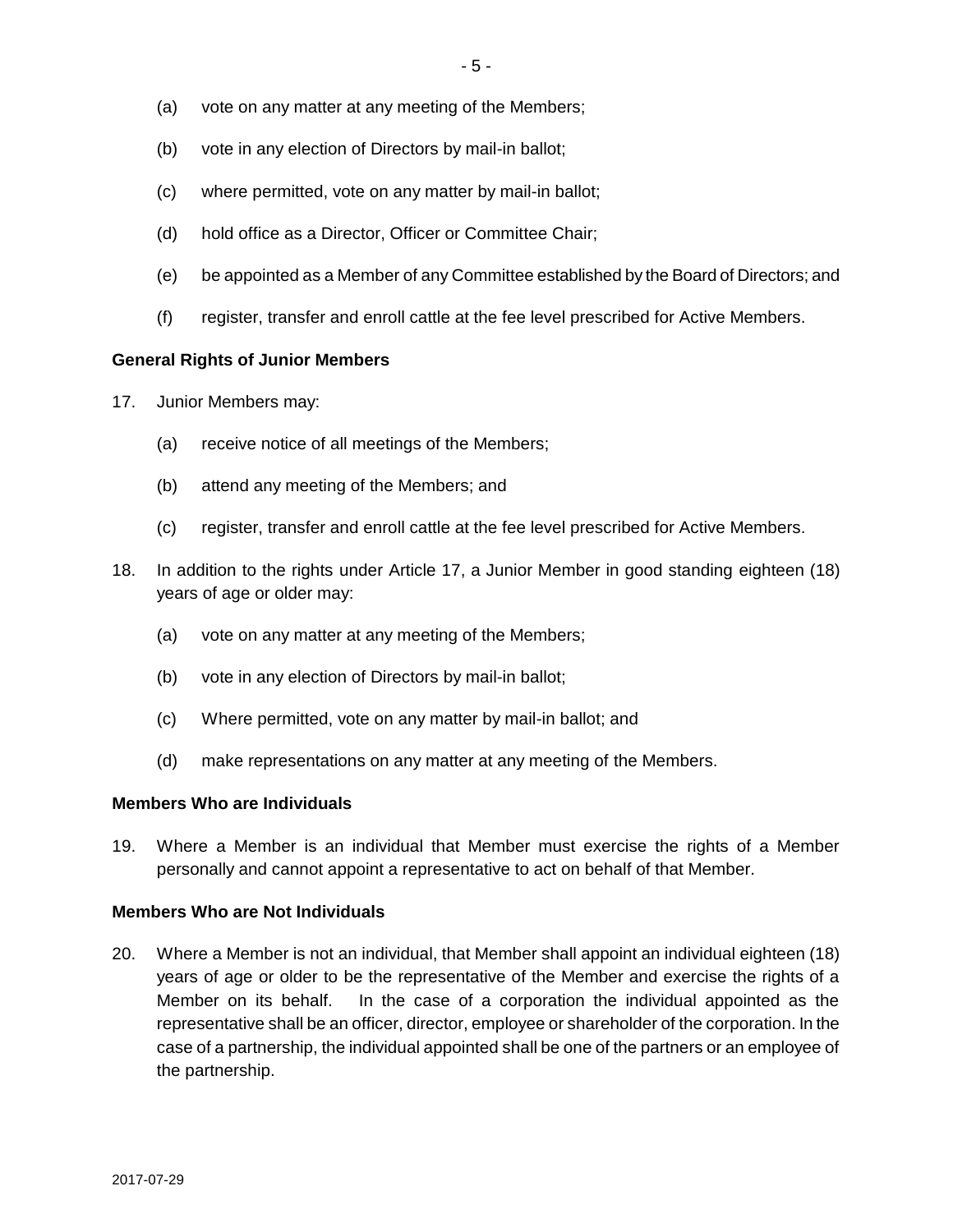21. A Member who is not an individual may notify the Association of the individual who is authorized to exercise, on behalf of the Member, the rights and privileges of such membership, including the right to vote and hold office in the Association.

### **Membership Year and Payment of Dues**

- 22. The membership year for the Association is the calendar year.
- <span id="page-5-0"></span>23. On March  $31<sup>st</sup>$ , in each year, all Members who paid for the preceding year but have not paid for the then current year shall be removed from the membership of the Association.
- 24. Any Member removed from the membership of the Association pursuant to Article [23](#page-5-0) may be readmitted to the membership upon payment of outstanding membership dues and fees.

#### **Financial Liability**

25. The financial liability of a Member of the Association to the creditors of the Association is limited to the amount of any fees owing to the Association by the Member and to the amount due from the Member in respect of any services provided to the Member by the Association.

### **By-Laws**

26. The Association shall make these By-laws available in print or electronic format for the purpose of inspection and making copies.

## **SECTION 3 - WITHDRAWAL, TERMINATION AND REINSTATEMENT OF MEMBERS**

### **Withdrawal by Member**

27. Any Member may withdraw from the Association by delivering written notice to the Association, but there shall be no refund of membership dues.

#### **Suspension or Expulsion of Members**

- <span id="page-5-1"></span>28. Subject to Article [30,](#page-6-0) any Member who:
	- (a) conducts himself in a manner prejudicial to the best interests of the Association and contrary to the objects of the Association;
	- (b) fails to observe the By-laws, rules or procedures established by the Association;
	- (c) is expelled from membership in any pedigree cattle Association incorporated under the *Animal Pedigree Act* of Canada or any other pedigree cattle association recognized by the Board of Directors, or
	- (d) ceases to be eligible to be a Member of the Association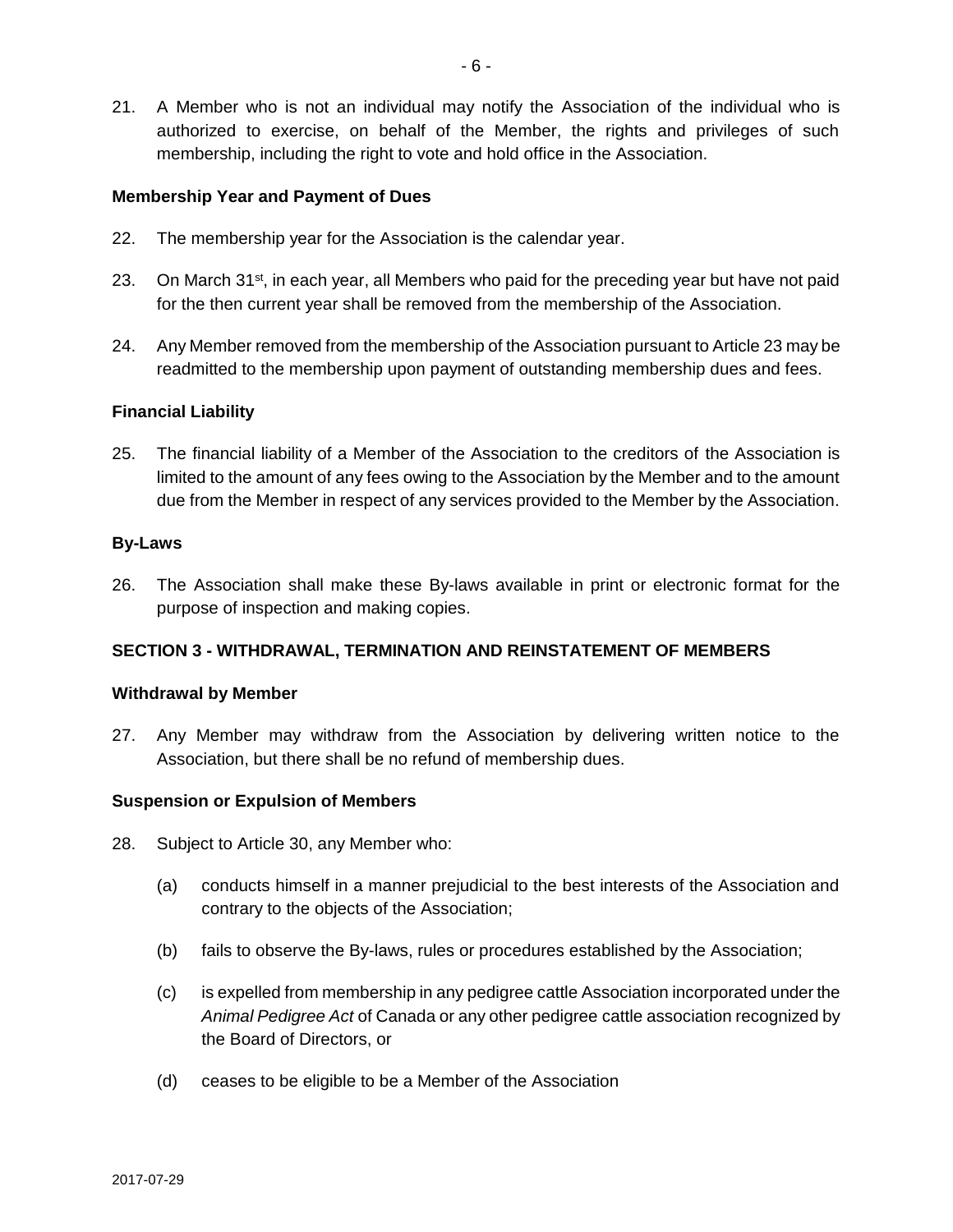may be expelled or suspended but, in accordance with section 61 of the Act, such expelled or suspended Member may not be denied the right to have registered or to transfer the ownership of cattle.

- <span id="page-6-1"></span>29. Subject to Article [30,](#page-6-0) any Member who:
	- (a) is in arrears of any fees owing to the Association;
	- (b) contravenes a By-Law of the Association relating to:
		- (i) the eligibility for registration of animals by the Association;
		- (ii) the individual identification of animals;
		- (iii) the keeping of private breeding records;
	- (c) contravenes any provision of the Act or the regulations thereunder; or
	- (d) contravenes any provisions of the *Health of Animals Act* or the regulations thereunder relating to the identification, within the meaning of that Act, or testing of animals;

may be expelled or suspended and, in accordance with section 61 of the Act, may be denied the right to have registered or to transfer the ownership of cattle.

- <span id="page-6-0"></span>30. No Member shall be suspended or expelled unless:
	- (a) in the case of Article [28](#page-5-1) clauses (a), (b) or (c) and Article [29:](#page-6-1)
		- (i) charges are in writing and signed by the writer;
		- (ii) the Member is given an opportunity of personal appearance before the Board of Directors at a closed session to show cause why he should not be suspended or expelled; and
		- (iii) the Board of Directors, by special resolution, suspends or expels the Member.
	- (b) in the case of Article [28](#page-5-1) clause (d), the Member is given notice in writing by the Association as to the change in his membership status.

#### **Reinstatement of Members**

31. A Member who is suspended or expelled by the Board of Directors pursuant to Articles [28](#page-5-1) and [29](#page-6-1) shall, after the expiration of sixty (60) days, have the right to apply to the Board of Directors for reinstatement and may be reinstated at the next meeting of the Board, provided two-thirds (2/3) of the members of the Board of Directors present thereat vote in favour of such reinstatement.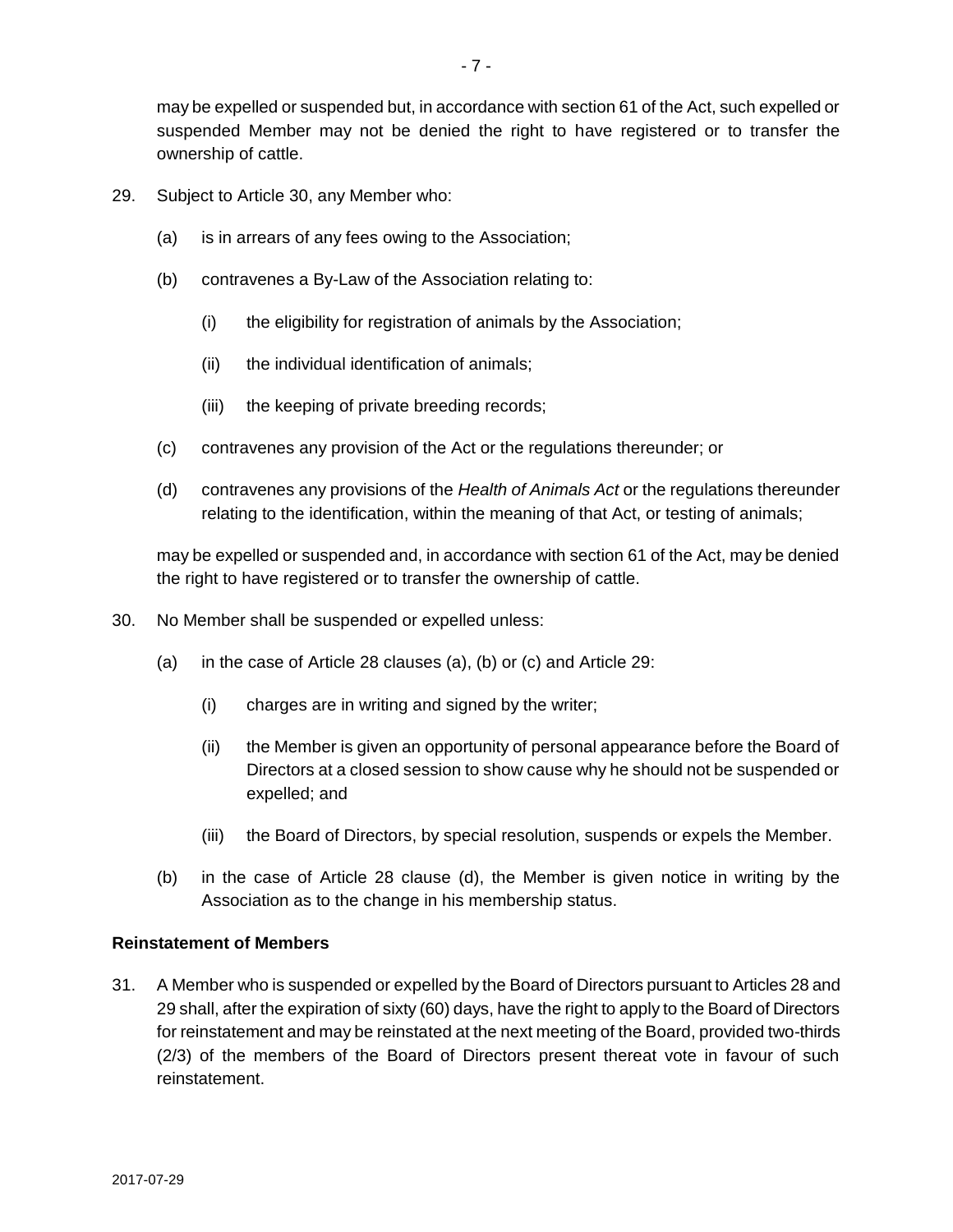32. If the Board of Directors refuses to reinstate a person suspended or expelled from membership, such person shall have the right to apply for reinstatement to the next succeeding Annual General Meeting of the Association, but reinstatement by Annual General Meeting shall be only by a vote of two-thirds (2/3) of the Voting Members present at the meeting. No special notice of such an application need be sent to Members of the Association and it shall not be deemed to be special business.

### **SECTION 4 - MEETINGS OF THE MEMBERS**

#### **Annual and General Meetings**

- 33. The Annual General Meeting of the Members shall be held once in every calendar year at any place within Canada, on such day in each year and at such time as the Board of Directors may determine.
- 34. The Board of Directors shall have the power to call, at any time, a general meeting of the Members of the Association. Any business, either special or general, may be considered and transacted at any general meeting of the Members other than those matters which by these By-laws are to be determined by mail-in ballot.
- 35. At every Annual General Meeting of the Members, in addition to any other business that may be transacted, the report of the Directors, the financial statements and the report of the Auditors shall be presented, auditors appointed for the ensuing year and the results of the election of Directors announced, and if thought expedient, the approval and ratification of acts and proceedings of the Board of Directors and Officers.
- 36. The order of business at all General Meetings shall be substantially as follows:
	- (a) Identification of Voting Members;
	- (b) Approving the minutes of the previous meeting;
	- (c) Report of Officers, Directors and Committees, where applicable;
	- (d) Correspondence, where applicable;
	- (e) Unfinished business, where applicable;
	- (f) Announcement of the results of the election of Directors or the appointment of Directors, where applicable;
	- (g) New business, where applicable; and
	- (h) Adjournment.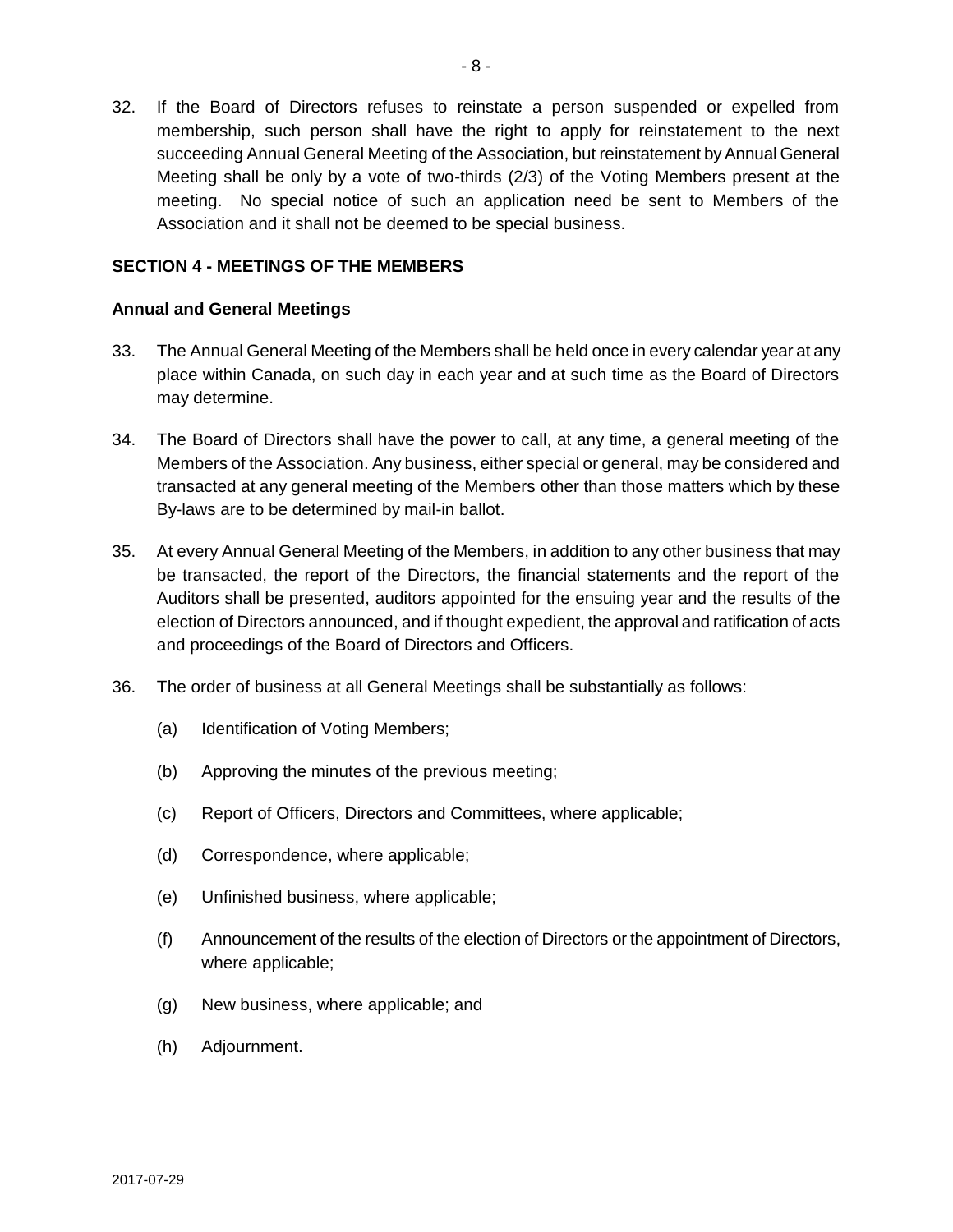## **Auditor**

37. The Members shall, at each Annual General Meeting, appoint an Auditor to audit the accounts and annual financial statements of the Association for report to the Members at the next Annual General Meeting of the Members. The Auditor shall hold office until the next Annual General Meeting provided that the Directors may fill any casual vacancy in the office of the Auditor. The remuneration of the Auditor shall be fixed by the Board of Directors. The Auditors shall not be, or be associated with, a Director, Officer or employee of the Association or a corporation which is affiliated with the Association.

## **Special General Meetings**

- 38. Subject to Article [39,](#page-8-0) the Board of Directors:
	- (a) shall have the power to call a Special General Meeting of the Members at such time and place as the Board may determine; and
	- (b) shall call a Special General Meeting, as soon as reasonably possible, on written request of not less than fifty (50) Voting Members and such Special General Meetings shall be called and held for the purpose stated in such request.
- <span id="page-8-0"></span>39. Any matter which, by these By-laws, is to be determined by mail-in ballot shall not be the subject of a Special Meeting of the Members.

## **Notice for Meetings**

- 40. At least thirty (30) days and not more than one hundred and fifty (150) days written notice of the date, time and place of each Annual General Meeting or Special General Meeting shall be sent to each Member.
- 41. Written notice of any meeting where special business will be transacted or where a special resolution will be considered shall contain sufficient information to permit the Members to form a reasoned judgement on the decision to be taken.
- 42. No error or inadvertent omission in giving notice of any Annual General Meeting or Special General Meeting or any adjourned meeting shall invalidate such meeting or make void any proceedings taken thereat and any Member may at any time waive notice of any such meeting and may ratify, approve and confirm any or all proceedings taken or had thereat.

## **Meeting Chairman**

43. The President shall preside as Chairman of all meetings of the Members, but if at a meeting the President is not present within fifteen (15) minutes after the time appointed for holding such meeting, the Vice-President shall preside as Chairman but if both are absent, the Members shall choose a Director to preside as Chairman and if no Director be present, or if all the Directors present decline to preside as Chairman, then the Members shall choose one (1) of the Members to preside as Chairman.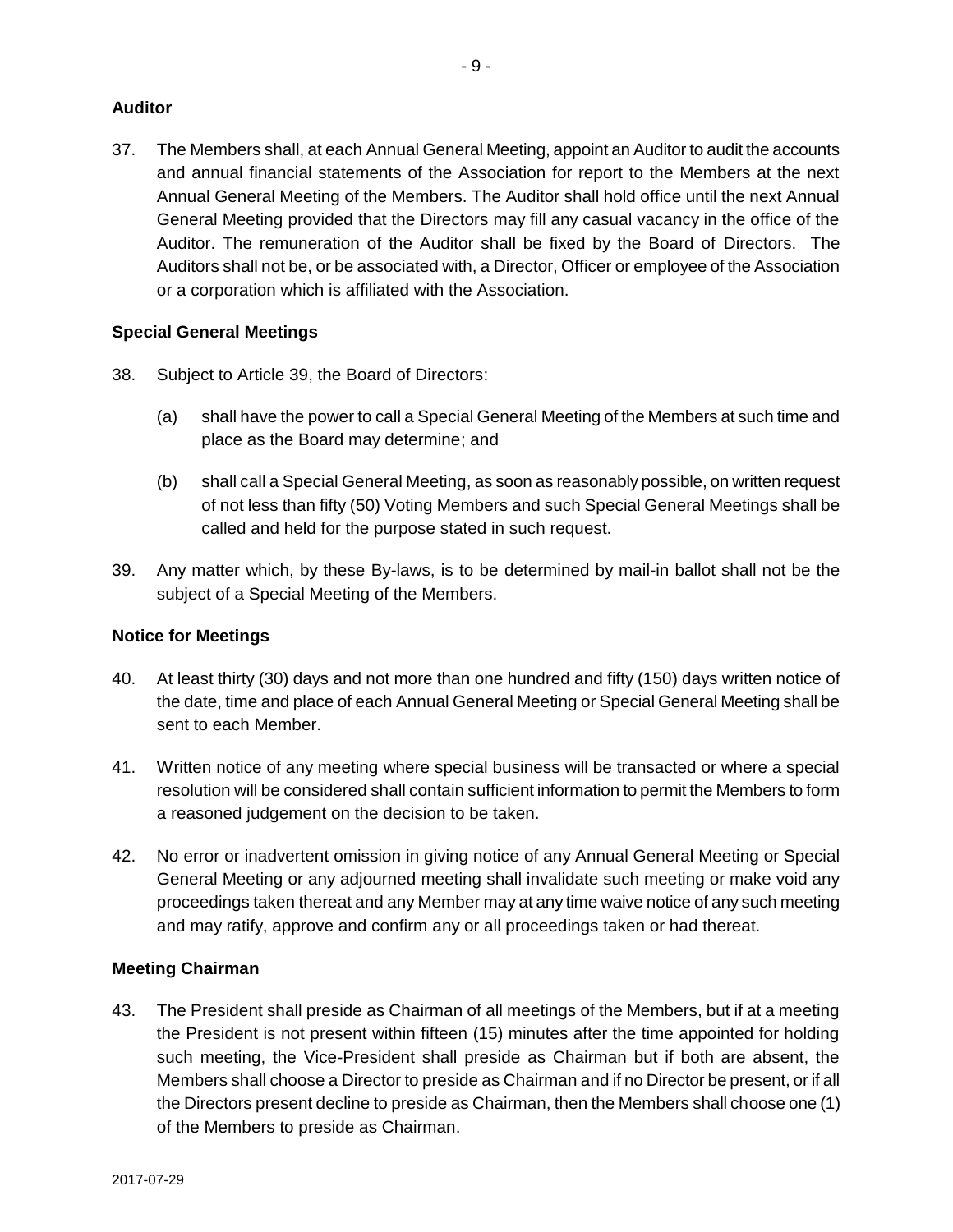### **Quorum**

- 44. A quorum for the transaction of business at any Annual General Meeting or Special General Meeting shall be twenty-five (25) Voting Members present in person.
- 45. A quorum for the amendment of the By-laws by mail-in ballot shall be twenty-five (25) Voting Members casting ballots.
- 46. A quorum for the election of Directors by mail-in ballot shall be twenty-five (25) Voting Members casting ballots.
- 47. No business other than election of a Chairman of the meeting and the adjournment or termination of the meeting shall be conducted at any meeting unless quorum is present at the commencement of the meeting.
- 48. If a meeting cannot be convened because there is not a quorum, it shall be at the discretion of those present to delay the opening of the meeting until such future time and place as may be proposed by the Chairman.

### **Adjournment**

49. The Chairman of the meeting may, with the consent of any meeting at which quorum is present, adjourn the meeting for no more than forty-eight (48) hours to a fixed time and place. If the meeting is so adjourned no notice of the time and place for the holding of the adjourned meeting need be given to the members. Only business which might have been brought before or dealt with at the original meeting shall be dealt with at the adjourned meeting.

## **Open and Closed Meetings**

50. All Annual General Meetings or Special General Meetings of the Members shall be open to the public except any closed portions of the meetings. Only Voting Members are eligible to attend closed portions of an Annual General Meeting or a Special General Meeting.

#### **Voting**

- 51. Each Voting Member shall have one (1) vote on each matter put to the question at any meeting of Members. A Voting Member may only vote in person at an Annual General Meeting or a Special General Meeting.
- 52. A majority of votes cast by the Voting Members present, in person, at an Annual General Meeting or Special General Meeting, shall determine the questions in meetings except where the vote or consent of a greater number of the Voting Members is required by the Act or these By-laws.
- 53. A majority of the votes cast by the Voting Members by mail-in ballot shall determine the questions by mail-in ballot except where the vote or consent of a greater number of the Voting Members is required by the Act or these By-laws.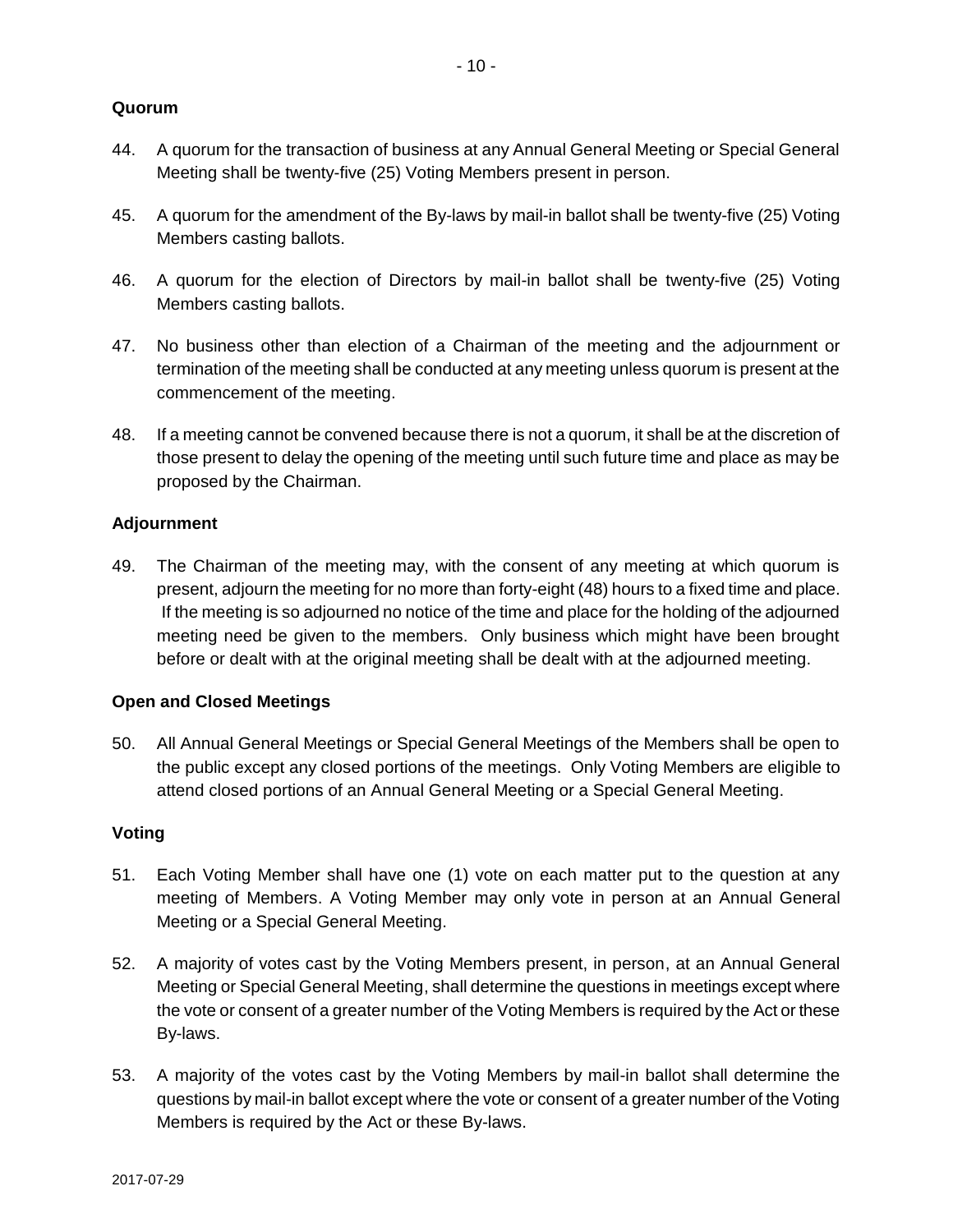54. Every matter put to the question at any meeting of the Members shall be decided in the first instance by a show of hands. In case of any equality of votes the Chairman shall, on a show of hands, secret ballot or at a poll, have a second or casting vote in addition to the vote to which he is entitled as a Member. At any meeting, unless a secret ballot or poll is demanded, a declaration by the Chairman that a resolution has been carried or carried unanimously or by a particular majority or lost or not carried by a particular majority shall be conclusive evidence of the fact without proof of the number or proportion of votes recorded in favour or against the motion.

## **Polls and Secret Ballots**

55. If at any meeting a secret ballot or poll is demanded on the election of Chairman or on the question of adjournment, it shall be taken forthwith without adjournment. If a secret ballot or poll is demanded on any other question, it shall be taken in such manner and at such time and place as the Chairman directs and either at once or after an interval or adjournment or otherwise and the result of the secret ballot or poll shall be deemed to be the resolution of the meeting at which the secret ballot or poll was demanded. The demand for a secret ballot or poll may be withdrawn.

## **PART II - GOVERNANCE OF THE ASSOCIATION**

### **SECTION 1 - BOARD OF DIRECTORS**

#### **Management of the Association**

56. The property and business of the Association shall be managed by a Board of Directors, comprised of a minimum of seven (7) and a maximum of nine (9) Directors elected in accordance with Articles [62](#page-11-0) to [69.](#page-14-0)

### **Powers of Directors**

- 57. The Directors shall exercise all of the powers and do all the acts and things that the Association may exercise and do, and which are not by these By-laws or by statute or otherwise lawfully directed or required to be exercised or done by the Association in an Annual General Meeting or Special General Meeting of the Members or by mail-in ballot.
- 58. The Directors of the Association may administer the affairs of the Association in all things and make or cause to be made for the Association, in its name, any kind of contract which the Association may lawfully enter into and, save as herein provided, generally, may exercise all such other powers and do all such other acts and things as the Association is by its objects otherwise authorized to exercise and do.
- 59. The Directors shall have the power to:
	- (a) authorize expenditures on behalf of the Association from time to time;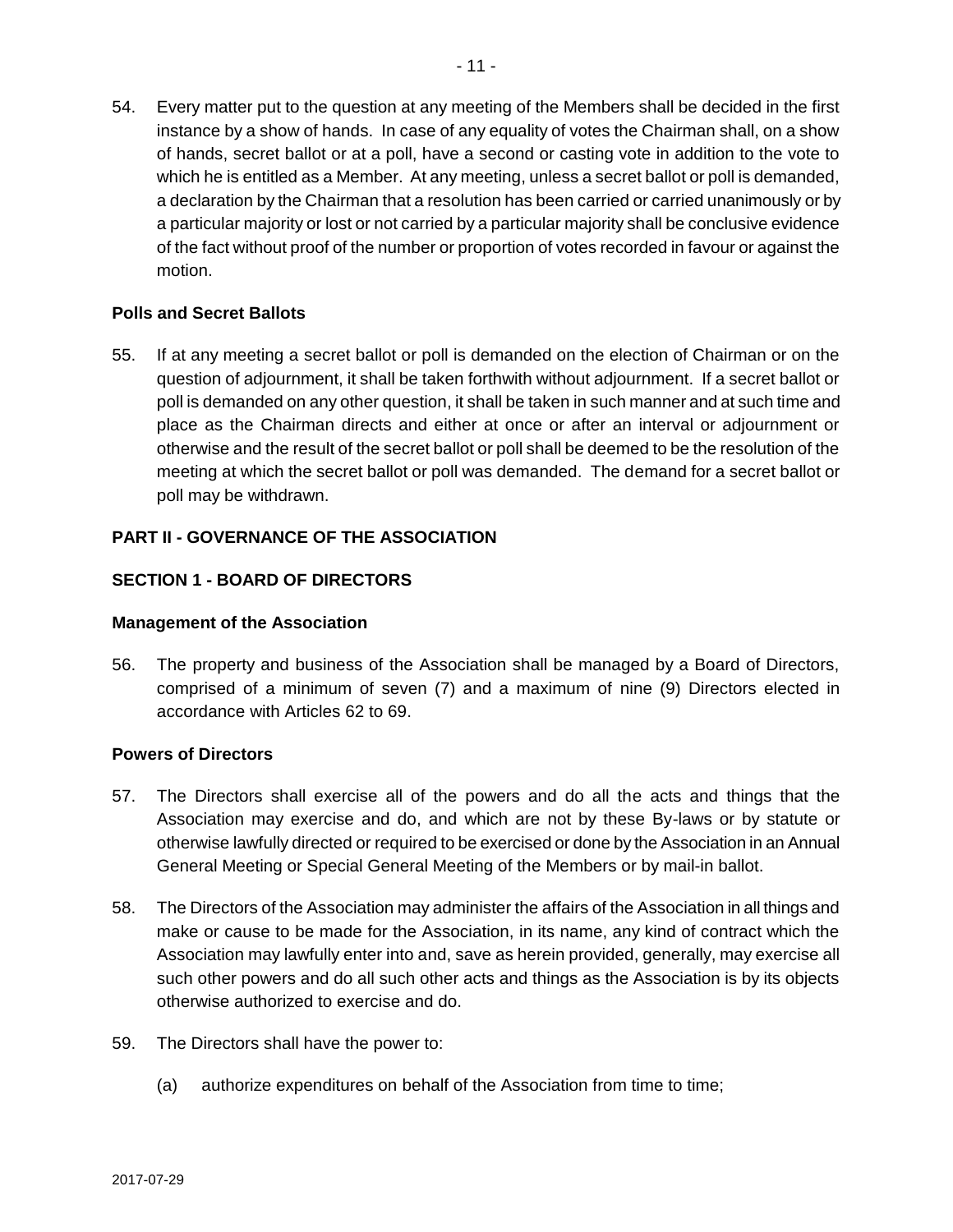- (b) appoint such agents as it shall deem necessary from time to time and such persons shall have such authority and shall perform such duties as shall be prescribed by the Board of Directors at the time of such appointment; and
- (c) delegate to the senior staff person the right to employ and to establish and pay salaries to employees.
- 60. The Board of Directors is hereby authorized, from time to time:
	- (a) to acquire, hold and dispose of real, personal, movable and immovable property necessary for the carrying out of its business and affairs;
	- (b) to borrow money on the credit of the Association, from any bank, corporation, firm or person, upon such terms, covenants and conditions at such times, in such sums, to such an extent and in such manner as the Board of Directors in its discretion may deem expedient;
	- (c) to draw, make, accept, endorse and execute promissory notes, bills of exchange and other negotiable instruments necessary for the carrying out of its business and affairs; and
	- (d) to mortgage or hypothecate, or create any security interest in, all or any property of the Association to secure any obligation of the Association.
- 61. The Board of Directors shall take such steps as it may deem requisite to enable the Association to acquire, accept, solicit or receive legacies, gifts, grants, settlements, bequests, endowments and donations of any kind for the purpose of furthering the objects of the Association.

## **SECTION 2 - ELECTION OF DIRECTORS**

## **Election**

<span id="page-11-0"></span>62. The Directors shall be elected by secret mail-in ballot by the Voting Members.

#### **Eligibility**

- 63. To be nominated for election and elected or appointed to a position on the Board as a Director, the nominee or appointee shall:
	- (a) be an individual;
	- (b) be an Active Member in good standing or a representative of an Active Member in good standing;
	- (c) be eighteen (18) years of age or older, with power under law to contract; and
	- (d) not be an employee or contractor of the Association.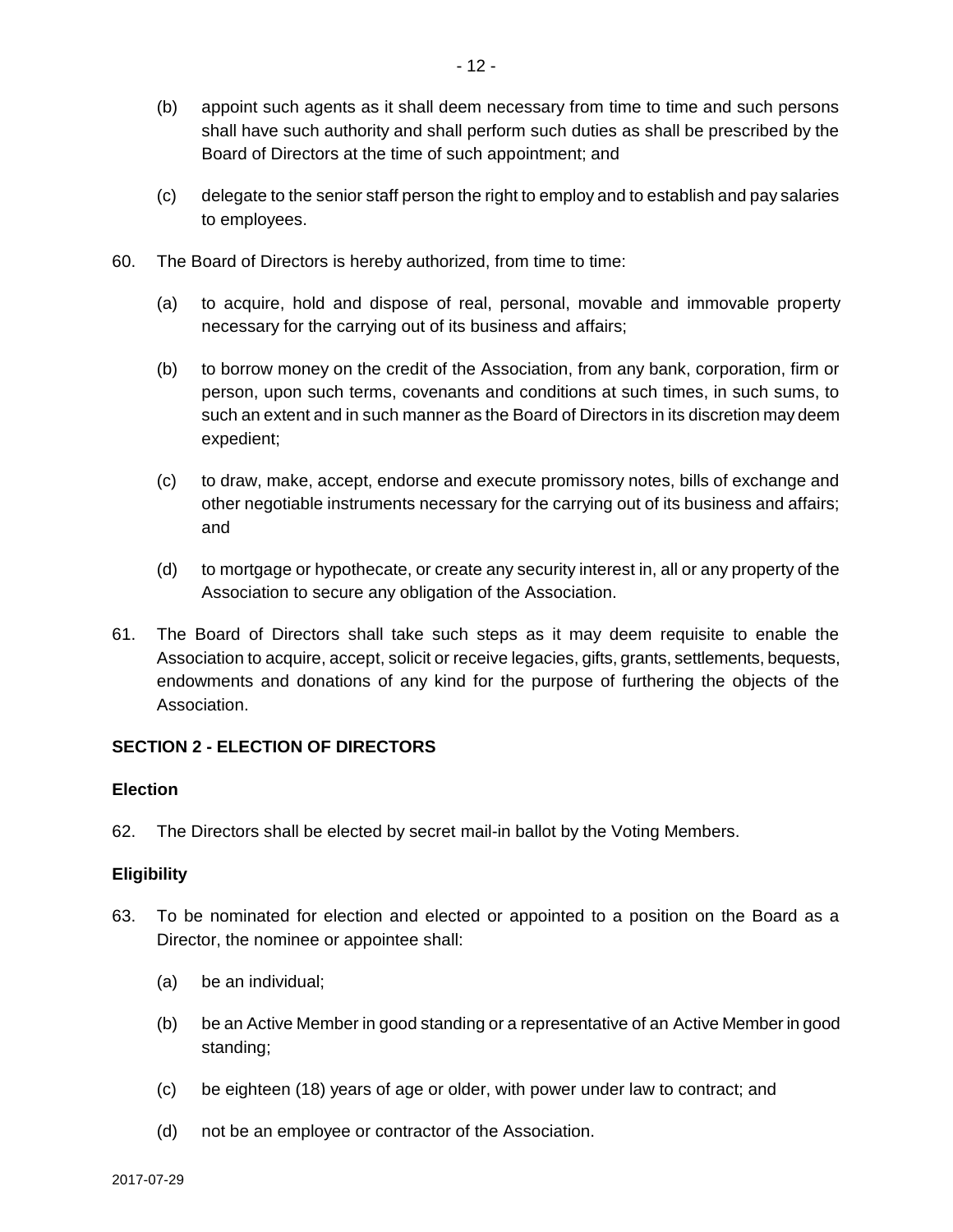## **Nominations**

- <span id="page-12-1"></span>64. Nominations for any election of Director shall be:
	- (a) in the form and contain such information as may be prescribed by the Board; and
	- (b) be received by the Association no later than one hundred and twenty (120) days prior to the Annual General Meeting.

### **Election by mail-in ballot**

- <span id="page-12-0"></span>65. The Voting Members may elect Directors to fill the required number of Director positions, in accordance with these By-laws, by secret mail-in ballot conducted as follows:
	- (a) Each nominee will be allowed to furnish for enclosure with the ballot a brief factual statement of his service and qualifications, with each nominee being accorded equal opportunity and space.
	- (b) The names of the nominees shall be listed on the ballot in alphabetical order by surname, followed by first name if more than one nominee has the same surname.
	- (c) Each ballot package will consist of the following:
		- (i) The ballot, marked with one or more unique identifiers which will ensure the validity of the ballot but which are not associated to any individual Member;
		- (ii) A declaration form, marked with one or more unique identifiers which ensure that the ballot package is valid and has been assigned to a Member, that must be signed by the Member;
		- (iii) An inner ballot secrecy envelope, into which the Member will seal their ballot; and
		- (iv) A return pre-addressed envelope, into which the Member will place their ballot secrecy envelope, containing their ballot, and their signed declaration.
	- (d) Ballots shall be mailed to all Members by regular mail to their last post office address on file with the Association at least ninety (90) days prior to the Annual General Meeting.
	- (e) Members must return their completed ballot to the Association, sealed in the ballot secrecy envelope, and the signed declaration, both in the pre-addressed return envelope provided to them, by mail postmarked at least sixty (60) days prior to the Annual General Meeting.
	- (f) A Member whose ballot has been lost or spoiled may, no later than 75 days prior to the Annual General Meeting, request a replacement ballot from the Association. The Association will make every effort to issue that Member a replacement ballot if it is satisfied that doing so will not affect the integrity of the voting process.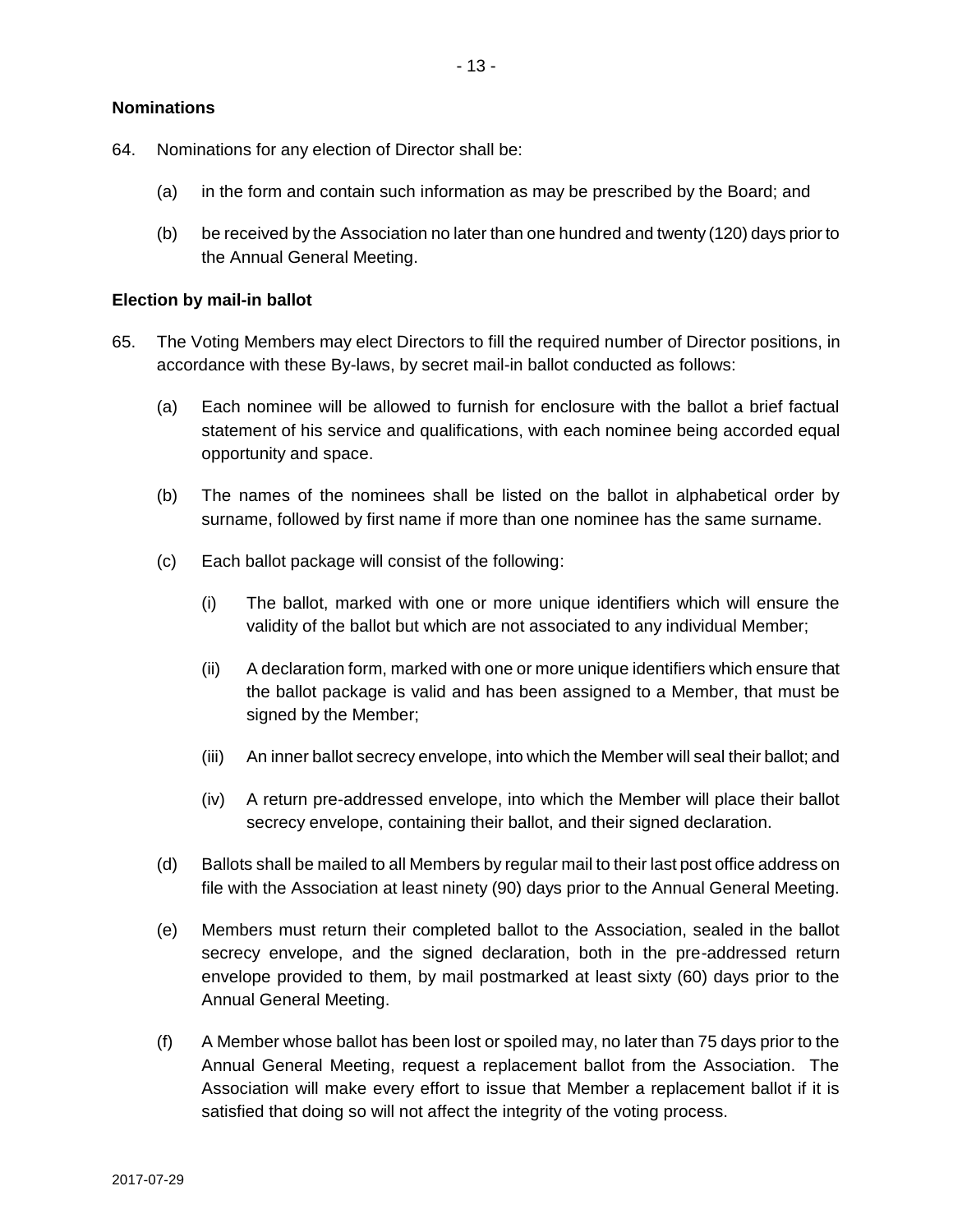- (g) The failure of any individual Member to receive a ballot, or a replacement ballot requested under clause (f), does not in any way affect the counting of the votes or the outcome of the election.
- (h) The outer envelopes will be opened by the General Manager (or such other person as may be appointed by the General Manager) to review the declarations and separate the declarations from the ballot secrecy envelopes.
- (i) The determination as to whether a Member is a Voting Member will be made by the General Manager (or such other person as may be appointed by the General Manager) when that Member's declaration is reviewed. If the Member does not qualify as a Voting Member on the day the declaration is reviewed, that Member's unopened ballot secrecy envelope will be attached to their declaration, set aside and not counted.
- (j) The unopened ballot secrecy envelopes received from Voting Members will be secured in sealed boxes in a locked location at the Association's office until the date the ballots are to be counted.
- (k) Subject to clause (l), the ballot secrecy envelopes received from Voting Members shall be opened and counted any time after 50 days prior to the Annual General Meeting at the Association office by the General Manager (or in the General Manager's absence by someone appointed by the Board) in the presence of two (2) scrutineers approved by the Board of Directors.
- (l) The following ballots shall be considered spoiled and shall not be counted:
	- (i) any ballot marked for less or more than the number of Directors to be elected;
	- (ii) two or more ballots marked with the same identifiers;
	- (iii) any ballots contained in two or more ballot secrecy envelopes with the same identifiers; and
	- (iv) any ballots contained in a ballot secrecy envelope that contains more than one ballot;
- (m) The nominee who receives the majority of the votes cast by the Voting Members returning valid ballots by the deadline set out in clause (e), shall be declared elected.
- (n) If two (2) or more nominees should receive the same number of votes, the election of the director will be determined by ordinary resolution of the Board conducted by secret ballot.
- (o) Upon the completion of the election, the General Manager shall announce the results of the election in such manner as may be determined by the Board of Directors. The official announcement of the results of the election shall be made at the Annual General Meeting.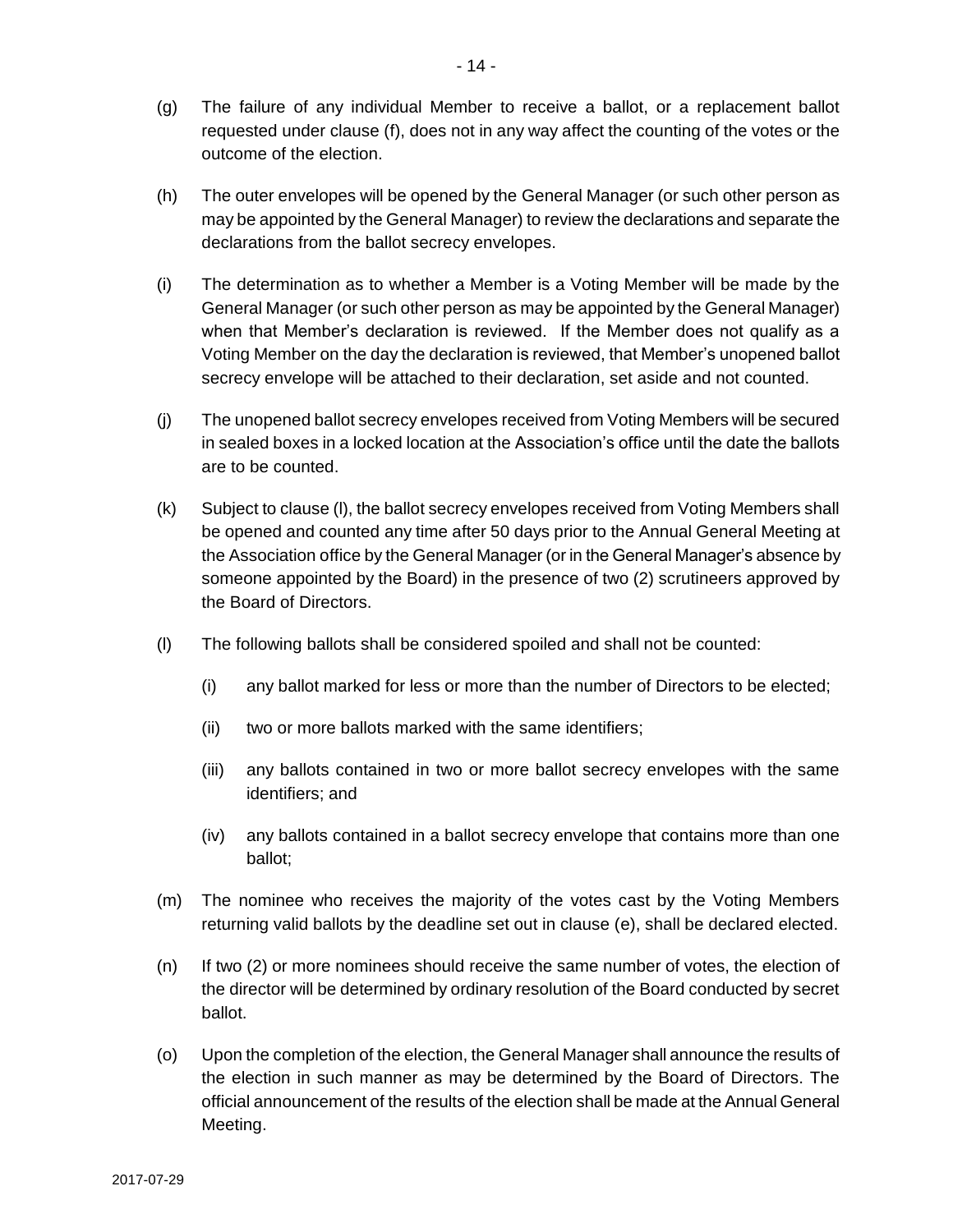66. Notwithstanding Article [65,](#page-12-0) Voting Members have the option of returning their ballots and declarations by facsimile or e-mail and, in so doing, Voting Members using this option voluntarily give up their right to have their vote secret and consent to their ballots not being secret.

### **Election by Acclamation**

67. Where fewer than or only a sufficient number of eligible individuals have been nominated to fill the required number of Director positions, the individuals nominated shall be declared elected by acclamation.

## **Appointment of Directors**

- <span id="page-14-2"></span>68. Where fewer than the minimum number of Directors have been declared elected by acclamation, the Board of Directors shall appoint eligible individuals to fill the minimum number of positions as Directors and the individuals so appointed shall hold office as Directors in accordance with Article [71.](#page-14-1)
- <span id="page-14-0"></span>69. Where the minimum number of Director positions have been filled by either acclamation or appointment, the remaining Director positions shall remain vacant until the next election.

### **Term of Office**

- 70. The term of office of a Director elected by mail-in ballot or acclamation:
	- (a) commences at the close of the Annual General Meeting at which the results of the election are announced; and
	- (b) expires at the close of the Annual General Meeting at which the results of the election or appointment of a replacement Director are announced in the third (3<sup>rd</sup>) year following the year in which the term commenced.
- <span id="page-14-1"></span>71. The term of office of a Director appointed by the Board pursuant to Article [68:](#page-14-2)
	- (a) commences at the close of the Annual General Meeting at which the appointment of the Director is announced; and
	- (b) expires at the close of the Annual General Meeting at which the results of the election or appointment of a replacement Director are announced in the first  $(1<sup>st</sup>)$  year following the year in which the term commenced.
- 72. An individual shall not serve for more than six (6) consecutive years as a Director. In determining the number of consecutive years that an individual has served as a Director, the portion of a term of office served by a Director who is appointed or elected pursuant to Articles [74](#page-15-0) or [80](#page-16-0) shall not be included in the calculation if the time served is less than 18 months.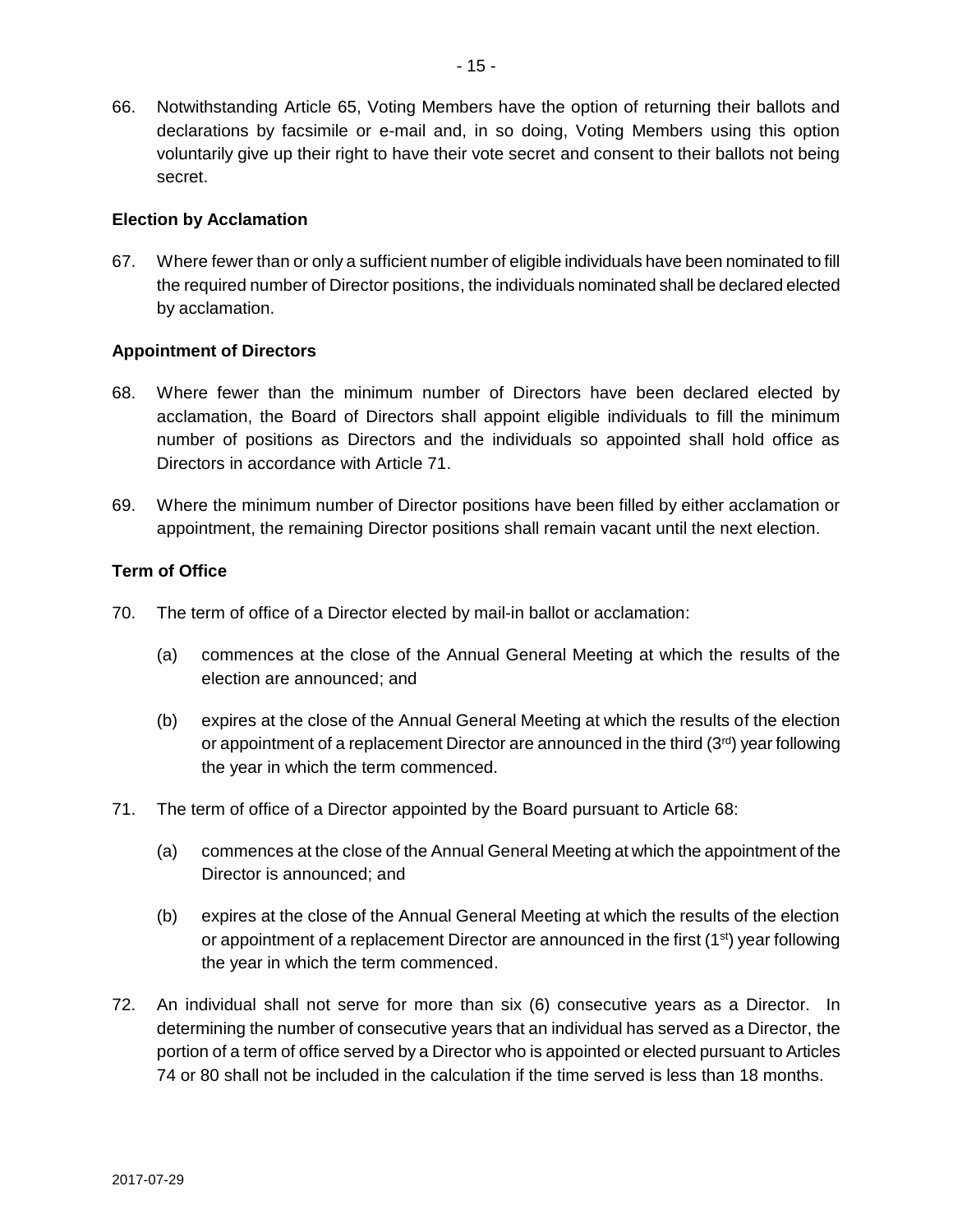## **Vacancies**

- 73. The office of a Director shall be automatically vacated if:
	- (a) the Director has resigned his office by delivering a written resignation to the President of the Association;
	- (b) a Director misses two (2) or more consecutive meetings of the Board of Directors without providing just cause reasonably satisfactory to the Board of Directors;
	- (c) a Director is on long term disability and is unable to fulfill his normal functions as a Director;
	- (d) the Director is removed from office pursuant to Article [76;](#page-15-1)
	- (e) the Director is found by a court to be mentally incompetent or incapable of managing his own affairs;
	- (f) the Director becomes bankrupt or a receiving order is made against him or he makes an assignment under the *Bankruptcy Act*;
	- (g) the Director is convicted of any criminal offence; or
	- (h) the Director dies.
- <span id="page-15-0"></span>74. Where a Director ceases to hold office before the expiry of that Director's term of office, and
	- (a) if the number of Directors remaining in office is fewer than the minimum number of Directors, the Board of Directors shall appoint an eligible individual, to fill the minimum number of positions, to serve as Director in accordance with Article [75;](#page-15-2) or
	- (b) if the minimum number of Directors positions has been filled, the position vacated shall remain vacant until the next election.
- <span id="page-15-2"></span>75. Where a Director is appointed pursuant to Article [74\(](#page-15-0)a) and if the Director is appointed:
	- (a) after an Annual General Meeting but before the deadline for nominations under Article [64\(](#page-12-1)b), that Director shall hold office until the next Annual General Meeting; and
	- (b) after the deadline for nominations under Article [64\(](#page-12-1)b) but before the Annual General Meeting, that Director shall hold office until the next following Annual General Meeting.

# **Removal of Directors**

- <span id="page-15-1"></span>76. Subject to Article [77,](#page-15-3) the Voting Members may, by secret mail-in ballot, remove any Director from office who is in breach of his duties and responsibilities as a Director.
- <span id="page-15-3"></span>77. Subject to Article [78,](#page-16-1) a motion may be brought for the removal of a Director by: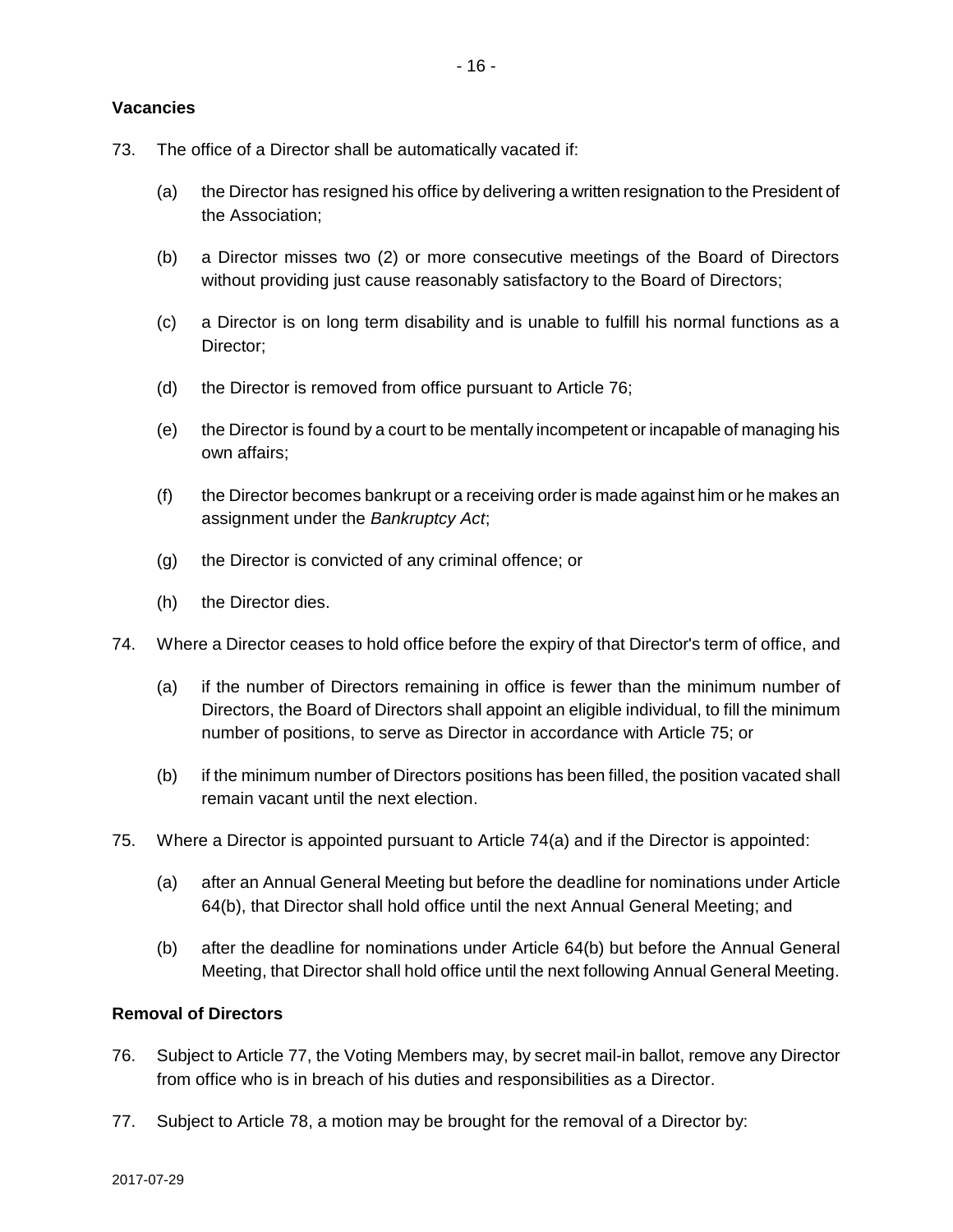- (a) a special resolution of the Board of Directors; or
- (b) a petition of the Voting Members of the Association which shall:
	- (i) identify the Director and specify the grounds on which the Director is sought to be removed and the duty or responsibility the Director has allegedly breached;
	- (ii) be signed by twenty-five (25) Voting Members;
	- (iii) contain the printed names, addresses and telephone numbers of each of the Voting Members signing the petition; and
	- (iv) delivered to the Association at least one hundred and twenty (120) days in advance of an Annual General Meeting.
- <span id="page-16-1"></span>78. Where a special resolution referred to in Article [77\(](#page-15-3)a) is approved by the Board of Directors or where a petition referred to in Article [77\(](#page-15-3)b) is approved by the Board of Directors, the General Manager shall include a motion for the removal of the Director with the mail-in ballots for the election of Directors.
- 79. The motion to remove a Director shall be determined by mail-in ballot of the Voting Members unless on or before the date the mail-in ballots are counted the Director resigns from office.
- <span id="page-16-0"></span>80. Where a vacancy is created by the removal of a Director the position shall be filled under Article [74.](#page-15-0)

#### **Remuneration**

81. The Directors shall serve as such without remuneration from the Association and no Director shall directly or indirectly receive any profit from his position as such; provided that Directors may be paid reasonable expenses incurred by them in the performance of their duties to the Association. Nothing herein shall be construed to preclude any Director from serving as an Officer or in any other capacity and receiving compensation therefor.

## **SECTION 3 - MEETINGS OF DIRECTORS**

#### **Place and Frequency of Meetings**

- 82. The Board of Directors may hold its meetings at the Head office of the Association or such place as the Board may determine from time to time.
- 83. The Board of Directors shall meet at least two (2) times each year and at such additional times as may be required for the proper management of the Association, provided that one (1) of the meetings of the Directors shall be held immediately following the Annual General Meeting of the Members.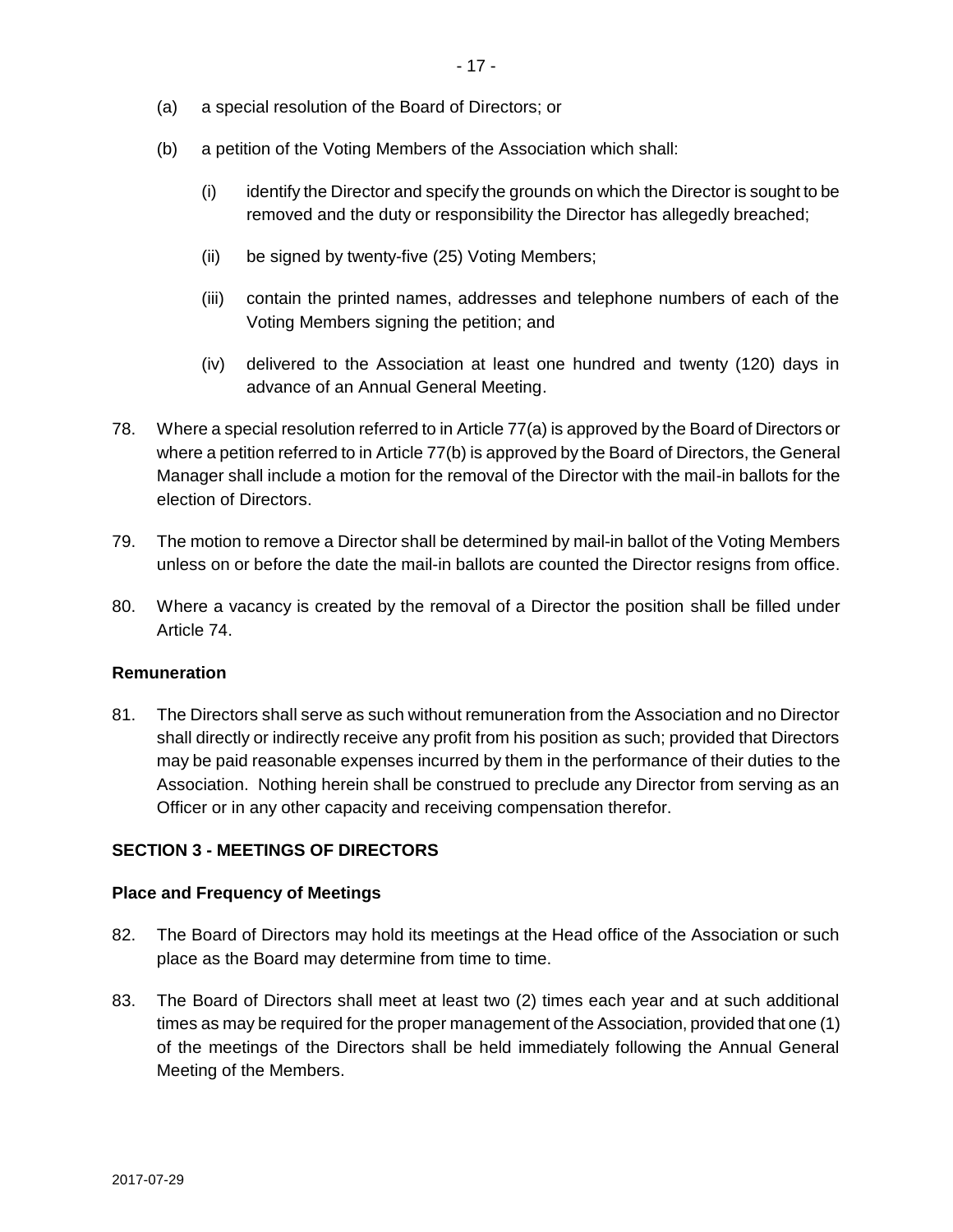84. All meetings of the Board of Directors shall be deemed to be open to Members unless otherwise decided by a majority vote of Board Members present at the meeting.

## **Meeting by Telephone**

85. Directors may participate in a meeting of the Board of Directors by telephone provided that all persons participating in the meeting can hear each other, and the Directors participating in such meeting by such means are deemed to be present at the meeting.

### **Notices of Meetings**

- 86. A meeting of Directors may be convened at any time by the President, the Vice-President or three (3) or more Directors. The senior staff person, by direction of the President, the Vice-President or three (3) or more of the Directors, shall convene a meeting of Directors.
- 87. Notice of Directors' meetings stating the day, hour and place of the meeting shall be telephoned or sent by e-mail or facsimile to each Director no less than five (5) days before the meeting is to take place.
- 88. The notice of the meeting need not specify the purpose of the business to be transacted at the meeting except in the case where a special resolution will be considered.
- 89. The statement of the President that notice has been given pursuant to the By-laws shall be sufficient and conclusive evidence of the giving of such notice.
- 90. For the first meeting of the Board of Directors held immediately following the Annual General Meeting of the Members or for a meeting of the Board of Directors at which a Director is appointed to fill a vacancy in the Board, no notice of such meeting shall be necessary to the newly elected or appointed Director or Directors in order for the meeting to be duly constituted, provided that a quorum of the Directors is present.
- 91. If an urgent meeting of the Board of Directors is called for a specific purpose, the Members of the Board may unanimously consent to waive or reduce the notice requirement for that particular meeting and all proceedings and resolutions passed at that meeting relating to that specific purpose shall be valid notwithstanding that the otherwise required notice had not been given to the Directors.
- 92. Any abridgement of the notice period or an error or inadvertent omission in a notice of a meeting of Directors or any adjourned meeting of the Directors shall not invalidate such meeting or invalidate or make void any proceedings taken or had at such meeting and any Director may at any time waive notice of any such meeting and may ratify, approve and confirm any and all proceedings taken or had thereat.

#### **Meeting Chairman**

93. The President shall preside as Chairman of all meetings of the Directors, but if at a meeting the President is not present within fifteen (15) minutes after the time appointed for holding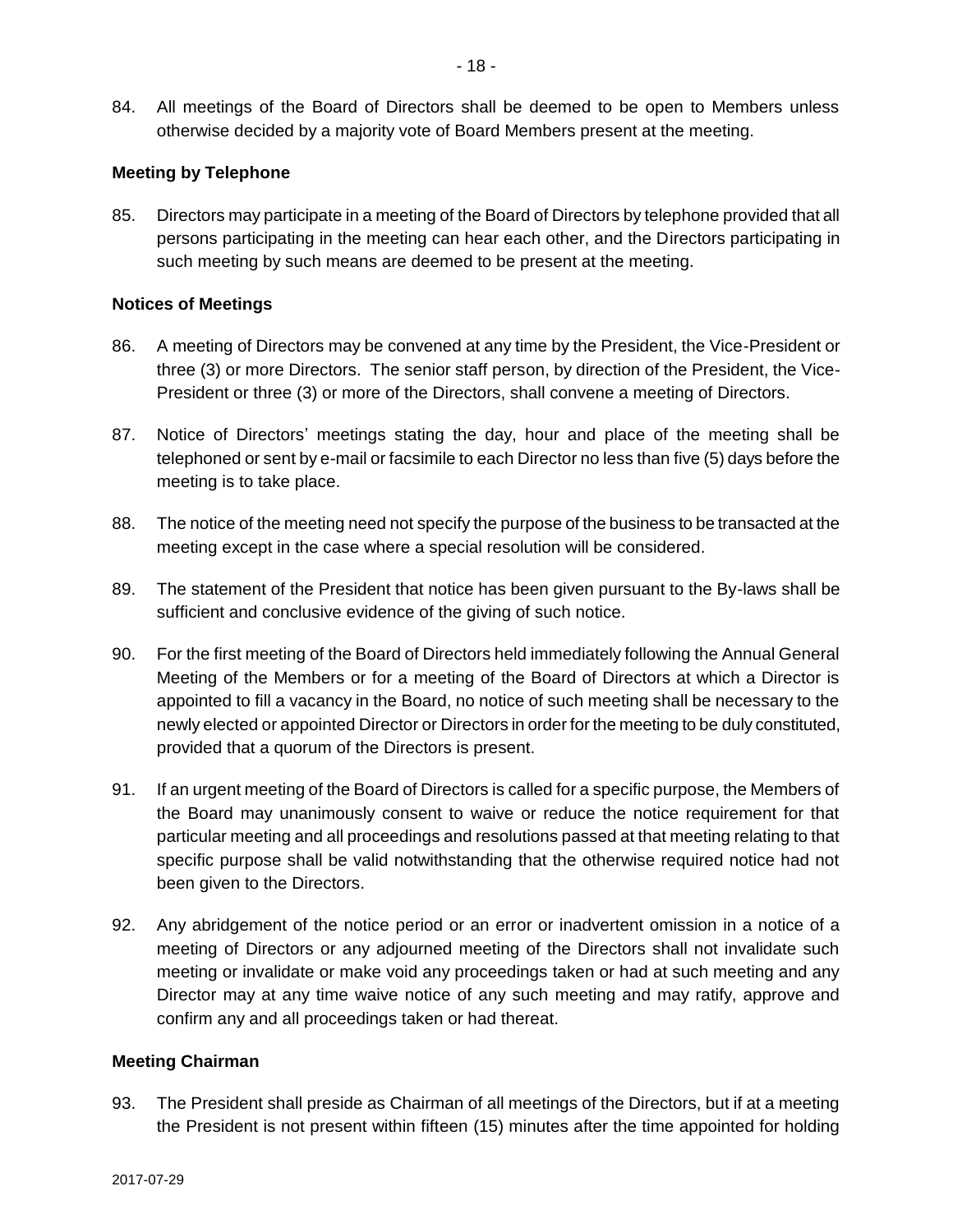such meeting, the Vice-President shall preside as Chairman, but if both are absent, the Directors present may choose one (1) of their Members to preside as Chairman.

## **Voting**

- 94. Each Director, other than the Chairman of the meeting, present at a Board of Directors meeting shall have the right to exercise one (1) vote.
- 95. The Past President is not a Director and, as such, shall not have a right to vote.
- 96. A majority of votes cast by the Directors present at the meeting shall determine the questions in meetings except where the vote or consent of a greater number of the Directors is required by these By-laws. In the case of an equality of votes, the Chairman shall have a casting vote.
- 97. Any Director present at any meeting of the Board of Directors shall be presumed and deemed to have assented to any and all action taken at such meeting unless he shall register his dissent to the action and such dissent shall be recorded in the minutes.

### **Quorum**

- 98. A quorum for the transaction of business at meetings of the Board of Directors shall be a majority of the Directors.
- 99. No business other than the election of a Chairman and the adjournment or termination of the meeting shall be conducted at any meeting unless quorum is present.

#### **Indemnities to Directors**

- <span id="page-18-0"></span>100. Except in respect of an action by or on behalf of the Association to procure a judgment in its favour, the Association shall indemnify a Director or Officer or a former Director or Officer of the Association and the Director's or Officer's heirs and legal representatives, against all costs, charges and expenses, including an amount paid to settle an action or satisfy a judgment, reasonably incurred by the Director or Officer in respect of any civil, criminal or administrative action or proceeding to which the Director or Officer is made a party by reason of being or having been a Director or Officer of the Association, if
	- (a) the Director or Officer acted honestly and in good faith with a view to the best interests of the Association, and
	- (b) in the case of a criminal or administrative action or proceeding that is enforced by a monetary penalty, the Director or Officer had reasonable grounds for believing that the Director's or Officer's conduct was lawful.
- <span id="page-18-1"></span>101. The Association may with the approval of the Court indemnify a person referred to in Article [100](#page-18-0) in respect of an action by or on behalf of the Association to procure a judgment in its favour, to which the person is made a party by reason of being or having been a Director or Officer of the Association against all costs, charges and expenses reasonably incurred by the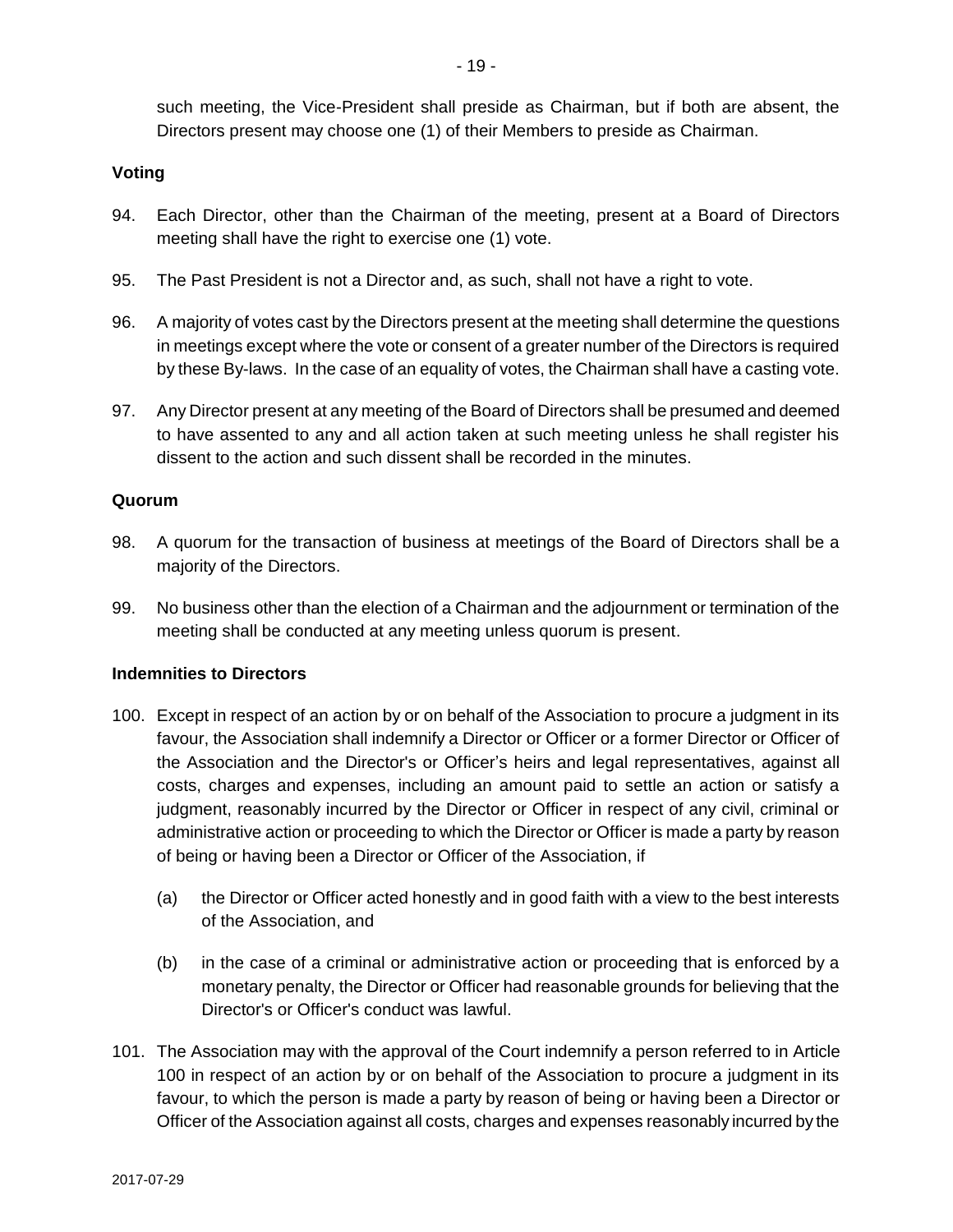person in connection with the action if the person fulfills the conditions set out in clauses (a) and (b) of Article [100.](#page-18-0)

- 102. The Association may advance funds to a person to defray the costs, charges and expenses of a proceeding referred to in Article[s 100](#page-18-0) o[r 101,](#page-18-1) but if the person does not meet the conditions of Article [100](#page-18-0) he shall repay the funds advanced.
- <span id="page-19-0"></span>103. The Association may purchase and maintain insurance for the benefit of any person referred to in Article [100](#page-18-0) against any liability incurred by the person in the person's capacity as a Director or Officer of the Association, except when the liability relates to the person's failure to act honestly and in good faith with a view to the best interests of the Association.
- 104. The Association may enter into an agreement with its Directors or Officers with respect to the indemnification provided for in Articles [100](#page-18-0) to [103.](#page-19-0)

## **SECTION 4 – OFFICERS**

### **Appointment**

105. At the first meeting of the Board of Directors following the Annual General Meeting or at such other times as may be required, the Directors shall elect from among themselves a President, a Vice-President, a Treasurer and such other Officers as the Board of Directors may determine.

### **Executive**

- 106. The Executive of the Association shall consist of:
	- (a) the President;
	- (b) the Vice-President;
	- (c) the Treasurer; and
	- (d) the Past President, if an Active Member of the Association.

#### **Function of the Executive**

- 107. The function of the Executive shall be to:
	- (a) reach emergent decisions which cannot be delayed for deliberation by the Board of Directors;
	- (b) make specific top priority recommendations to the Board;
	- (c) represent the Association in its liaison contacts with industry and government bodies;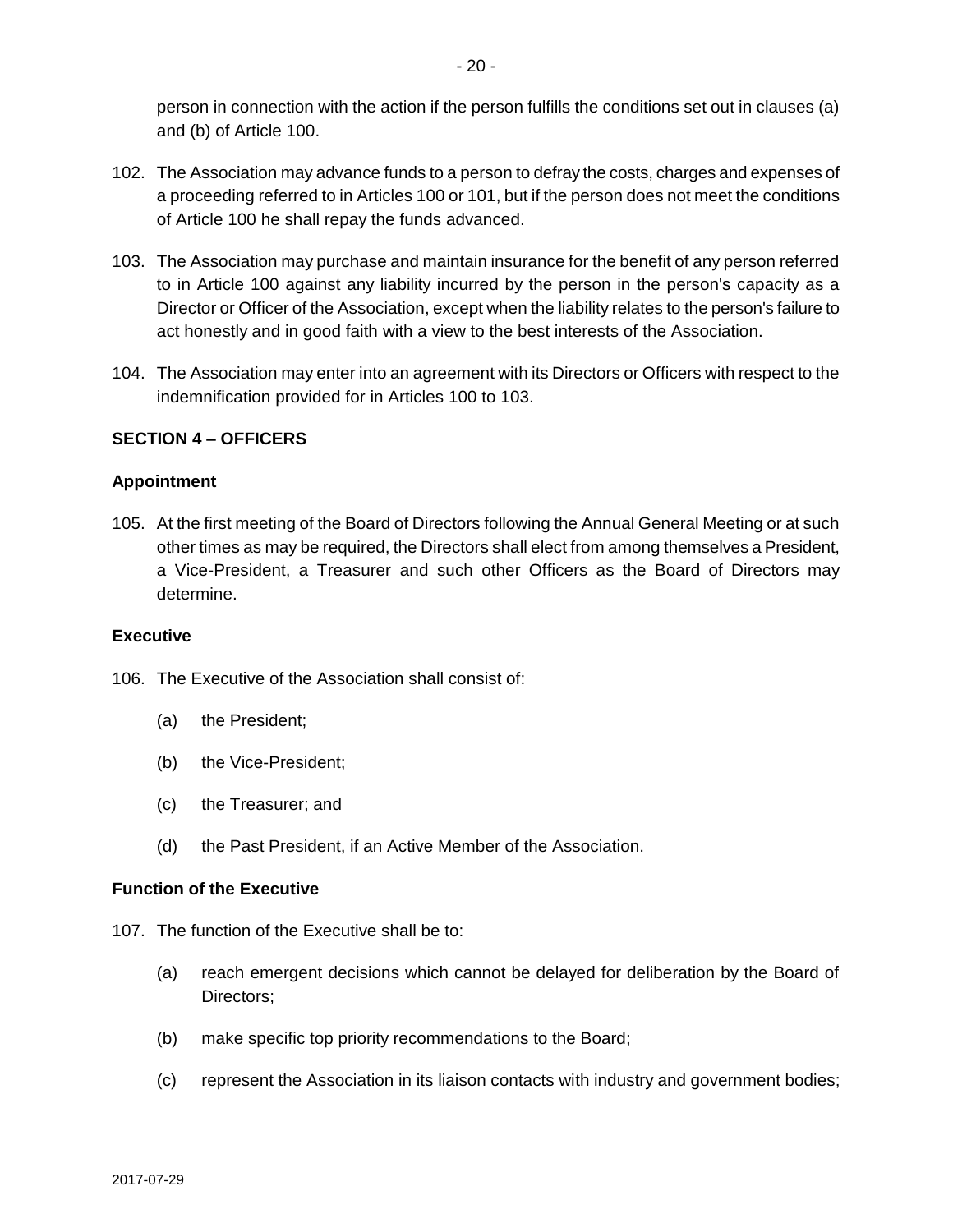- (d) act as the agent and representative of the Board in those matters delegated to it by the Board;
- (e) be directly responsible and accountable to the Board and shall manage the Board's business affairs and enforce the By-laws and Regulations of the Association; and
- (f) assist the Directors in carrying out the policies established by the Board of Directors.
- 108. The Executive shall assist the Directors in carrying out the policies established by the Board of Directors. The Executive shall exercise such powers as are authorized by the Board of Directors. During the recess of the Board, the Executive shall exercise all the powers of the Board and shall report to the Board of Directors in writing any and all action taken.

## **Term of Office**

- 109. The term of office of a Member of the Executive, other than the Past President,
	- (a) commences immediately on the Officer being declared elected at the first meeting of the Board of Directors following the Annual General Meeting; and
	- (b) expires immediately on the Directors being declared elected at the next Annual General Meeting.
- 110. The term of office of the Past President
	- (a) commences immediately on the President being declared elected at the Board of Directors meeting immediately following the Annual General Meeting; and
	- (b) expires when the presiding President become the immediate Past President.
- 111. An individual shall not serve for more than two (2) consecutive terms as the President.

## **Vacancy**

- <span id="page-20-0"></span>112. Where a Member of the Executive ceases to hold office before the expiry of that officer's term of office
	- (a) in the case of the President, the Vice-President will serve as President for the unexpired portion of the term;
	- (b) in the case of the Past President, the vacancy will not be filled; and
	- (c) in the case of the Vice-President, Treasurer or other Officer, the Board of Directors may appoint another Director to fill the position for the unexpired portion of the term.

#### **Removal**

113. The Board of Directors may, at any meeting of the Board, remove a Member of the Executive.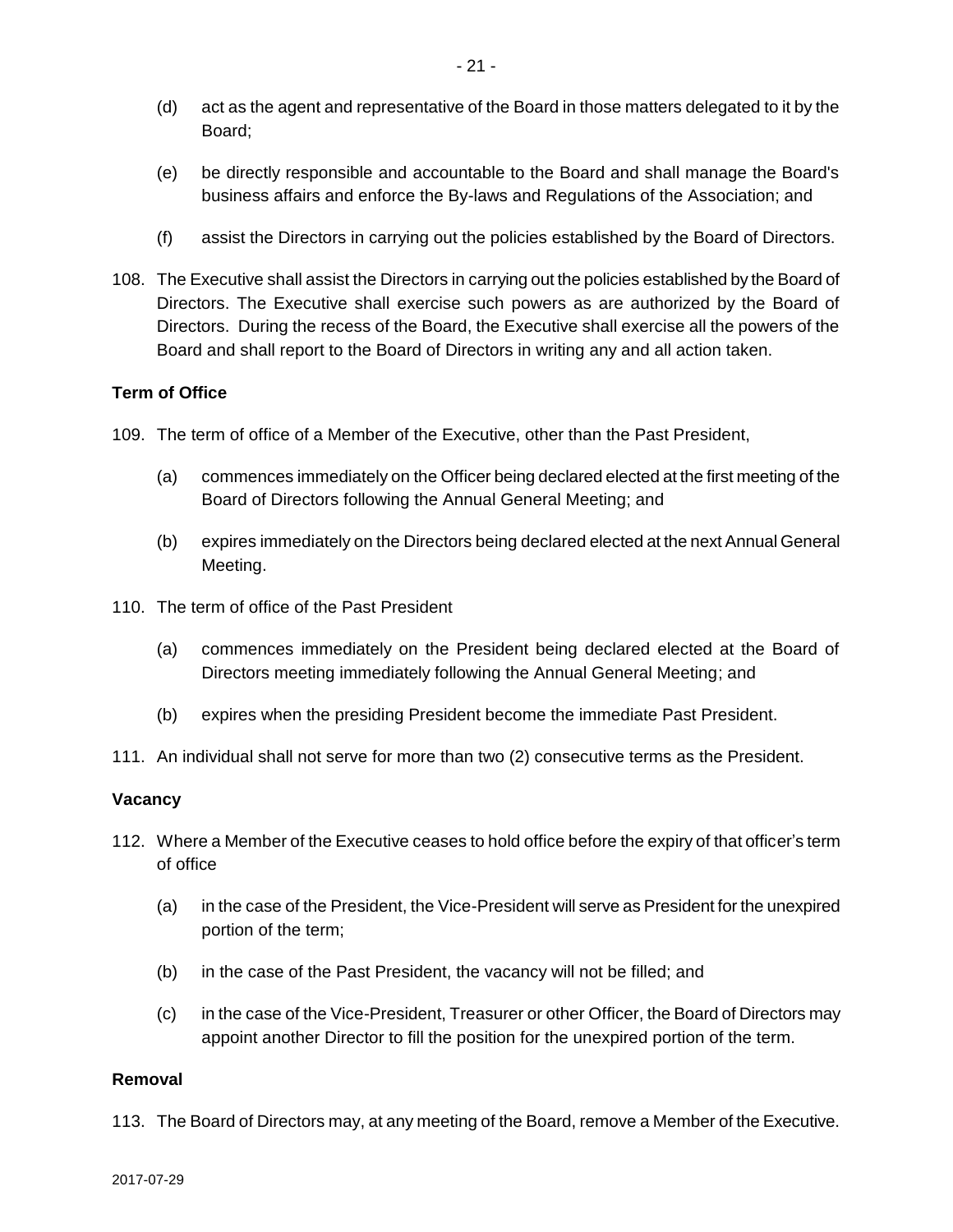114. Where a vacancy is created by the removal of a Member of the Executive, other than the Past President, the vacancy shall be filled in accordance with Article [112.](#page-20-0)

### **Meetings**

- 115. The Executive may, at the call of the President, conduct meetings of the Executive.
- 116. All Members of the Executive, except the Past President, shall have the right to exercise one (1) vote.
- 117. The quorum necessary for the transaction of business at a meeting of the Executive shall be two (2) Officers, not including the Past President.
- 118. All of the other provisions governing meetings of the Board of Directors apply with necessary modification to meetings of the Executive.

## **SECTION 5 - DUTIES OF OFFICERS**

#### **President**

- 119. The President shall:
	- (a) when present, preside at all meetings of the Members of the Association and at all meetings of the Board of Directors;
	- (b) be an ex officio member of all Committees;
	- (c) have the general oversight of the management of the affairs of the Association and shall see that all orders and resolutions of the Board of Directors are carried into effect;
	- (d) provide leadership to the Board of Directors and the Members, liaise with the Members and industry and government stakeholders and act as the primary spokesperson for the Association;
	- (e) oversee and provide guidance to the senior staff person of the Association; and
	- (f) perform such other duties and responsibilities and exercise such powers as may be directed or delegated to the President from time to time by the Board of Directors.

#### **Vice-President**

- 120. The Vice-President shall
	- (a) in the absence of the President, preside at all meetings of the Members of the Association and of the Board of Directors;
	- (b) be an ex officio member of all Committees;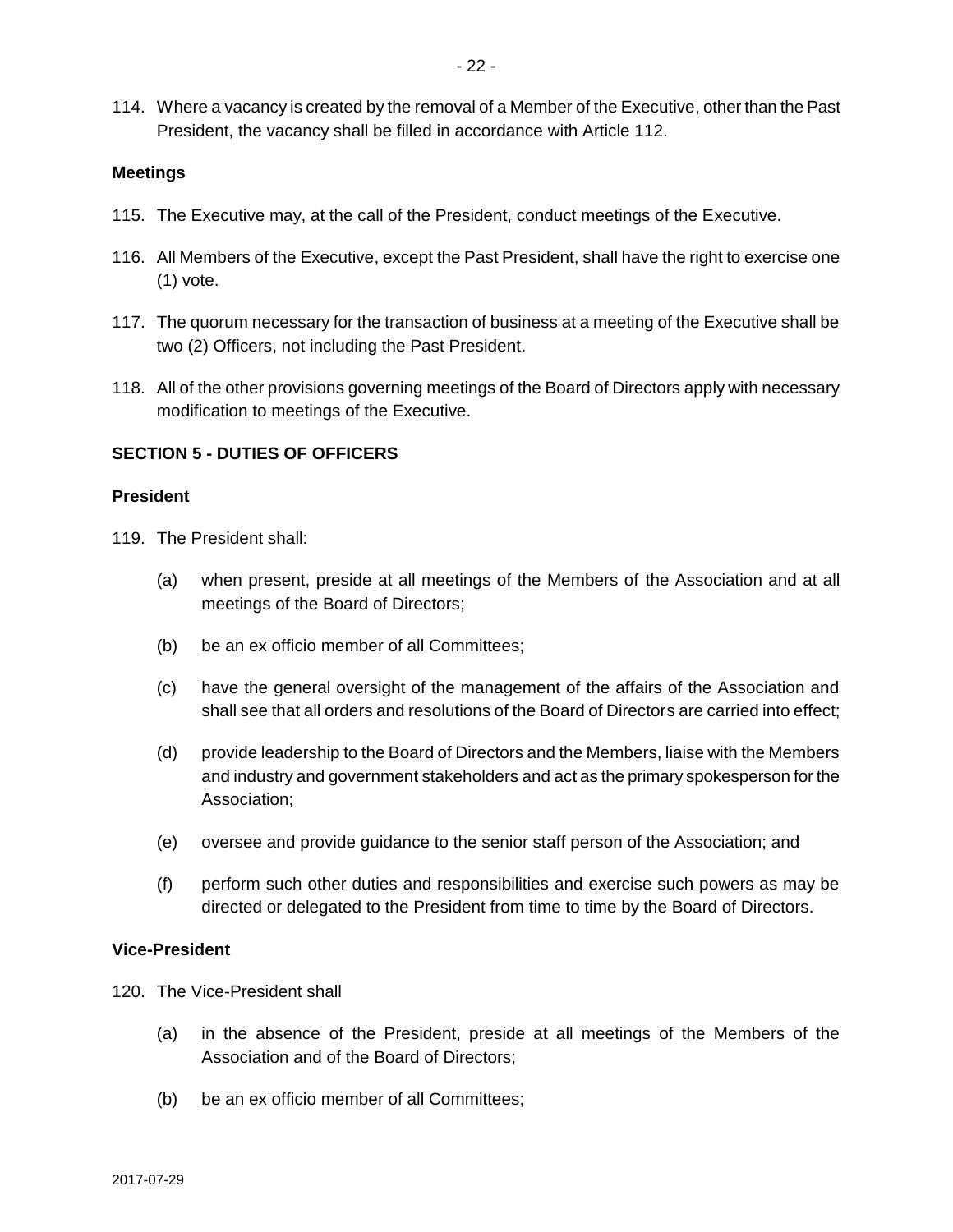- (c) be vested with all the powers and shall perform all the duties and exercise the powers of the President in the absence or inability or refusal of the President to act; and
- (d) perform such other duties and responsibilities and exercise such powers as may be directed or delegated to the Vice-President from time to time by the Board of Directors.

#### **Treasurer**

- 121. The Treasurer shall
	- (a) be an ex officio member of all Committees;
	- (b) assist the Board of Directors in carrying out its responsibility for the Association's financial reporting, accounting systems, internal controls and audit processes;
	- (c) oversee and provide guidance to the President in the areas of finance and audit; and
	- (d) perform such other duties and responsibilities, and exercise such powers as may be directed or delegated to the Treasurer from time to time by the Board of Directors.

## **Other Officers**

122. The duties of all other Officers of the Association shall be such as the terms of their engagement call for or the Board of Directors requires of them.

#### **Delegation of Duties of Officers**

123. In case of the absence or inability of the President, Vice-President, Treasurer or any other Officer of the Association to act, the Board of Directors may delegate all or any of the powers of such officer to any other Officer or to any Director for the time being.

#### **Senior Staff**

- 124. The Board of Directors shall hire an employee or contractor to be responsible for the general and active management of the business and affairs of the Association. This employee or contractor shall be known as the General Manager or by such other title as may be determined, from time to time, by the Board of Directors.
- 125. The employee or contractor hired by the Board of Directors shall, under the direction of the President and Board of Directors:
	- (a) conduct the affairs of the Association within the policies determined by the Board of Directors;
	- (b) attend meetings of the Members, the Board of Directors and Committees as required by the Board of Directors;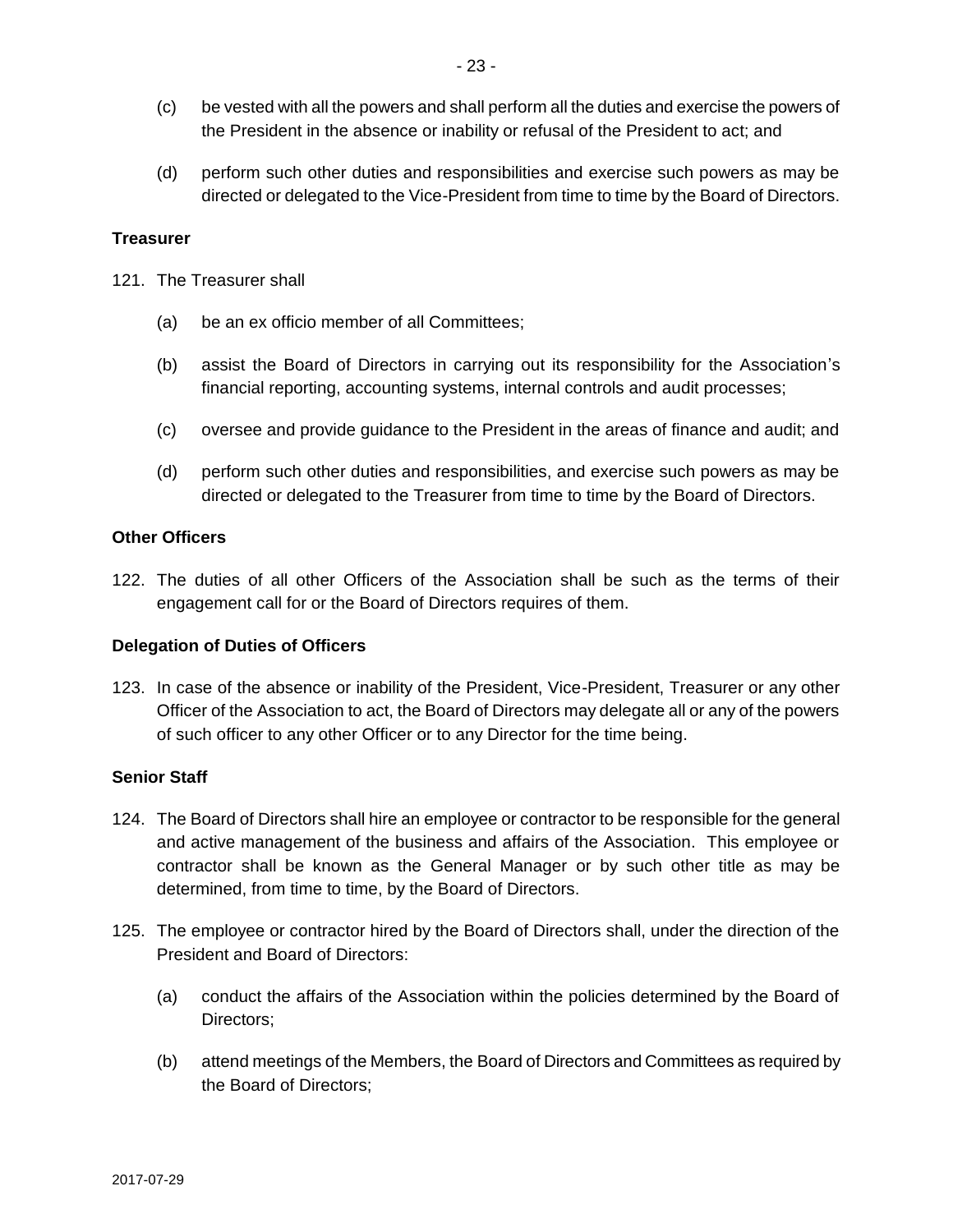- (c) act as Secretary of all meetings of Members and Directors and keep accurate minutes of all meetings of the Annual General Meetings, Special General Meetings, Board of Directors meetings and Committee meetings;
- (d) maintain a record of all Members and their contact information and send all notices of the various meetings as required;
- (e) have charge of the preparation and custody of all the correspondence and books of account and accounting records of the Association;
- (f) hire and manage all employees and contractors of the Association;
- (g) have charge of the Minute Book and corporate seal of the Association;
- (h) have the care and custody of the funds and securities of the Association, keep accurate accounts of all assets, liabilities, receipts and disbursements of the Association in the books belonging to the Association and deposit all monies, securities and other valuable effects in the name and to the credit of the Association in such chartered bank or trust company, or, in the case of securities, in such registered dealer in securities as may be designated by the Board of Directors from time to time;
- (i) disburse the funds of the Association as may be directed by proper authority taking proper vouchers for such disbursements, and shall render to the President and Board of Directors at the regular meetings of the Board of Directors, or whenever they may require it, a full and detailed account of the receipts and disbursements and a statement of the financial position of the Association;
- (j) prepare for submission to the Annual General Meeting a statement duly audited of the financial position of the Association and submit a copy of same to the Treasurer;
- (k) collect and receive the membership dues and fees levied by the Association and all monies paid to the Association and deposit same in whatever institution the Board of Directors may order;
- (l) properly account for the funds of the Association and keep such books as may be directed; and
- (m) perform all duties incident to his office or that are properly required of him by the Board of Directors.
- 126. In case of the absence of the senior staff person, his duties shall be discharged by such person as may be appointed by the Board of Directors.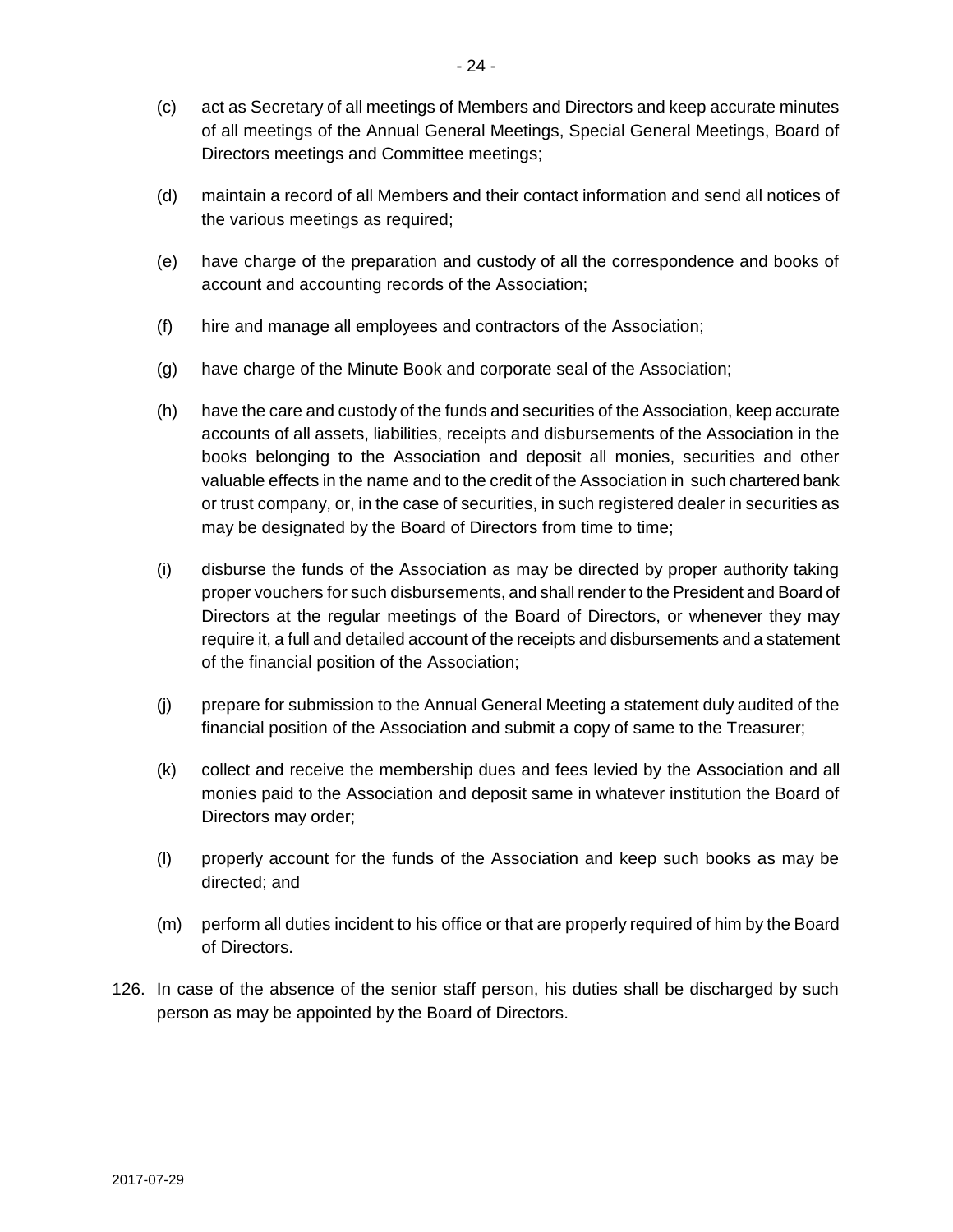### **SECTION 6 – COMMITTEES**

#### **Governance Committee**

- 127. The Board of Directors shall establish a Governance Committee as a Standing Committee which shall serve in an advisory capacity and report to the Board of Directors.
- 128. The Governance Committee shall be responsible for:
	- (a) ensuring the effective governance of the Association including identifying Director qualifications, assisting with recruitment, vetting and nomination of qualified candidates;
	- (b) annually reviewing the governance performance of the Board;
	- (c) annually reviewing the governance structure and process;
	- (d) conducting Board training and development;
	- (e) overseeing the planning of the election of Directors by mail-in ballot, the appointment of Directors and the Annual General Meeting; and
	- (f) recommend proposed changes to the By-laws of the Association to be voted on by mailin ballot.
- 129. The Governance Committee shall perform such other duties and responsibilities and exercise such powers as may be directed or delegated to the Governance Committee from time to time by the Board of Directors.
- 130. The Board of Directors shall appoint the Chair and members of the Governance Committee, from among the Directors, at the meeting of the Board of Directors held immediately following the Annual General Meeting.
- 131. The term of office of the Chair and members of the Governance Committee shall be one (1) year. A Director may not serve for more than three (3) consecutive years as the Chair of the Governance Committee.
- 132. The Governance Committee Chair and members shall serve without remuneration but shall be entitled to reimbursement for any reasonable expenses which they may incur in the exercise of their duties.
- 133. The President and Vice-President shall ex-officio members of the Governance Committee.

#### **Ad hoc Committees**

134. The Board of Directors may establish such other committees (to be known as "ad hoc committees") as it deems necessary or desirable, to assist it in the fulfillment of its duties and responsibilities and may delegate from time to time to such committees any of the Board's responsibilities that may be lawfully delegated.

2017-07-29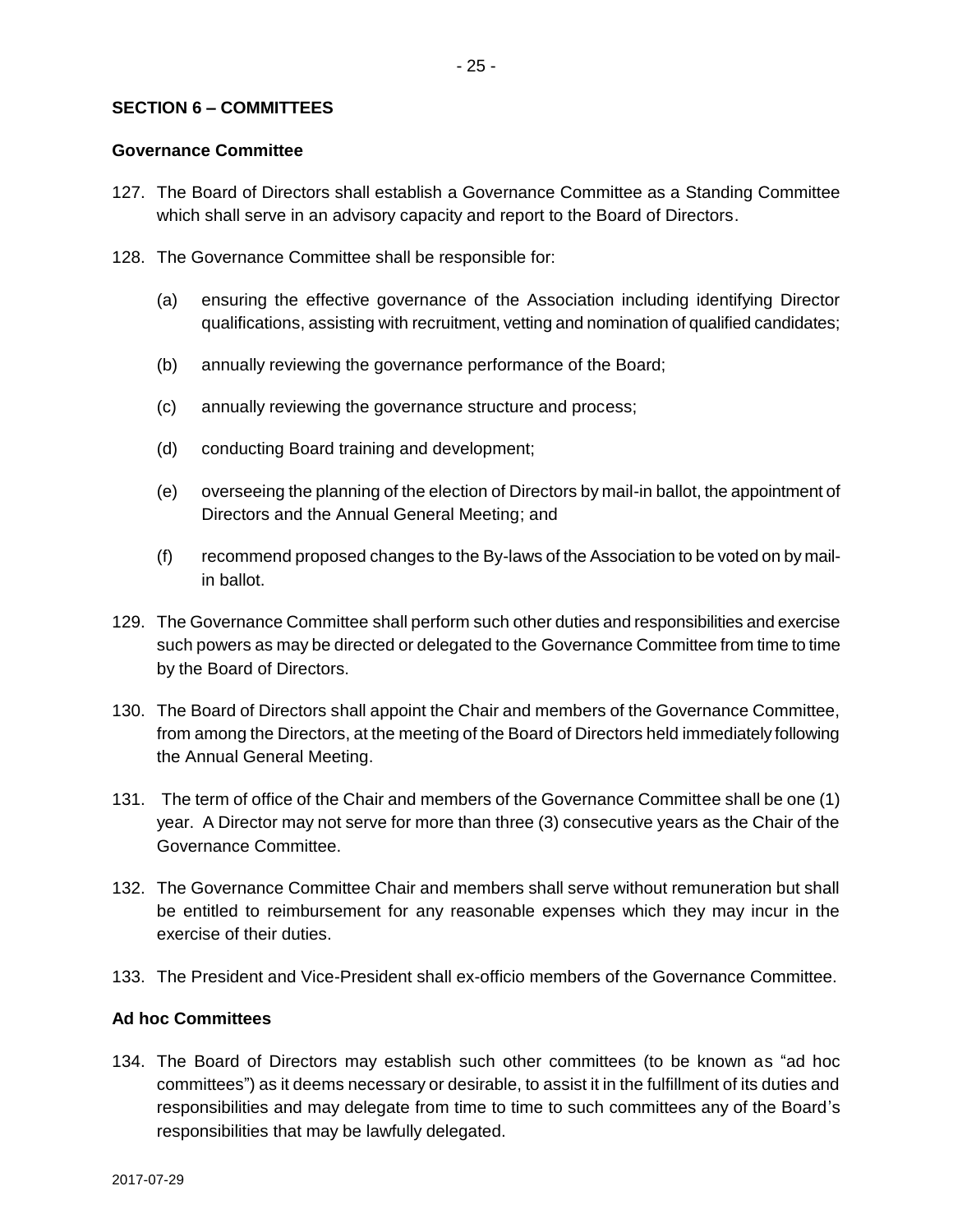135. The Board of Directors may from time to time dissolve, suspend or re-establish any ad hoc committee.

### **Ad hoc Committee Chairs and Members**

- 136. The Board of Directors shall appoint the Chair of each Ad hoc Committee from among the Directors.
- 137. The Ad hoc Committee Chairs may appoint an Active Member, a Director or any other individual as a member of the Ad hoc Committees.
- 138. Ad hoc Committee Chairs shall be subject to removal by the Board of Directors. Ad hoc Committee Members shall be subject to removal by the Ad hoc Committee Chairs.
- 139. Ad Hoc Committee Chairs and Members shall serve without remuneration but shall be entitled to reimbursement for any reasonable expenses which they may incur in the exercise of their duties.
- 140. The President and Vice-President shall ex-officio members of all Ad hoc Committees of this Association.

### **Term of Office**

141. The Ad hoc Committee Chairs hold office at the pleasure of the Board of Directors and the Ad hoc Committee Members hold office at the pleasure of the Ad hoc Committee Chairs.

#### **Terms of Reference of all Committees**

- 142. The Board of Directors may provide for the following:
	- (a) the terms of reference, governance, operation, duties and functions of all Committees; and
	- (b) the term of office of the Chairs and the Members of the Committees.

#### **All Committee Meetings**

143. All of the other provisions governing meetings of the Board of Directors apply with necessary modification to meetings of all Committees.

## **SECTION 7 - PROVINCIAL ASSOCIATIONS**

#### **Organization of Provincial Associations**

144. The Association provides for the formation of Provincial Associations which to operate under the auspices of and within the jurisdiction of this Association. A minimum of four (4) Members in good standing of this Association, may organize a Provincial Association and obtain recognition thereof by submitting a written request for recognition to the office of this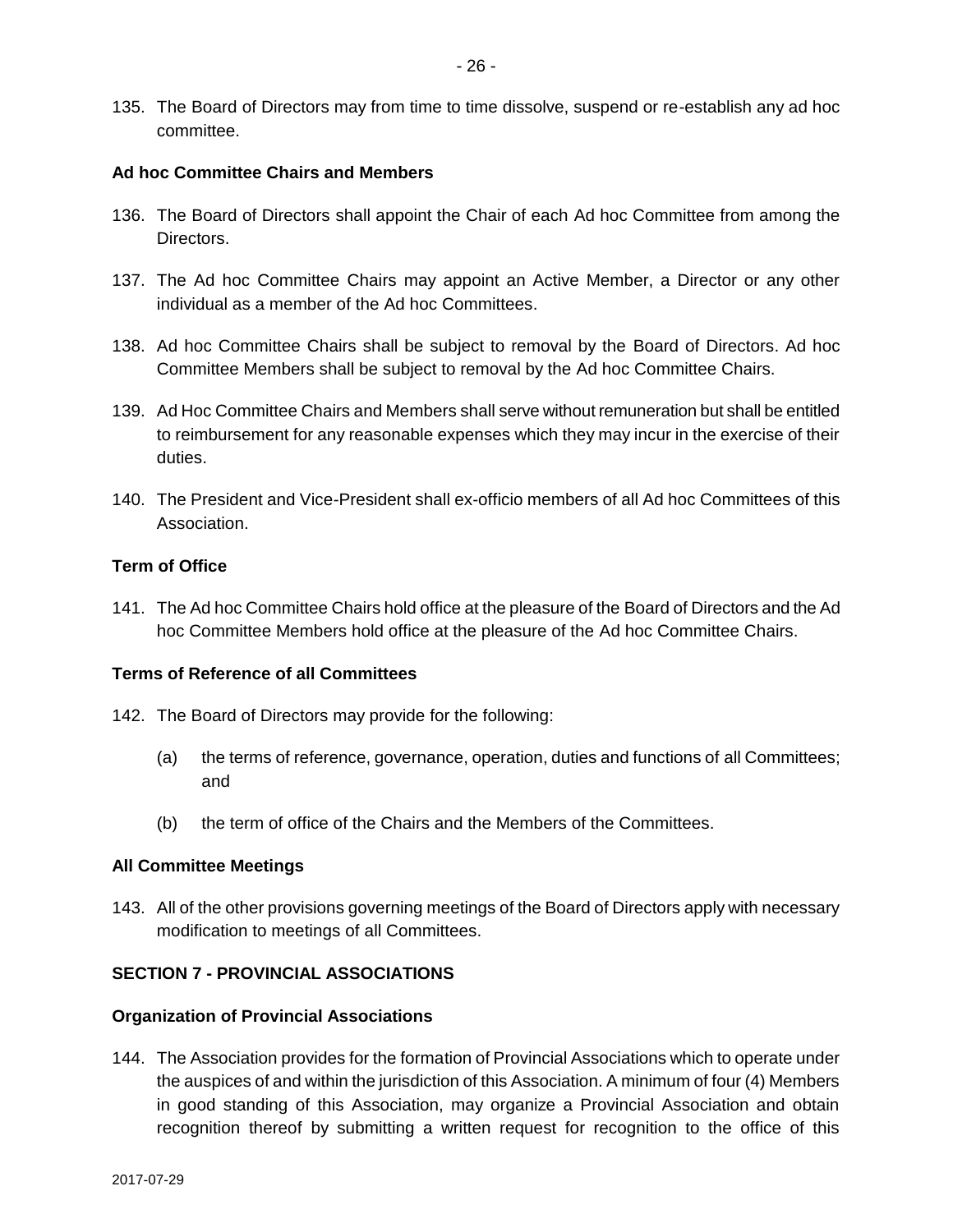Association, listing the names and addresses of the Charter Members of such proposed Association.

- 145. After the Board of Directors has given official approval to the constitution and any amendment thereto, under which the Provincial Association proposes to operate, the Provincial Associations shall obtain recognition from the Association.
- 146. The activities of any such Provincial Association shall be confirmed solely to its own provincial interests and shall not conflict in any way with the activities of this Association. No more than one (1) Association in each province shall be recognized unless authorized by resolution at an Annual Meeting of this Association.

## **PART III - BUSINESS MATTERS**

## **SECTION 1 - ADMINISTRATIVE MATTERS**

## **Head Office**

147. The Head office of the Association shall be at the City of Calgary, in the Province of Alberta.

## **Fiscal Year**

148. The fiscal year of the Association shall be January 1 to December 31.

## **Communication of Notices**

- 149. For the purposes of sending notices to the Association the post office address, electronic address or facsimile number of the head office of the Association shall be their address.
- 150. For the purposes of sending notices to Members, Directors or Committee Members for any meeting or otherwise, the post office address, electronic address or facsimile number of the Members, Directors or Committee Members shall be their last post office address, electronic address or facsimile number recorded in the books of the Association. However, written notice of the Annual General Meeting or Special General Meeting of the Association, election of Directors or vote by mail-in ballot will only be sent to the Member by regular mail.
- 151. The Members, Directors or Committee Members may change their address, telephone number, facsimile number and electronic address by written notice to the Association.
- 152. Notices sent by mail shall be deemed to be received seven (7) days from the date of mailing, notices sent by facsimile shall be deemed to be received on the day of sending but if it is not a business day, on the next business day and communication sent electronically is valid only on proof that the electronic mail was received.
- 153. A certificate of the President or senior staff of the Association in office at the time of the making of the certificate as to facts in relation to the mailing or delivery of any notice to any Member, Director or Auditor or publication of any notice shall be conclusive evidence thereof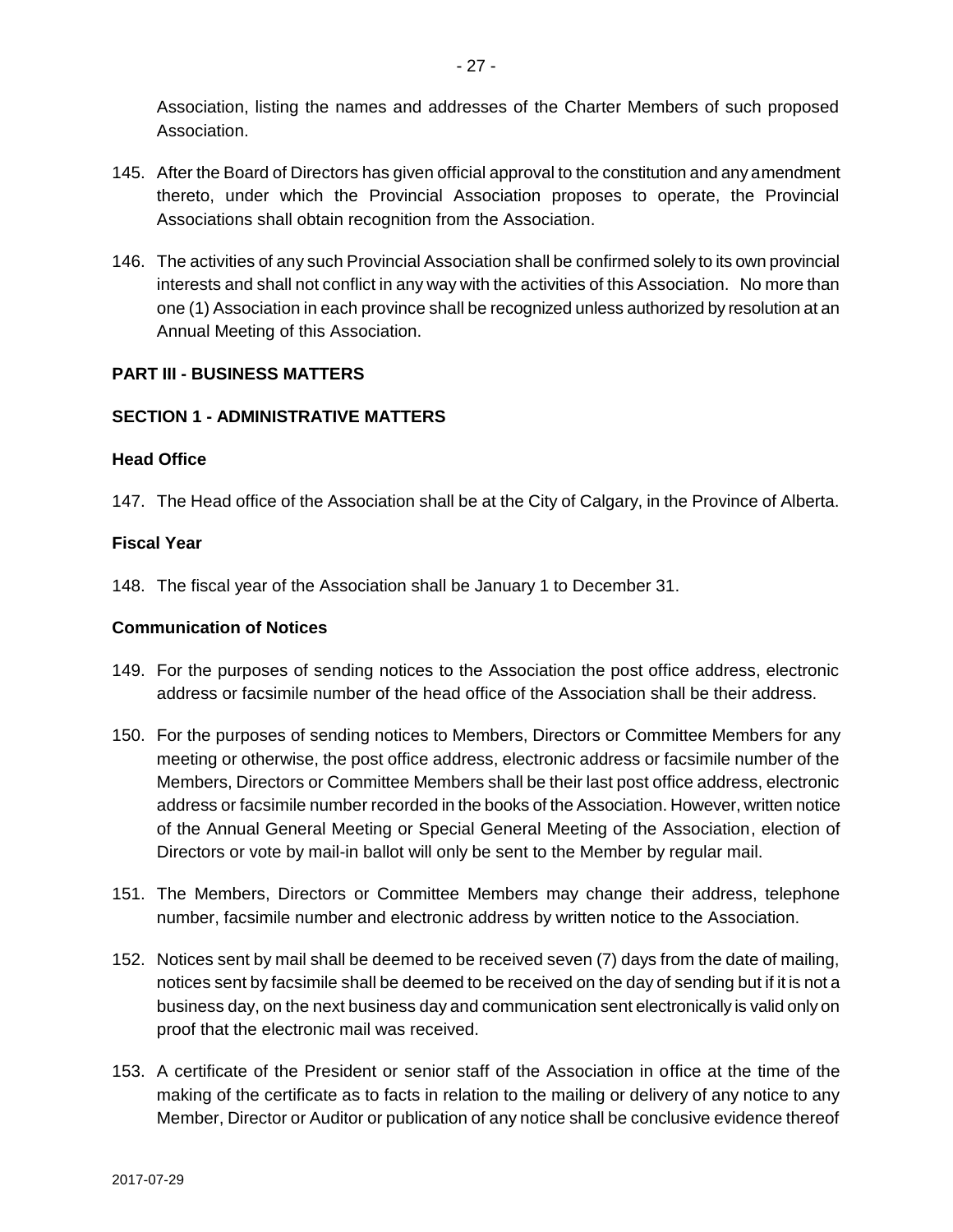## **Books and Records**

- 154. The Directors and President shall see that all necessary books and records of the Association required by the By-laws of the Association or by any applicable statute or law are regularly and properly kept.
- 155. The books and records of the Association may be inspected by any Director during regular business hours of the Association upon giving reasonable notice to the President.

## **Seal**

- 156. The Directors may provide a corporate seal for the Association. If the Association has a corporate seal, it shall be of such form and device as may be adopted by the Directors and the Directors may make such provision as they see fit with respect to affixing of the said seal and the appointment of a Director or Directors or other persons, to attest by their signatures that such seal was duly affixed.
- 157. The Directors shall have the power from time to time to destroy the seal and substitute a new seal in place of the seal destroyed.

### **Cheques, Drafts, Notes, Etc.**

158. All cheques, drafts or orders for the payment of money and all notes and acceptances and bills of exchange shall be signed by such Officer or Officers or person or persons, whether or not Officers of the Association and in such manner as the Board of Directors may from time to time designate by resolution.

## **Execution of Instruments**

- 159. Contracts, documents or instruments in writing requiring the signature of the Association may be signed by such Officer or Officers or person or persons whether or not Officers of the Association, as the Board of Directors may from time to time designate by resolution, and all contracts, documents or instruments in writing so signed shall be binding upon the Association without any further authorization or formality.
- 160. The seal of the Association, when required, may be affixed to contracts, documents and instruments in writing signed as aforesaid or by individuals appointed by resolution of the Board of Directors.
- 161. The Directors may, by special resolution, give the Association's power of attorney to any registered dealer in securities for the purposes of the transferring of and dealing with any stocks, bonds and other securities of the Association and to the President for the purpose of carrying out his duties and responsibilities.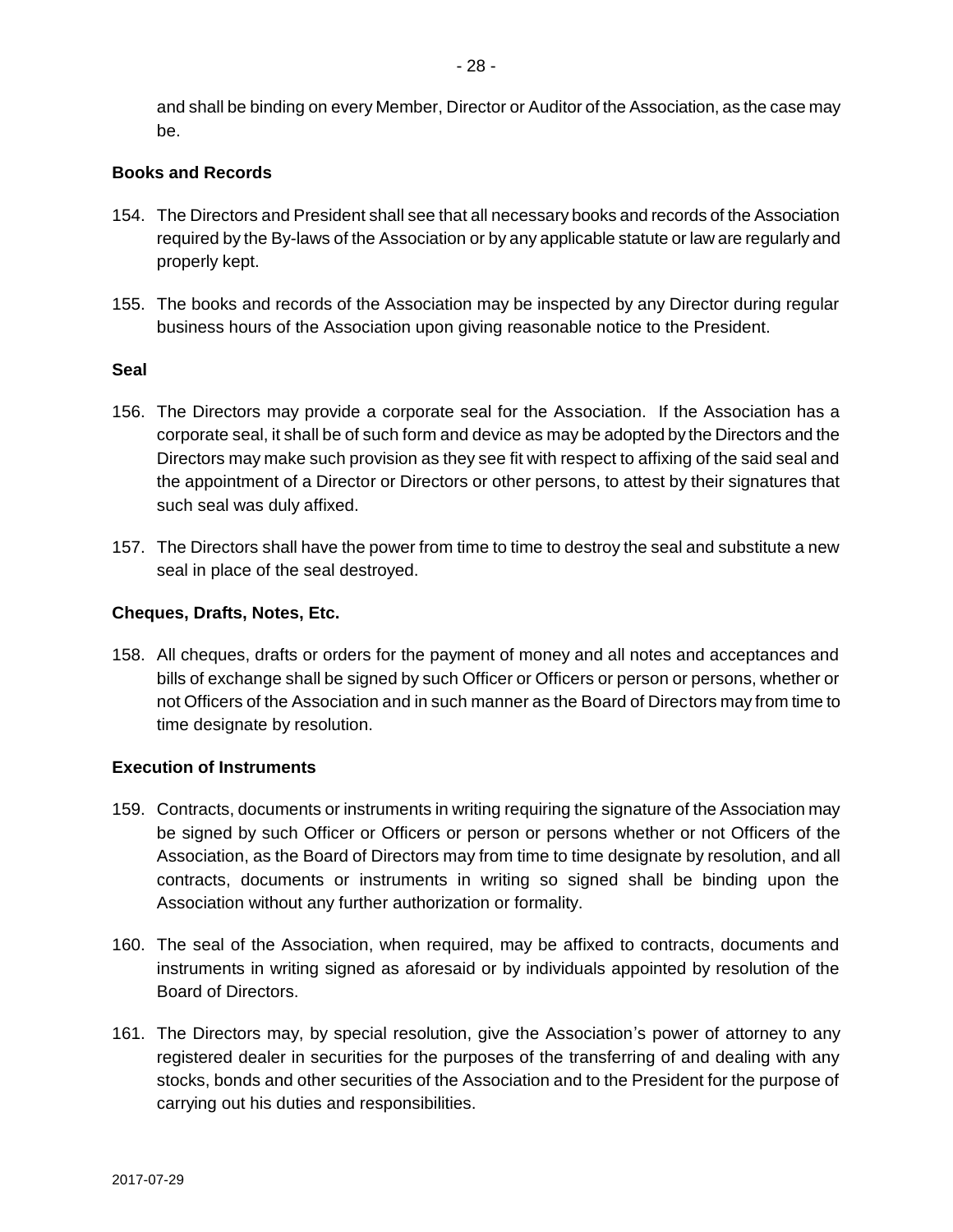### **Rules and Regulations**

162. The Board of Directors may prescribe such rules and regulations not inconsistent with these By-laws relating to the management and operation of the Association as they deem expedient.

## **SECTION 2 - BY-LAW AND ASSOCIATION MATTERS**

### **Making, Amending and Repealing by-laws**

- <span id="page-28-0"></span>163. The By-laws of the Association may be made, amended or repealed by special resolution of the Voting Members by mail-in ballot.
- 164. Notice of all proposed amendments by a Member shall be given to the General Manager in writing one hundred and twenty (120) days in advance of a General meeting and they shall be included in the mail-in ballot package; otherwise they shall have no power to deal with same.

### **Changing Articles of Incorporation**

<span id="page-28-1"></span>165. The Articles of Incorporation of the Association may be amended in accordance with sections 20 and 21 of the *Animal Pedigree Act*. The approval of the Voting Members required by section 20(2)(c) of the *Animal Pedigree Act* shall be determined by mail-in ballot.

### **Amalgamating the Association**

<span id="page-28-2"></span>166. The Association may amalgamate with one or more other Associations created under the *Animal Pedigree Act* in accordance with section 25 of the *Animal Pedigree Act*. The approval of the Voting Members required by section 25(2)(d) of the *Animal Pedigree Act* shall be determined by mail-in ballot.

## **Dissolution of the Association**

<span id="page-28-3"></span>167. The Association may be dissolved in accordance with Section 58(1)(e) of the *Animal Pedigree Act* on the petition to the Minister of Agriculture and Agri-Food Canada by the Association supported by a resolution to that effect passed by at least two-thirds (2/3) of the members of the Association. The resolution of the Voting Members in support of the dissolution of the Association shall be by mail-in ballot.

#### **Mail-in Ballot**

168. The procedure for the mail-in ballot referred to in Articles [163,](#page-28-0) [165,](#page-28-1) [166](#page-28-2) and [167](#page-28-3) shall be conducted using the same procedure as used for the election of Directors except that the dates for the return of the mail-in ballots and declarations, the date for the counting of the ballots, the announcement of the results of the vote and any other necessary changes to the procedure, as may be required, shall be determined by the Board of Directors.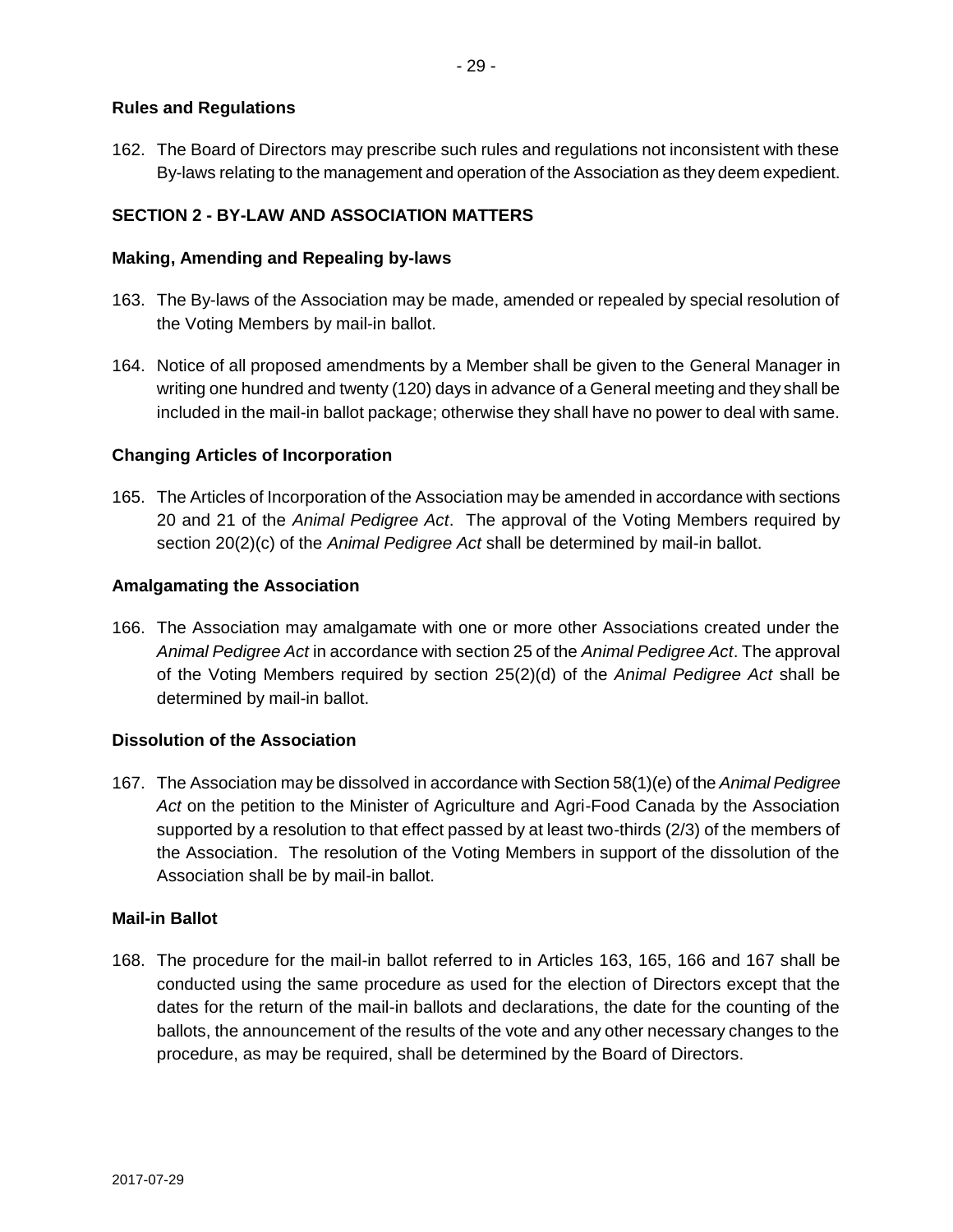## **Record Keeping**

169. A copy of the Association's Articles of Incorporation and By-laws, together with any amendments thereto, shall be maintained by the Association at the head office of the Association which shall, at all reasonable times, be open to the inspection of the Members of the Association who may make copies thereof.

## **PART IV - REGISTRY MATTERS**

## **Registry**

170. A register shall be kept at the head office of the Association and shall be known as the CLA Herd Book. It shall be published by the Association at such time as decided by the Board of Directors.

## **Private Breeding Records**

171. There shall be kept by each breeder, a private record which shall contain full particulars of his breeding operations. This record shall at all times be open to the inspection of officials of the Department of Agriculture and Agri-Food Canada and officials of the Association.

## **Performance Records**

172. The Association may publish the performance records of progeny of Limousin cattle registered in the CLA Herd Book at such time and in such form as decided by the Board of Directors. In doing so the Association will rely upon the information provided by its Members and makes no representation or warranty as to the accuracy of the information used in compiling the results.

## **Registry Compliance**

173. All applications for registration of Limousin cattle, the registration of Limousin cattle, the issuance of certificates of registration and the amendment, transfer and cancellation of the certificates of registration, the individual identification of animals and the recording of transfers of ownership of animals registered with the Association shall be done in accordance with Schedule AA" to these By-laws.

## **Hardship Cases**

174. The Board of Directors is empowered to receive and determine any appeal presented to it in writing by any Member in respect to any matter creating a hardship for such Member. Subject to Article[s 27](#page-36-0) t[o 29](#page-36-1) of Schedule "A", every such appeal shall pertain to a situation which is not specifically governed by the By-laws or Rules and Regulations or which otherwise requires that the By-laws or Rules and Regulations be interpreted by the Board of Directors in respect thereof. The Board of Directors, upon determination of any such appeal, shall forthwith advise the appellant Member of its decision and shall direct the senior staff person to do such things pursuant thereto as shall or may be necessary to give subject to such terms and conditions as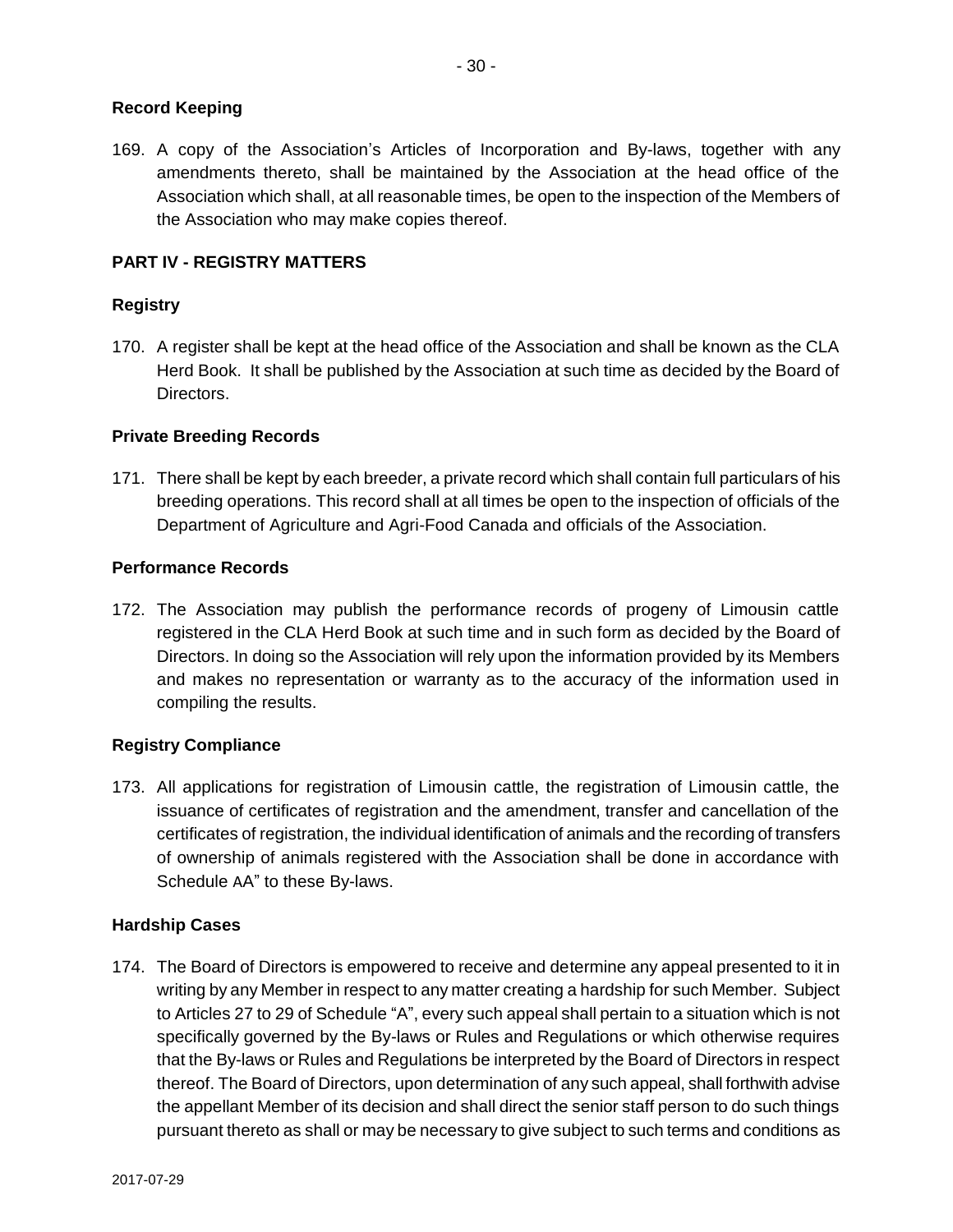the Board of Directors deem appropriate or necessary. An appellant Member may, at their direction of the Board of Directors, be present in person at the time the Board of Directors shall consider the Member's appeal.

175. Further, any extra expenses shall be entirely at the sole expense of the appellant Member, or in the case of a dispute, shall be borne by the person or persons losing the dispute.

### **Fees**

- 176. The Board of Directors shall, by special resolution, establish a schedule of fees for membership dues, administration, enrollment, certificates of registration, transfers of ownership and for all other services provided by the Association.
- 177. The due and fees established by the Board of Directors may be changed, from time to time, by special resolution of the Board of Directors.
- 178. All fees and applicable taxes must be paid to the Association in cash or acceptable legal tender as established by the Board of Directors.

### **PART V – TRANSITION**

### **Members**

179. The persons who were Members of the Association immediately before these By-laws came into effect shall continue to be Members of the Association. Any persons who were Founder Members or Associate Members immediately before these By-laws came into effect shall automatically become Active Members.

#### **Directors**

180. The Directors who held office immediately before these By-laws came into effect shall continue to hold office until their terms of office to which they were elected expire, or their successors to the positions are sooner elected or replaced under these By-laws.

#### **Committees**

181. Any Committee established immediately before these By-laws came into effect shall continue until dissolved or suspended by the Board of Directors.

## **Registrations, Transfers, Certificates**

182. All registrations, transfers and certificates of registration issued by the Association before these By-laws came into effect shall continue to be registrations, transfers and certificates under these By-laws.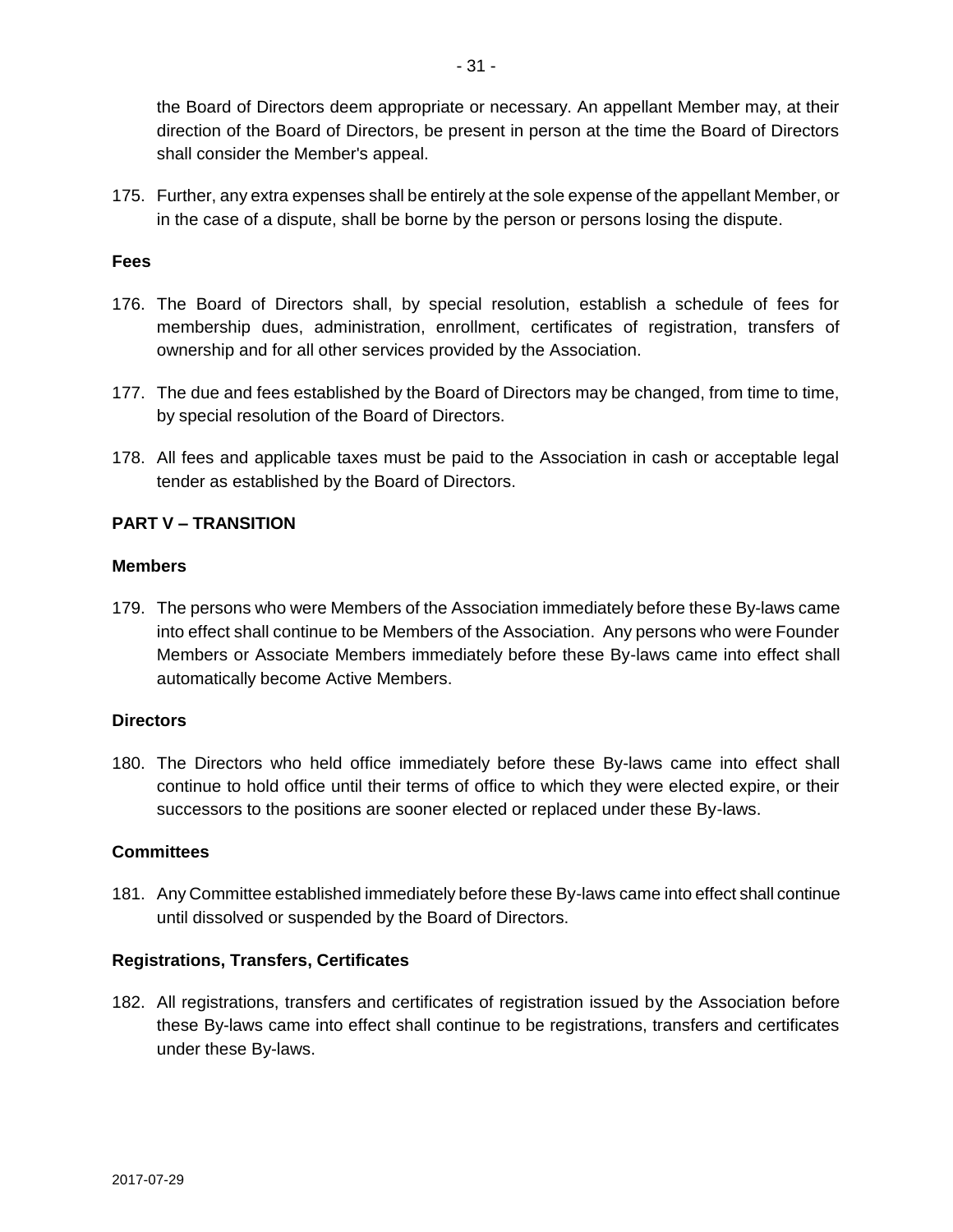# **Schedule "A"**

# **Registry Rules**

# **Definitions**

- 1. In this Schedule:
	- (a) "breeder" means the registered owner or lessee of the dam at the time of service;
	- (b) "CLA Herd Book" means the herd book established and maintained the Association;
	- (c) "Herd Book Limousin of France" means the herd book established and maintained in France by UPRA France Limousin Selection;
	- (d) "first owner" means:
		- (i) the registered owner or lessee of the dam at the time of the birth of the calf; and
		- (ii) in the case of an embryo transplant, the registered owner of the embryo at the time of the birth of the calf;
	- (e) "Fullblood" means Limousin cattle whose ancestors all trace directly to the Herd Book Limousin in France;
	- (f) "horned" means an animal:
		- (i) with horn growth affixed to the skull or which has been removed;
		- (ii) with any scarring on the head that could be caused by altering or tampering; and
		- (iii) showing any altering or tampering with scurs;
	- (g) "Lim-Flex" means percentage Limousin cattle that:
		- (i) contain thirty-seven and one-half percent (37.5%) to seventy-five percent (75%) Limousin blood and twenty-five percent (25%) to sixty-two and one-half percent (62.5%) Angus or Red Angus blood, as calculated by the Association;
		- (ii) are the result of a breeding program using a registered Limousin sire or dam of at least seventy-five percent (75%) Limousin blood and a registered Angus or Red Angus sire or dam of at least fifty percent (50%) Angus or Red Angus blood, as calculated by the Association; and
		- (iii) have one (1) or more ancestors which do not trace to the Herd Book Limousin of France.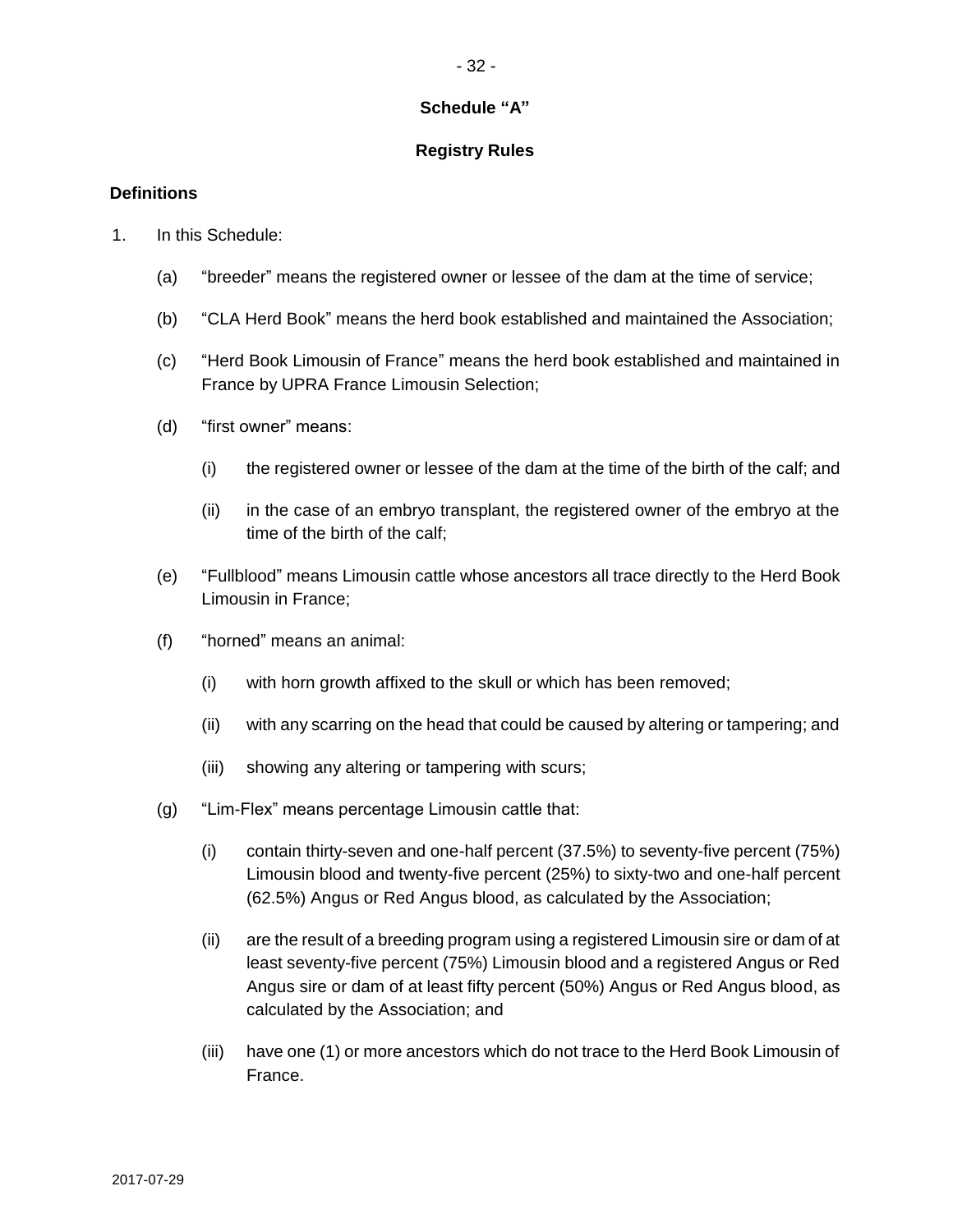- (h) "multiple-sire breeding" means breeding using more than one bull in a pasture or progeny resulting from a change of bulls within twelve (12) days, either after artificial insemination or with single bull pasture matings;
- (i) "NALF Herd Book" means the herd book established and maintained by the North American Limousin Foundation;
- (j) "parent verified" means that, through DNA genotyping or blood typing by a laboratory approved by the Association, the animal has been proven to be the progeny of its sire and dam;
- (k) "Percentage" means Limousin cattle that:
	- (i) contain thirty-seven and one -alf percent (37.5%) to eighty-nine percent (89%) Limousin blood, as calculated by the Association;
	- (ii) are the result of an up-breeding program using a registered Limousin sire or dam of at least seventy-five percent (75%) Limousin blood, as calculated by the Association; and
	- (iii) have one (1) or more ancestors which do not trace to the Herd Book Limousin of France.
- (l) "Purebred" means Limousin cattle that:
	- (i) contain ninety percent (90%) or more Limousin blood, as calculated by the Association, and are the result of an up-breeding program and have one (1) or more ancestors which do not trace to the Herd Book Limousin of France; or
	- (ii) are born in Canada, whose ancestors all trace directly to the Herd Book Limousin of France but have not had their parentage verified by DNA genotyping or blood typing.
- (m) "polled" means cattle that are naturally hornless;
- (n) "sire verified" means that, through DNA genotyping or blood typing by a laboratory approved by the Association, the animal has been proven to be the progeny of its sire; and
- (o) "scurred" mean an animal with incompletely developed horns that are often loose and moveable beneath the skin.

# **CLA Herd Book**

2. The Association shall cause to be kept in the head office of the Association, a CLA Herd Book in which all records of pedigree, tattoo, sex, date of birth, performance data and breeder and ownership of all Limousin cattle registered with the Association will be maintained.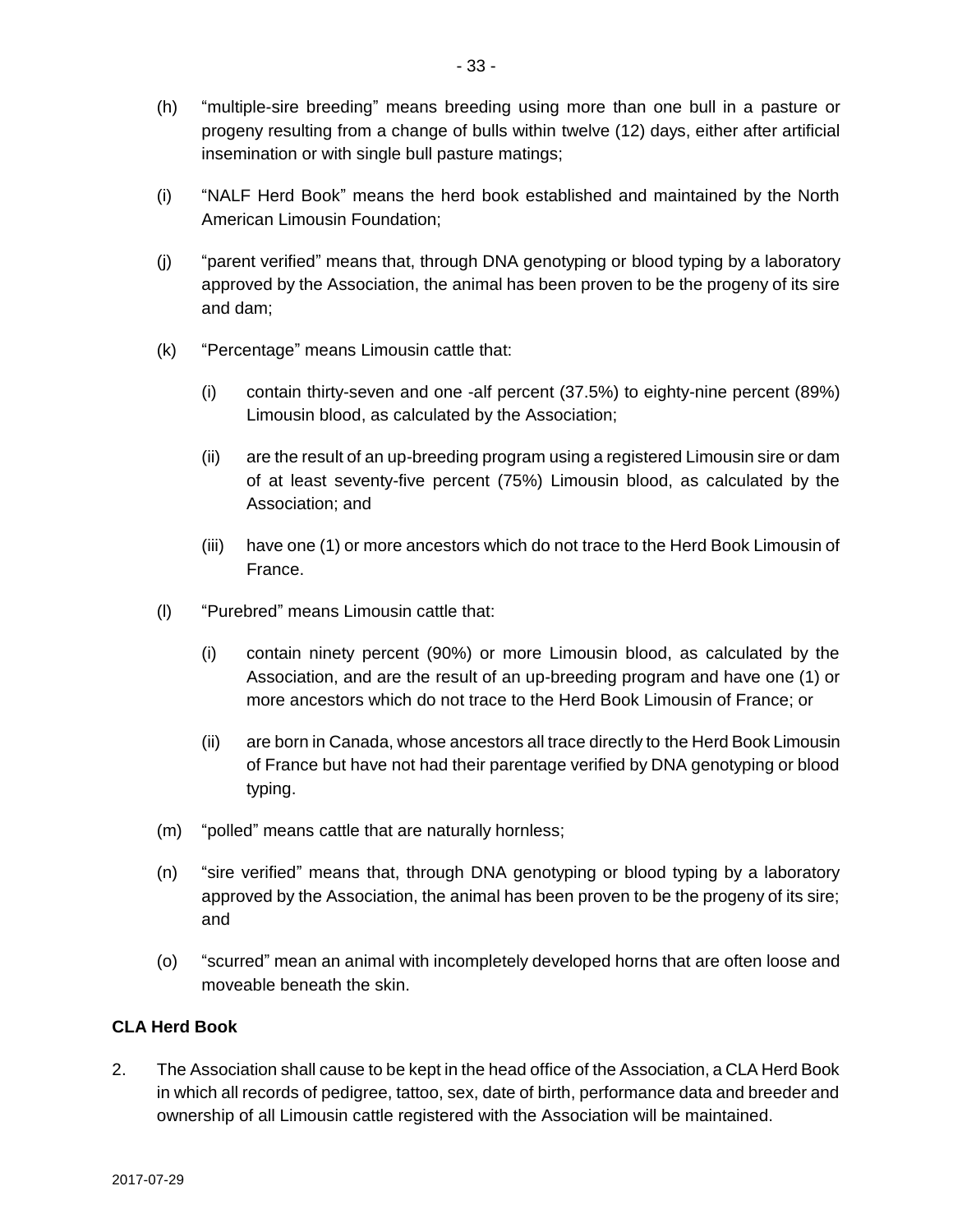## **Registration of Herd Prefixes**

- 3. Each breeder who wishes to register Limousin cattle in Canada must apply to the Association for, and be allotted, herd prefix letters for the exclusive use of that breeder in identifying animals born the property of that breeder.
- 4. The herd prefix letters may be tattooed in the left or right ear as designated by the Association at the time the letters are allotted and shall be affixed in the manner prescribed by the Association.
- 5. A breeder's herd prefix letters which have not been used for a period of at least five (5) years may be cancelled by the Association.
- 6. A breeder may apply to the Association in accordance with the policy of the Association to transfer the herd prefix allotted to that breeder.

### **Individual Identification of Animals**

- 7. All animals accepted for registration in the CLA Herd Book must be identified with a permanent ear tattoo.
- 8. For animals born in Canada, an ear tattoo shall consist of:
	- (a) herd prefix letters of the first owner;
	- (b) a herd number of up to 4 digits of the subject animal; and
	- (c) a year letter for the animal's birth year as prescribed by the Association

and shall be affixed by the first owner of the animal before or at the time of weaning.

9. Cows of any beef breed, dairy breed, or combination of these breeds recognized under the *Animal Pedigree Act* and used in an up-breeding program should be identified by ear tattoo, ear tag or hot iron number brand.

#### **Registration of Animal Names**

- 10. All Limousin cattle registered in the CLA Herd Book must be named in accordance with the policies established by the Association from time to time.
- 11. The Association reserves the right to refuse any name for an animal which may be misleading in any manner or if there is some other sufficient reason why the name should not be registered.
- 12. Where there is a duplication of names of animals, the Association may at its discretion, request a change of name from the owner involved. Where the phonetic portion of an animal's name is similar to or duplicates another animal's name, inclusion of the Herd Prefix, tattoo and year letter shall make that name distinctive.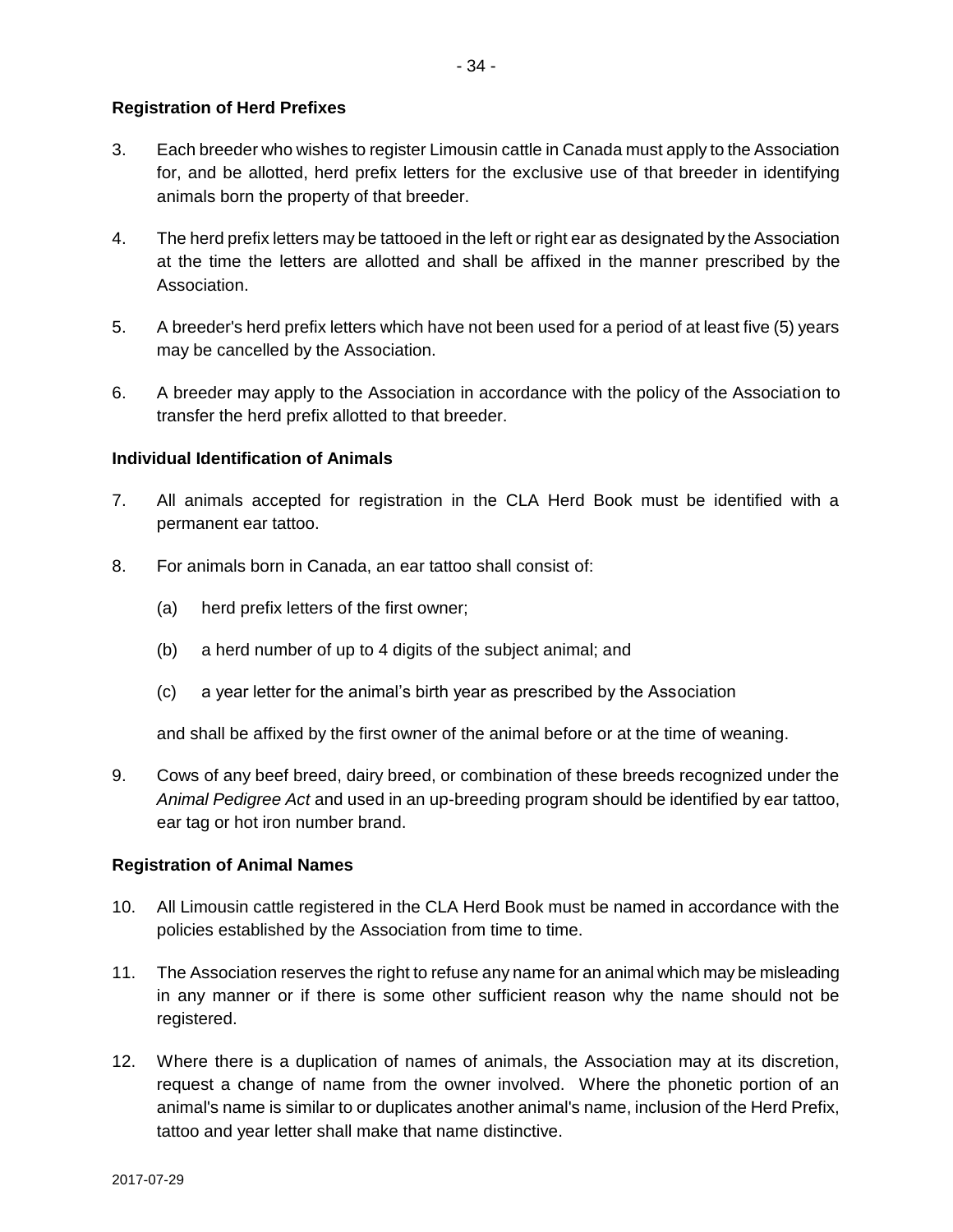- 13. Imported animals shall be registered with the same name as shown on the certificate of registration issued in the country from which they were imported.
- 14. The Association may approve a change in the name of an animal providing that there are no registered offspring. An application for change of name must be completed and signed by the owner at birth, then presented to the Association with the animal's Certificate of Registration and the prescribed fee. If a registered prefix was used in the original name, it must also be used as a prefix in any suggested change.

### **Registration of Herd Names**

15. A member may register with the Association a herd name for his exclusive use in naming his Limousin animals by applying to Association and paying the prescribed fee.

### **RULES OF ELIGIBILITY**

### **Eligible Animals**

- 16. Subject to Article [19,](#page-34-0) the following animals containing thirty-seven and one-half percent (37.5%) or more Limousin blood, as calculated by the Association, are eligible for registration in the CLA Herd Book:
	- (a) animals parented by a bull or cow which has at least seventy-five percent (75%) Limousin blood, as calculated by the Association, and which is registered in the CLA Herd Book;
	- (b) The progeny of a Fullblood, Purebred, Percentage sire having a percentage of seventyfive percent (75%) or greater, as calculated by the Association, mated to either a registered Limousin dam or a dam of another cattle breed recognized under the *Animal Pedigree Act* and approved by the Association; or
	- (c) The progeny of a Fullblood, Purebred or Percentage dam having a percentage of seventy-five percent (75%) or greater, as calculated by the Association, mated to a sire of another cattle breed recognized under the *Animal Pedigree Act* and approved by the Association.
- 17. The progeny of the Percentage Limousin cattle referred to in clauses (b) and (c) shall be eligible for registration at the arithmetic average of their Limousin blood percentages.
- 18. Subject to 19, animals meeting the above requirements with properly executed Certificates from the Herd Books of any other duly qualified national Limousin organization are eligible for registration in the CLA Herd Book.

#### **Conditions of eligibility**

<span id="page-34-0"></span>19. The following conditions must be met in order for an eligible animal to be registered in the CLA Herd Book: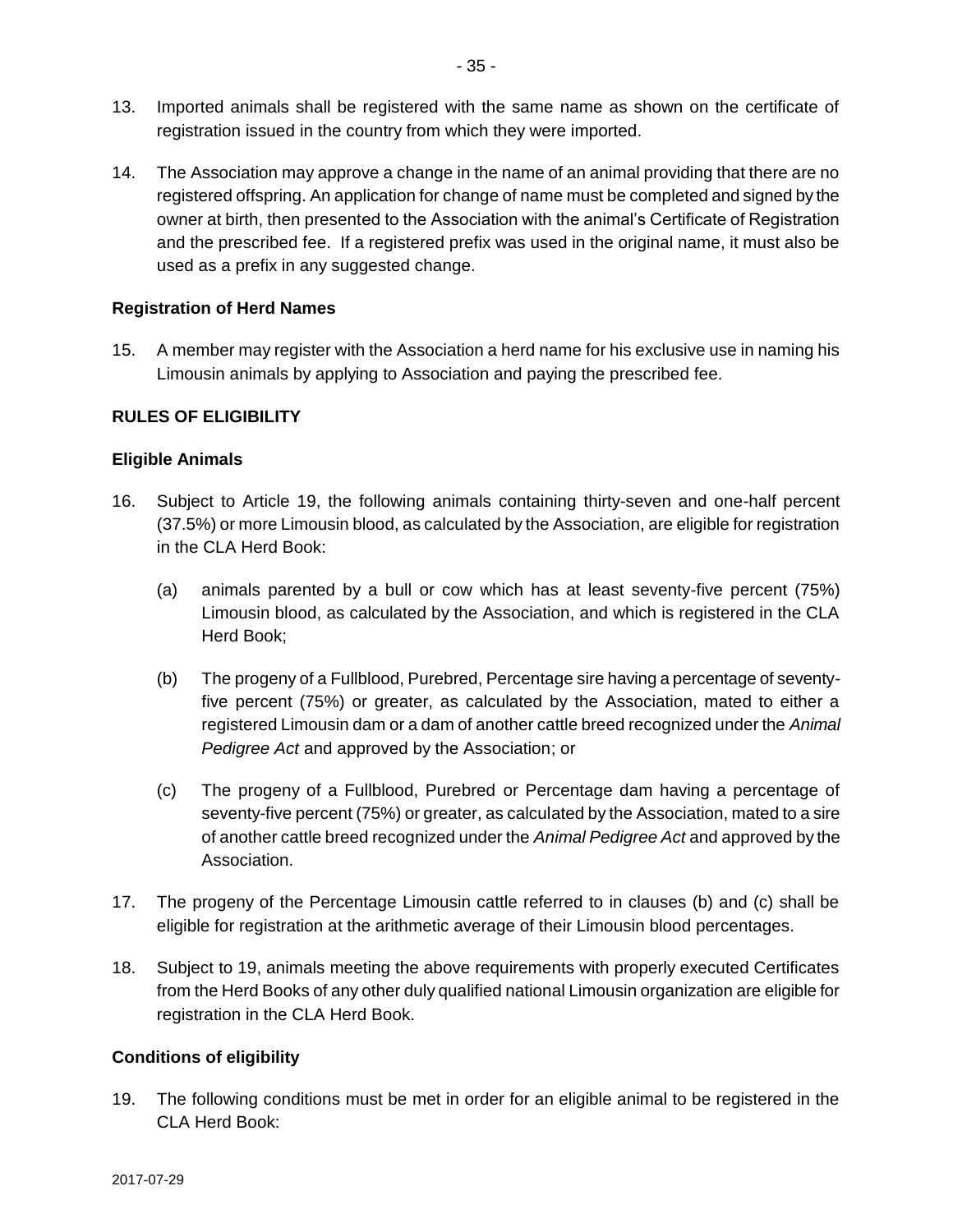- (a) progeny from multiple-sire breeding must be sire verified;
- (b) progeny resulting from an artificial insemination mating for which the gestation period is less than two hundred and seventy (270) days or has exceeded three hundred and six (306) days must be parent verified;
- (c) all Fullbloods must be parent verified;
- (d) calves propagated by embryo transplant must be parent verified and the certificate of embryo recovery must be forwarded to the Association at or before time of registration;
- (e) animals over twenty-four (24) months of age must be parent verified;
- (f) all animals born on or after January 1, 1997 must have a DNA genotype or blood type of their sire on file with the Association;
- (g) the animal is certified free of protoporphyria either by testing or parentage, as required by these By-laws;
- (h) the animal is parent verified or sire verified, as the same may be, as required by these by-laws; and
- (i) case of progeny of leased animals, the lease of the animals' sire or dam, as the case may be, has been filed with the Association.
- 20. In the case of imported Fullbloods, the following conditions must be met:
	- (a) that the animal be registered in its country of origin as defined by its birthplace;
	- (b) that the animal's parents trace directly to the Herd Book Limousin of France;
	- (c) that the animal be parent verified by a recognized laboratory prior to registration in the CLA Herd Book;
	- (d) That whenever possible, (depending upon age at importation), required weight data be collected and submitted to the Association for inclusion on the Certificate of Registration.

#### **Applications for Registration**

- 21. The application for registration of a Limousin animal in the CLA Herd Book must be in the form prescribed by the Association and must be accompanied with the prescribed fee.
- 22. For animals born in Canada, the first owner shall be the applicant for registration.
- 23. For imported animals, the importer shall be the applicant for registration.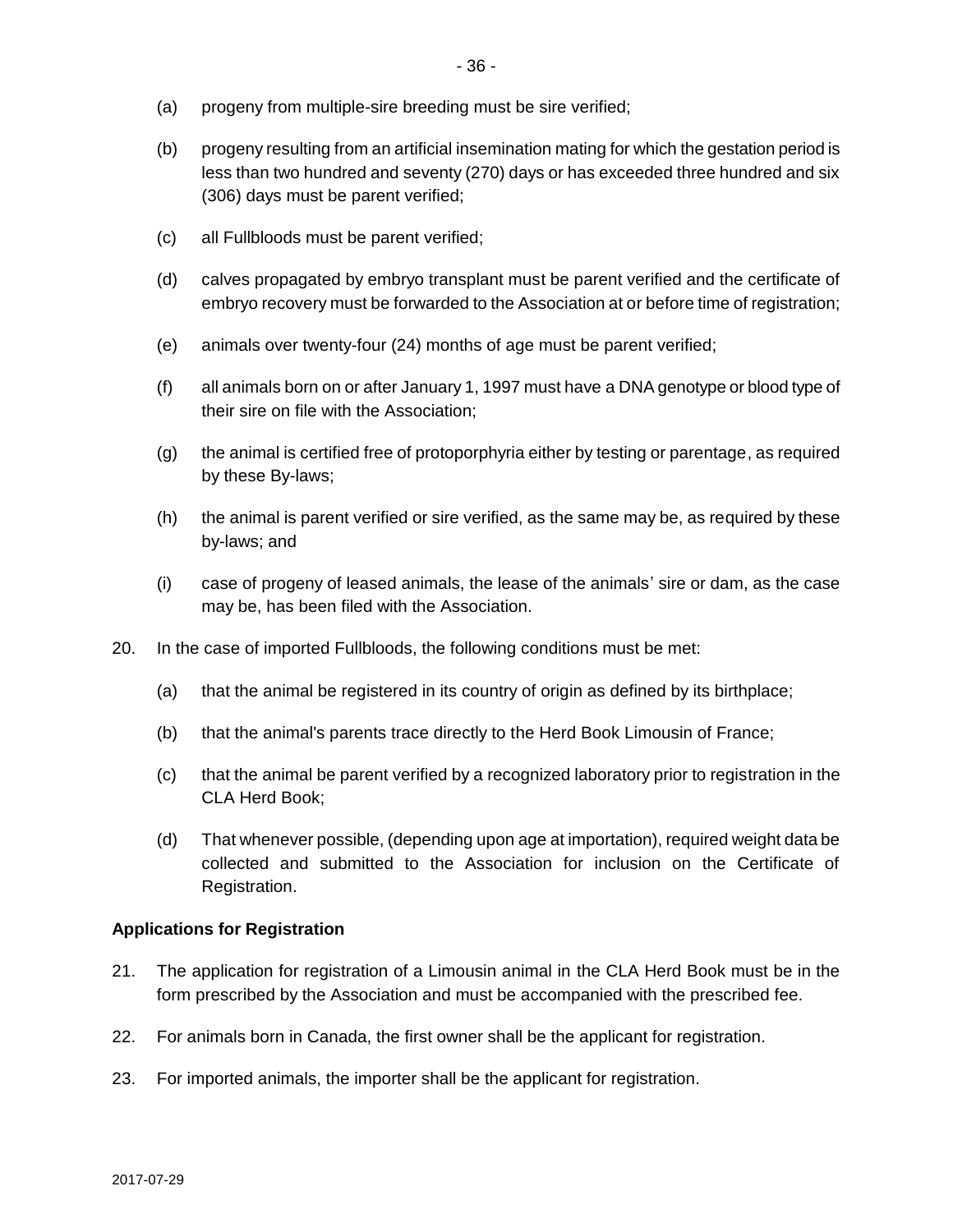- 25. All applications for registration shall contain the following information:
	- (a) Tattoo identification;
	- (b) Date of birth;
	- (c) Actual birth weight, if available, with ease of calving code (optional);
	- (d) date of birth and breed of dam; and
	- (e) Breeding information pertaining to dam.
- 26. All Percentage Limousin cattle which have been imported from the United States which have been first registered in the NALF Herd Book and are eligible for registration in the CLA Herd Book utilizing their North American Limousin Foundation registration number and registration prefix.

## **Hardship**

- <span id="page-36-0"></span>27. When an application for registration dated after December 31, 2005 is dependent on DNA genotyping or blood typing Association will work with the breeder to ensure every reasonable step will be taken to adhere to the rules; however if verification is not possible, the breeder will request the Board of Directors to review the case.
- 28. The Directors will have the authority to make exceptions of the requirements for those animals who cannot be parent verified or sire verified. However, all animals in question will have a DNA genotype or blood type put on file.
- <span id="page-36-1"></span>29. If a registered Limousin bull whose semen is to be marketed commercially is a purebred or percentage bull that does not have both parents alive for parentage-verification, grandparent verification by DNA genotyping may, under expert advisement, be accepted by the Association for the missing parent.

## **Registration of Limousin cattle**

- <span id="page-36-2"></span>30. Limousin cattle shall be registered into the CLA Herd Book with registration numbers containing the following prefixes:
	- (a) CIM and CIF: for Fullbloods imported from any country other than the United States;
	- (b) NIM and NIF: for Fullbloods imported from any country but which have been entered into the NALF Herd Book prior to entry into the CLA Herd Book;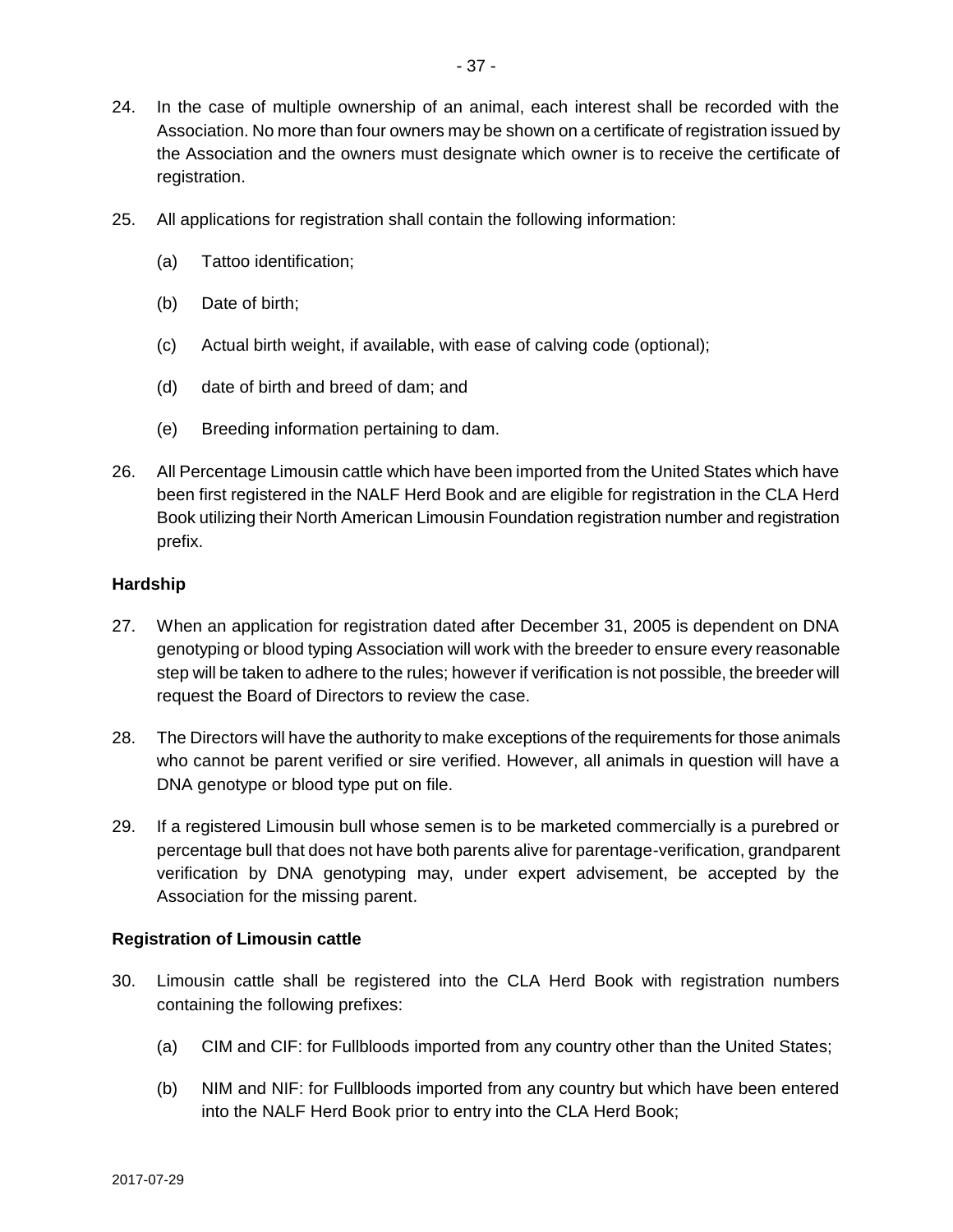- (c) CFM and CFF: for Fullbloods born in Canada;
- (d) CPM and CPF: for Purebreds;
- (e) NPF and NPM: for Purebreds that have been entered first into the NALF Herd Book and qualify in all other aspects for registration into the CLA Herd Book;
- (f) CXM *and* CXF: For Percentages and Lim-Flex.
- 31. Notwithstanding Article [30,](#page-36-2) Purebreds:
	- (a) born in Canada;
	- (b) whose ancestors all trace directly back to the Herd Book Limousin of France; and
	- (c) are registered with the prefix CPM or CPF

may become eligible for registration with the prefix CFM and CFF, provided that the purebreds being issued these prefixes and all of their ancestors have been parent verified and such verification is on file with the Association.

### **Certificates of Registration**

- 32. A Certificate of Registration, in the form approved by the Board of Directors, will be issued for each animal approved by the Association for registration in the CLA Herd Book.
- 33. Certificates of registration shall contain at least the following information:
	- (a) Name of the Association;
	- (b) Name of animal;
	- (c) Tattoo identification;
	- (d) Date of birth;
	- (e) Sex;
	- (f) Percentage of Limousin blood;
	- (g) Name and address of breeder and current owner;
	- (h) up to five (5) generation pedigree;
	- (i) Association registration number;
	- $(j)$  if available, the date of birth and breed code of dam;
	- (k) Birth weight (actual) when available;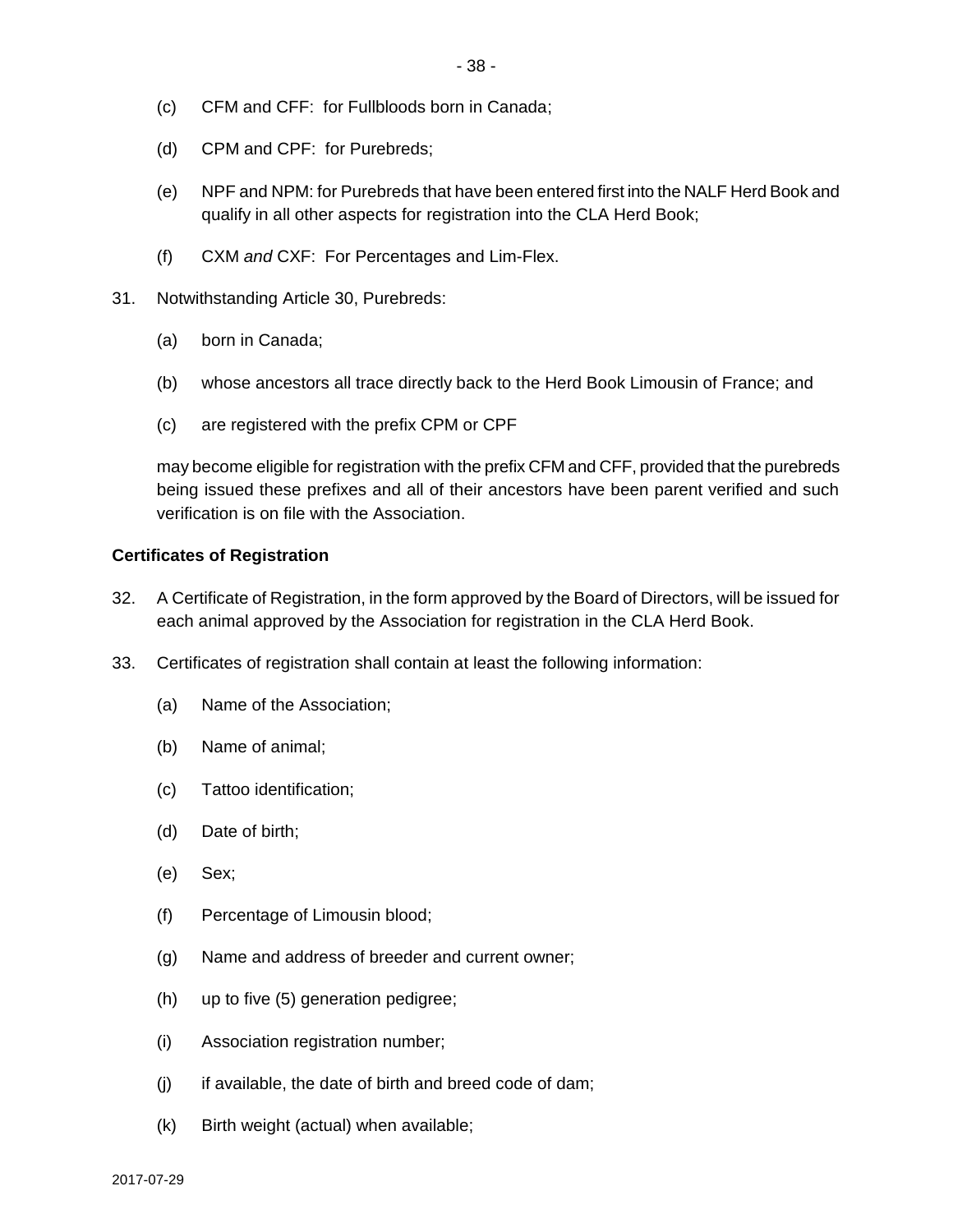- (l) the word "polled" is to be printed on the Certificate of Registration if the animal is smooth polled;
- (m) the word "scurred" is to be printed on the Certificate of Registration if the animal is scurred;
- (n) the words "homozygous polled" or "heterozygous polled" is to be printed on the Certificate of Registration if the animal has been tested as such;
- (o) the word "black" or "red" is to be printed on the Certificate of Registration to indicate the coat colour of the animal;
- (p) the words "homozygous black" or "heterozygous black" are to be printed on the Certificate of Registration if the animal has been tested as such;
- (q) the word "twin" is to be printed on the Certificate of Registration if the animal is a twin, along with the twin's sex;
- (r) the word "transplant" is to be printed on the Certificate of Registration if the animal is the result of an embryo transplant operation; and
- (s) such other information as may be required by the Association.
- 34. Percentages rather than fractions will be used in all references expressing the content of Limousin blood in an animal.
- 35. Progeny of animals that are tested homozygous for qualitative traits of black coat colour or polled are considered homozygous by pedigree. Subsequent progeny of homozygous by pedigree and/or homozygous by test animals will be designated homozygous by pedigree for three generations on their Certificate of Registration as follows:
	- (a) Animals that are tested homozygous will be designated with a "T".
	- (b) Animals designated homozygous by pedigree will be designated with a "P" and their generation.
	- (c) Once an animal is four generations from a tested parent they must be tested themselves in order to be described as homozygous black or polled.
- 36. The actual mathematic percentage of Limousin blood of an animal shall always be reported on that animal's Certificate of Registration using the standard "add .5" rounding procedure.
- 37. For the purpose of recording the progeny of cows of any beef breed, dairy breed, or combination of these breeds recognized under the *Animal Pedigree Act* used in an upbreeding program, the amount of Limousin blood in any such female shall be assumed to be zero.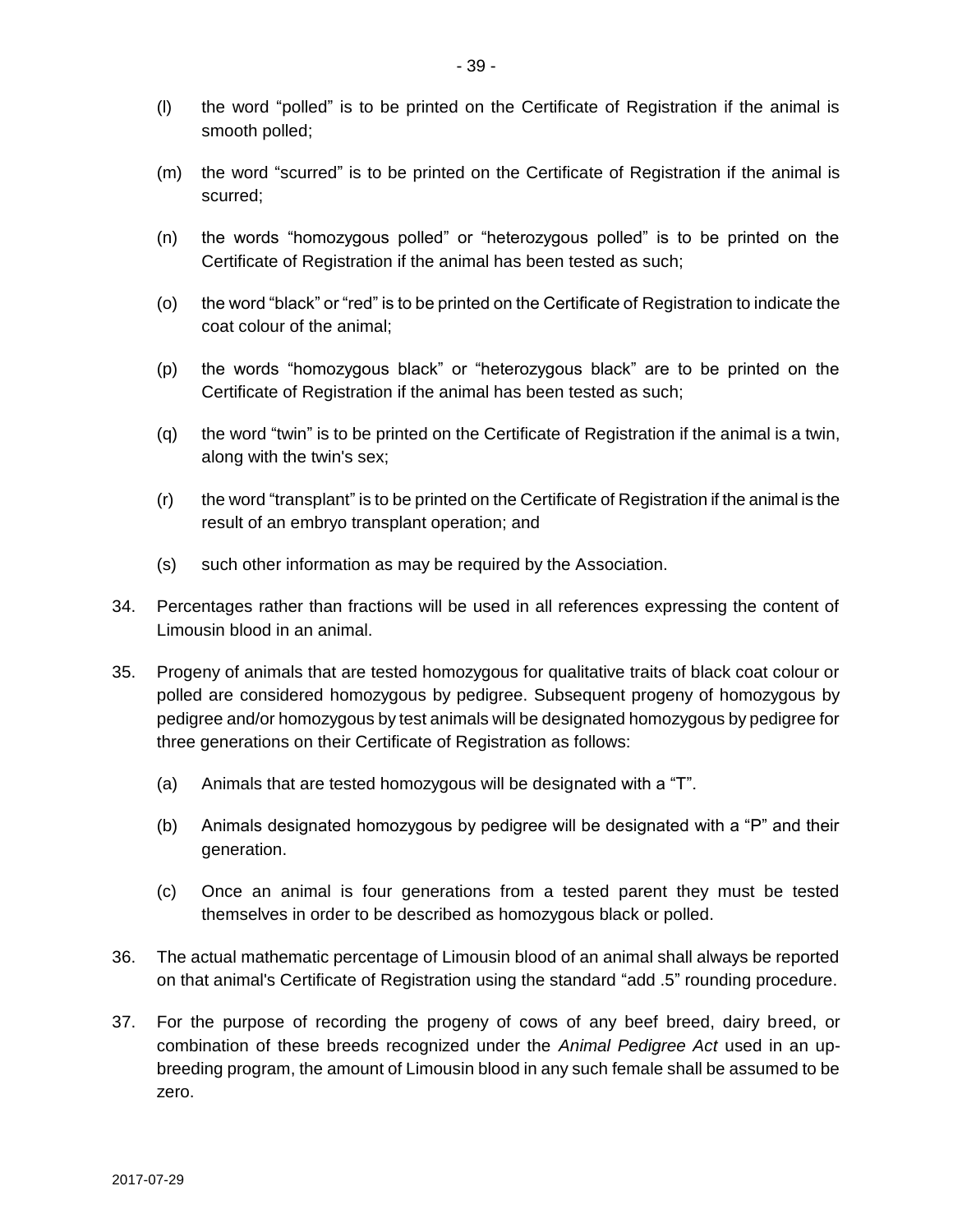### **Duplicate Certificates of Registration**

38. In the event a Certificate of Registration is lost or destroyed, a duplicate Certificate of Registration may be issued upon receipt by the Association of a statutory declaration prepared by the registered owner, showing to the satisfaction of the Association that the original Certificate of Registration was in fact, so lost or destroyed.

### **Mistakes, Errors and Inaccuracies**

- 39. Registration or transfer of ownership of an animal is made on the understanding that the particulars given on the application or other documents filed with the Association are correct. If it is subsequently discovered that the particulars are incorrect or fraudulent or if any application or document contains any material false statements or representations, the registration or transfer on that animal shall be suspended or cancelled by the Association along with the registration or transfer of any descendents of such animal. When an animal shall have been entered or transferred through misrepresentation or fraud, the Association may refuse for record any subsequent registration or transfer dependent upon the signature of any person implicated in such fraudulent entry or transfer.
- 40. The Association assumes no responsibility, financial or otherwise, for any loss or damage that may be sustained by any individual, partnership, firm or corporation by reason of the suspension, cancellation or correction of any registration, transfer or other documents or by reason of the rejection of any application for membership, application for registration or application for transfer of ownership.
- 41. It is understood that homozygous by pedigree is dependent on the accuracy of an animal's pedigree and the accuracy of the original tests in its pedigree and the CLA shall not be liable for any inaccuracy.

## **Applications for Transfers of Registration**

42. An application for transfer of a registered animal shall be in the form prescribed by the Association and shall be accompanied with the prescribed fee.

#### **Transfer for breeding purposes**

- 43. In the case of the sale of an animal or an interest in the animal for breeding purposes, the seller shall complete the application for transfer and forward the application for transfer and the certificate of registration to the Association within 90 days of the date of the sale.
- 44. The application for transfer shall contain the following information:
	- (a) the animal's registration number and tattoo number;
	- (b) name, membership number, address and contact information of the purchaser;
	- (c) date of sale;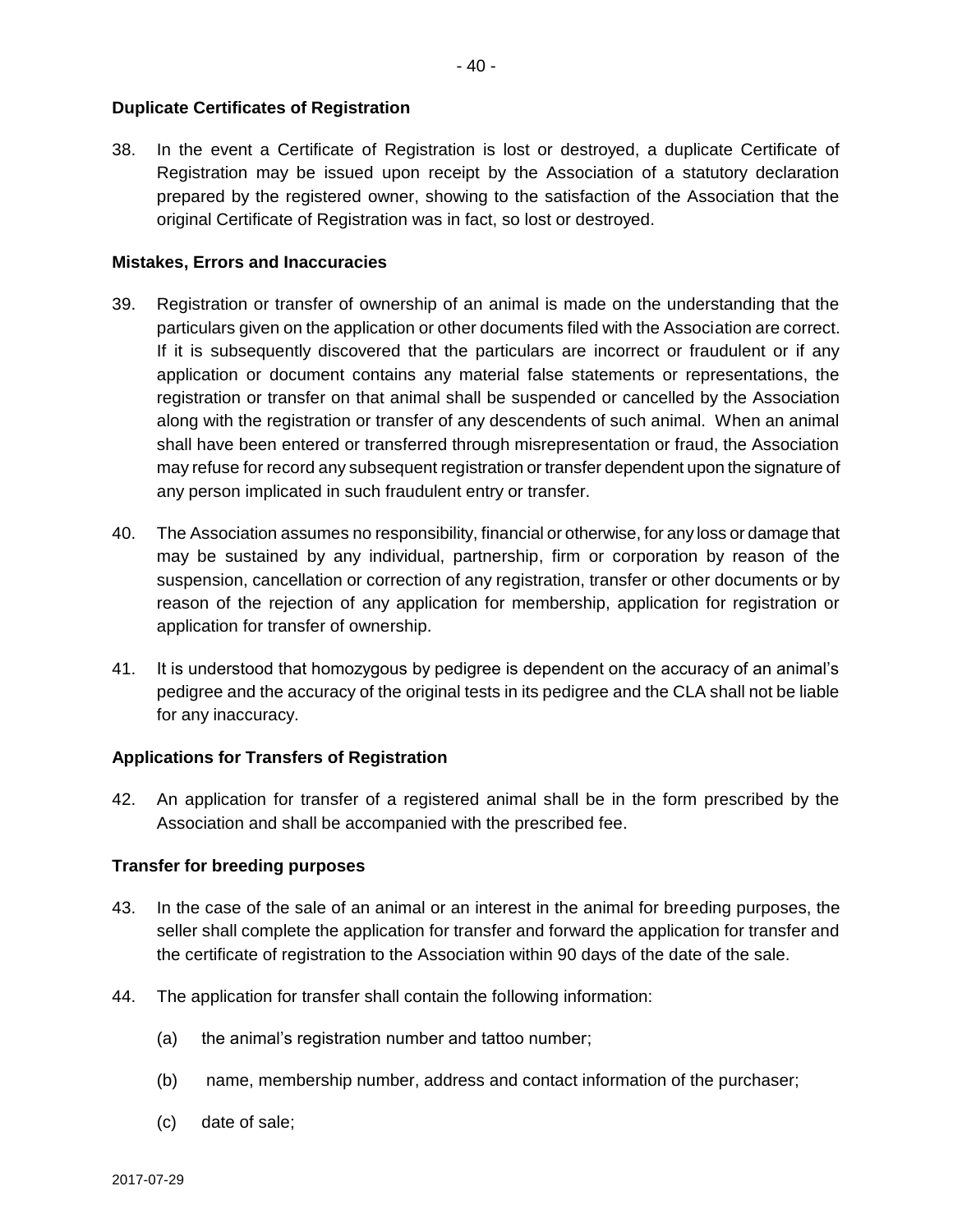- (d) In the case of a bred female, service information must be provided at the time of transfer and
	- (i) If bred by artificial insemination,
		- A. date of service;
		- B. name and registration number of the service bull;
	- (ii) If natural service,
		- A. exposure dates;
		- B. name and registration number of the service bull;
- (e) Name, address, membership number and signature of the seller; and
- (f) Such other information as may be required by the Association.
- 45. It is the responsibility of both the seller and the purchaser to confirm that the tattoo on the animal being transferred matches the tattoo information on the Certificate of Registration issued to the purchaser.
- 46. In the event the breeding information is proven to be incomplete or in error, the owner of the cow at the time of breeding shall be responsible for correction and costs of DNA genotyping or blood typing.
- 47. If the sale of any animal takes place, and a transfer of ownership is made in the CLA Herd Book and if it is subsequently discovered that the animal sold or registered is not the animal represented on the records, the Association shall on discovery of the same, declare the transfer or pedigree void together with any registration or transfer of descendants of such animals.
- 48. The Certificate of Registration of an animal must be transferred to the new owner prior to the new owner being eligible to register any progeny of that animal.
- 49. Unless otherwise authorized by the seller, the Association shall provide the seller with the transferred Certificate of Registration.
- 50. The seller shall provide the purchaser with the transferred Certificate of Registration evidencing the purchaser's ownership of the animal, within 180 days of the sale of the animal.

#### **Cancellation of Certificates of Registration**

- 51. When a registered animal:
	- (a) is sold for slaughter;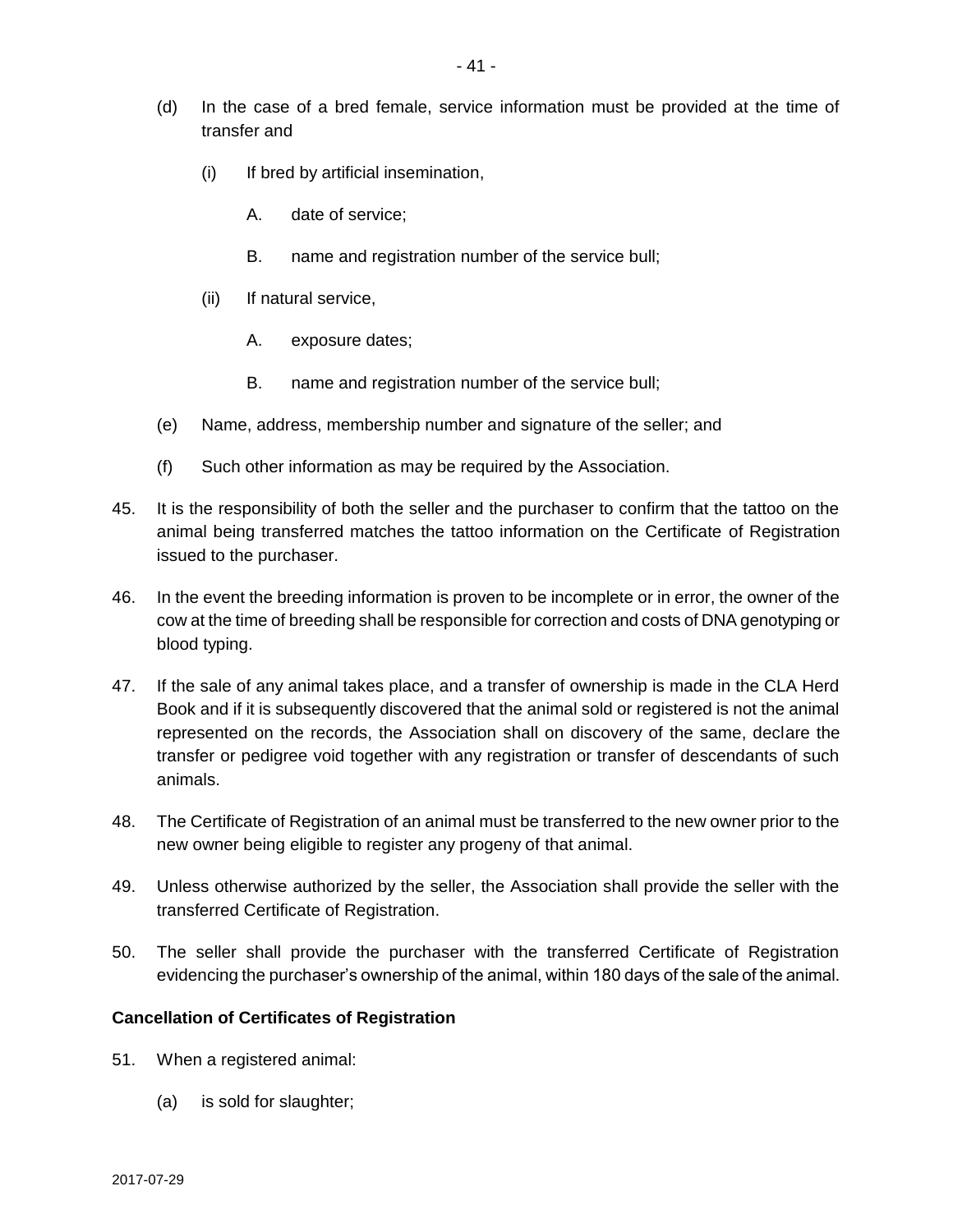- (b) is sold for any purpose other than breeding; or
- (c) dies or is disposed of, for any reason;

the owner shall report that information to the Association and shall immediately destroy that animal's Certificate of Registration.

### **Animals leased for breeding purposes**

- 52. An application for registration of leased animals must be in the form prescribed by the Association and contain the following information:
	- (a) name, registration number and tattoo of the animal being leased for breeding purposes;
	- (b) the names and contact information of the lessor and the lessee of the animal;
	- (c) the conditions of the lease agreement; and
	- (d) the term of the lease agreement.
- 53. The application for registration of lease shall be dated and signed by the lessor and the lessee and must be filed with the Association.

#### **Artificial Insemination**

- 54. All Artificial Insemination must be done in compliance with the regular breeding requirements of this Association.
- 55. For bulls whose semen is sold or used in-herd, the following conditions apply:
	- (a) bulls born before January 1, 1997 must have an identification DNA genotype or blood type on file with the Association;
	- (b) bulls born on or after January 1, 1997 must be parent verified; and
	- (c) bulls born on or after February 28, 1995 must have Protoporphyria genotype on file with the Association.

#### **Embryo Transplant**

- 56. Donor dams born before January 1, 1997 must have a DNA genotype or blood type on file with the association. Donor dams born on or after January 1, 1997 must be sire verified. In addition, all donor dams in embryo production on or after January 1, 2015 must have a protoprophyria genotype on file with the Association.
- 57. If the donor dam is not owned or leased by the applicant (person applying for registration of the resulting calf), an embryo transfer must be on file with the association before the calf can be registered.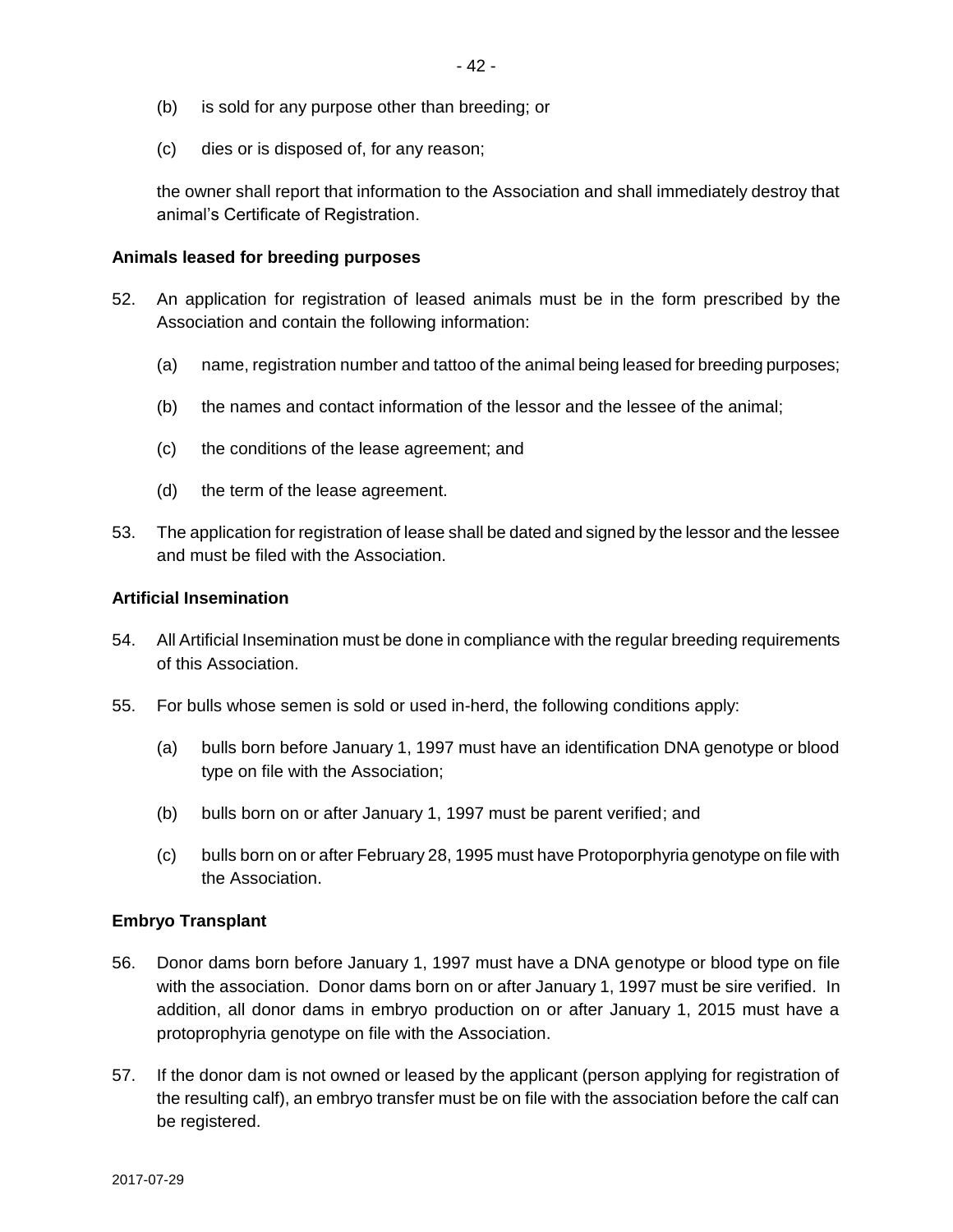58. All embryo transplant forms must meet the minimum standards as established by the Canadian Embryo Transfer Society.

### **Parentage Verification**

- 59. All animals consigned for sale at the Association's national Limousin sale must be sire verified in order to sell.
- 60. The Association reserves the right at any time and for any reason it deems necessary or advisable to require any animal registered with the Association or for which application has been made for registration to be parent verified or sire verified.
- 61. In the event that the parentage is verified the Association shall be responsible for the veterinary costs involved in drawing the blood and the cost of DNA genotyping or blood typing. In the event that the parentage is not verified all costs incurred in drawing blood and DNA genotyping or blood typing shall be at the expense of the applicant.
- 62. If the parent or sire verification is as a result of a complaint received by the Association, in the event that the parentage is verified the complainant shall be responsible for the veterinary costs involved in drawing the blood and the cost of DNA genotyping or blood typing. In the event that the parentage is not verified all costs incurred in drawing blood and DNA genotyping or blood typing shall be at the expense of the applicant.
- <span id="page-42-1"></span>63. The Board of Directors, shall at their discretion, require DNA genotyping for parentage verification, be done on a number of animals registered in the Association based on a pre-determined random interval selection provided that the minimum number of animals typed per year shall not be less than five (5) animals for every one thousand (1,000) animals registered.
- 64. The Association may undertake such additional blood verification tests as it deems necessary and may assess charges to the breeder or owner in relation to the responsibility for error evident in each case.
- 65. In the event the DNA genotyping or blood typing is not completed by the applicant as required, the Association shall act as it deems necessary to enforce compliance including the withholding of registrations or the request for additional DNA genotyping or blood typing or suspension or expulsion from membership.

## **Protoporphyria Testing**

- 66. All donor dams in embryo production on or after January 1, 2015 must have a protoprophyria genotype on file with the Association.
- <span id="page-42-0"></span>67. The Board of Directors shall designate the laboratory or laboratories to be authorized to conduct testing for protoporphyria and thereafter to certify animals free of protoporphyria. Whereas both parents are certified free of protoporphyria by test or by pedigree, offspring will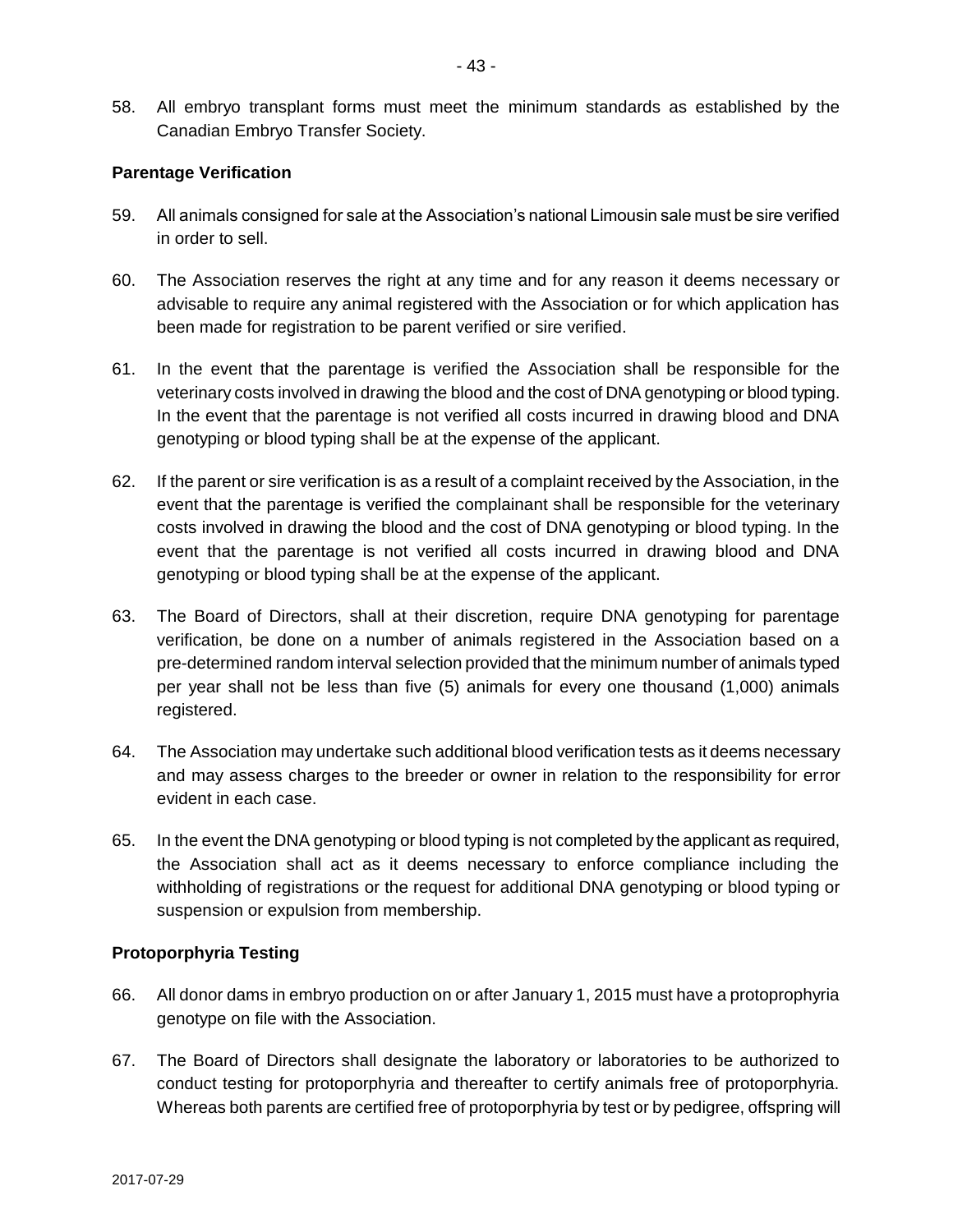be considered to be protoporphyria normal by pedigree. Protoporphyria designations shall be as follows:

- (a) PN Proto Normal (free)
- (b) PP Proto Normal by Pedigree
- (c) PC Proto Carrier
- (d) PD Proto Diseased
- 68. After February 28, 1995, all sires used in more than one (1) herd or used in-herd through artificial insemination must have a protoporphyria genotype on file at the Association.
- <span id="page-43-0"></span>69. Calves conceived by artificial insemination, born after December 31, 1995 are ineligible for registration until such time as the protoporphyria genotype of the calf's sire is on file at the Association, unless the sire and dam of the artificial insemination bull are both certified free of protoporphyria by test pursuant to Article [67](#page-42-0) above.
- 70. The Board of Directors may at their sole discretion, waive the requirement to have a protoporphyria genotype of the sire of a calf on file at the Association as required under Article [69](#page-43-0) above, where it would create a hardship to the Member to enforce such requirement.
- 71. In the event that the party submitting a sample to obtain a protoporphyria genotype is not the owner of the sire or in the event that the party submitting the sample for a protoporphyria test is one (1) member of a partnership, the name of the party initiating the test and the owners will be the first parties to receive the test results from the Association.
- <span id="page-43-1"></span>72. Where a sire has tested carrier or diseased, then the owners of such sire shall be immediately notified by the Association by registered mail. The owners shall have seven (7) days after receipt of such notification to advise the Association in writing that they wish to have the bull retested at a laboratory designated by the Board of Directors, and the owners must provide an acceptable sample to the designated laboratory within fourteen (14) days of the receipt of the aforementioned notice; or the original test will be relied upon by the Association. For the purposes of the within provision, a Member shall be deemed to have received the registered mail notice seven (7) days after the date upon which the registered mail was mailed.
- 73. Once a bull is tested carrier or diseased, either after the original test if the owner fails to proceed with a retest within the time limits set out in Article [72](#page-43-1) above, or after the retest has been completed where the owner proceeds with a retest, then the Association shall place the bull's name on its list of all animals which have a protoporphyria test.
- 74. The Association shall keep a list of all sires tested for protoporphyria and the results of such test, and shall make such list available to any Member who requests same.